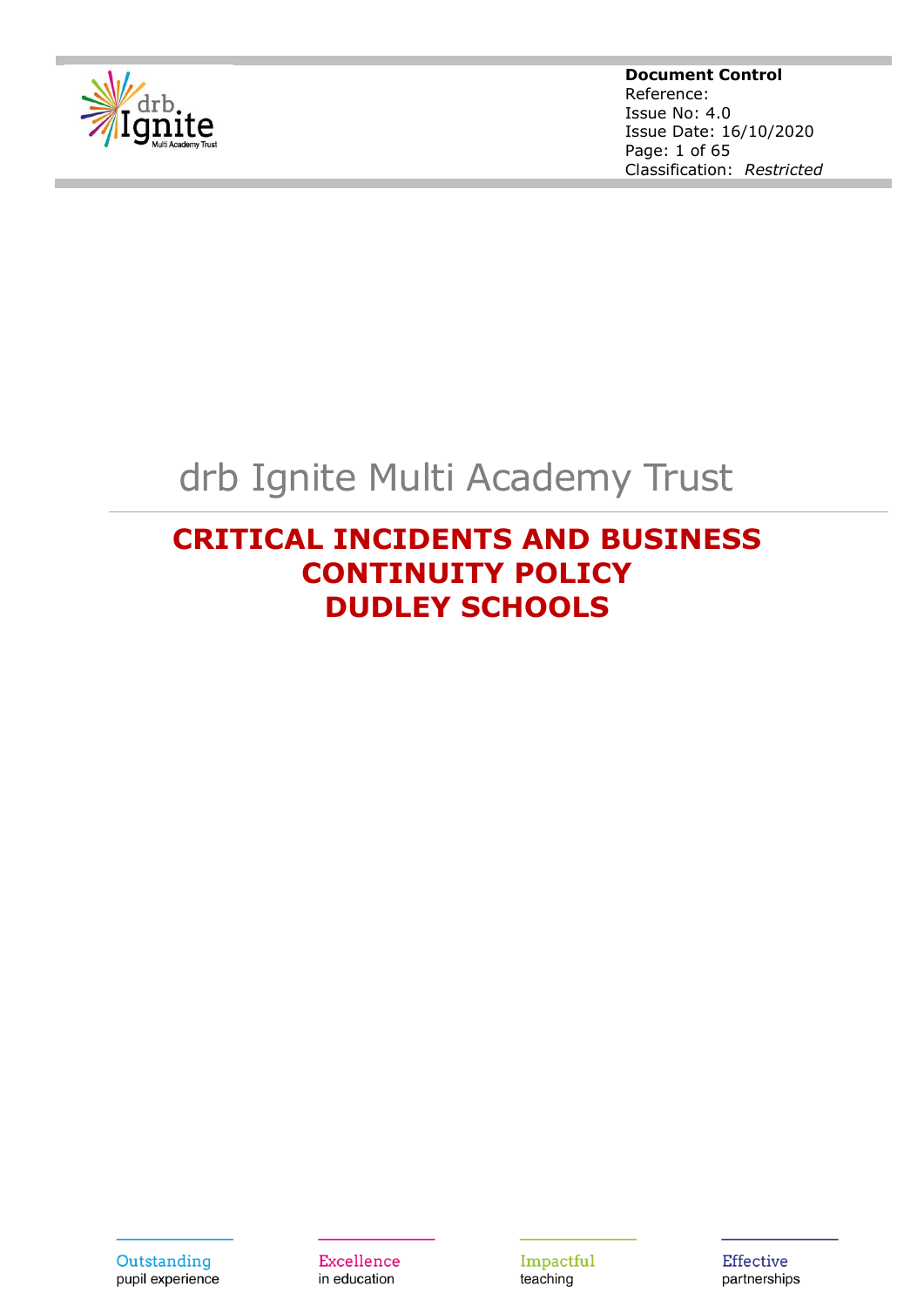

**Document Control** Reference: Issue No: 4.0 Issue Date: 16/10/2020 Page: 2 of 65 Classification: *Restricted*

# **Policy and Procedure: Critical Incidents and Business Continuity Policy**

**Version:** v4.0 Approved

**Author:** Director of Estates - drb Ignite Multi Academy Trust

**Date:** October 2020

## **Date of Board Approval:** TBC

#### **Review date:** Every 3 years

This document consists of:

- Trust Policy on managing critical incidents and business continuity.
- Template for School Assessment of Critical Activities; for completion and approval locally, and review by the Trust Finance Director, this will inform the local Emergency Management Instructions (**Annex '1'**).
- Template for School Emergency Contacts, for completion, approval and regular review locally for each School (**Annex '2'**).
- Template for School Emergency Management Instructions, for completion and approval locally for each School (**Annex '3'**).
- Template for School ICT Disaster Recovery Plan, for completion and approval locally for each School (**Annex '4'**).
- Guidance and Sample Action Notes, for consideration locally within staff training or for guidance in the event of an incident (**Annex '5'**).
- Guidance for staff receiving Bomb Threats or Suspicious Packages, to be available in key locations (e.g. Reception, Post Room etc) in the School and highlighted to relevant staff (**Annex '6'**).

Excellence in education

Impactful teaching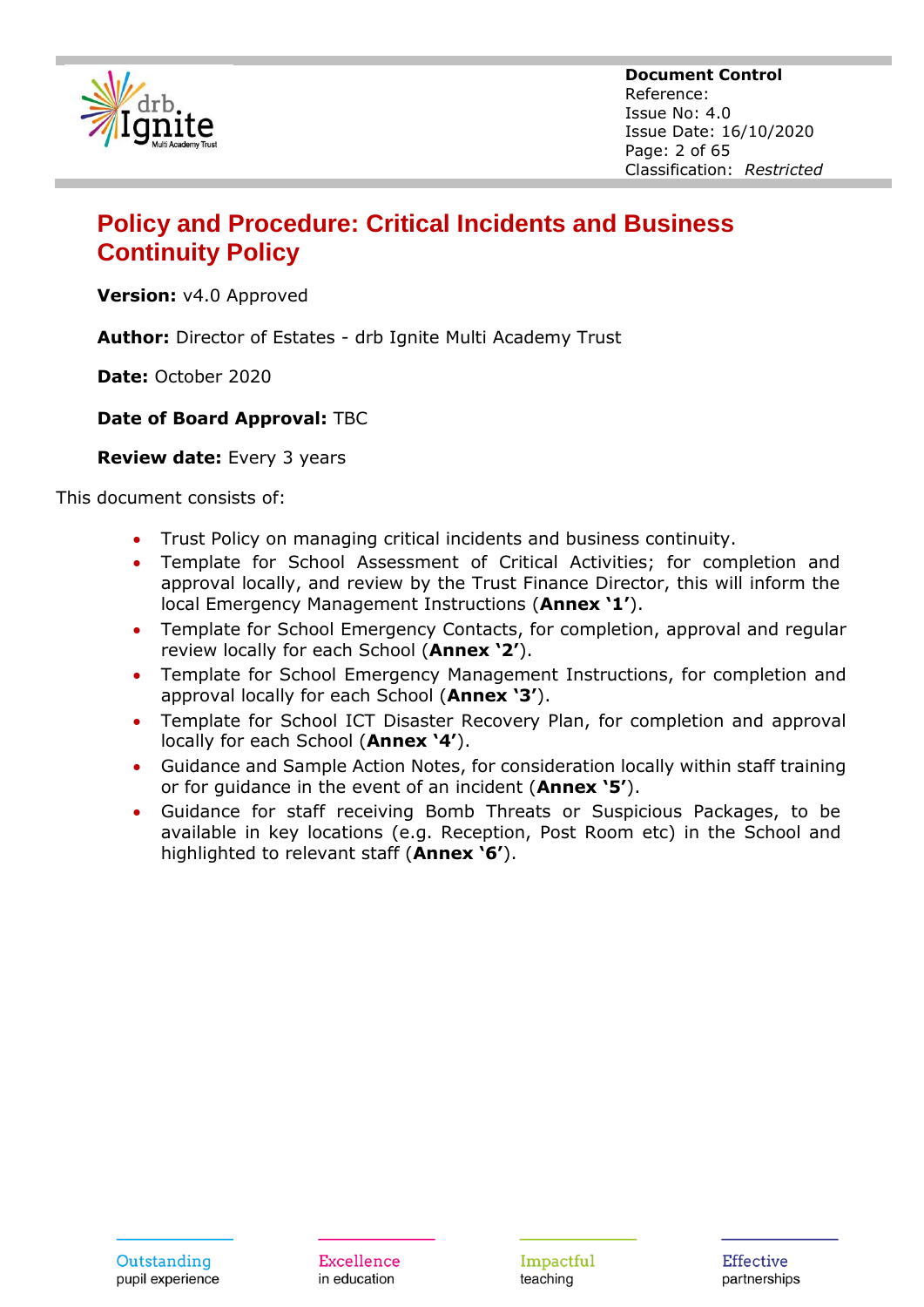

**Document Control** Reference: Issue No: 4.0 Issue Date: 16/10/2020 Page: 3 of 65 Classification: *Restricted*

## **1. Introduction**

- **1.1.** This policy sets out the drb Ignite Multi School Trust's ("the Trust") policy for planning and responding to major incidents which affect the continuity of the School' s business and the safety of its staff, pupils and others.
- **1.2.** It is not possible, or desirable, to write a plan for every possible disruption. No matter what the *cause* of the incident, the *effect* can generally be summarised as:
	- An inability to carry out daily and/or critical activities
	- Loss of life or serious injury to School staff and pupils or members of the public
	- Loss of building, or part of building or access to the building
	- Loss of ICT
	- Loss/shortage of staff
	- Loss of critical supplier or partner
	- Adverse publicity and/or reputational impacts
	- Pandemic impact
- **1.3.** The Trust's policy and procedures for assessing Health and Safety risks are contained in the Trust Health and Safety Policy.
- **1.4.** This policy also recognises that individuals (adults and children) may be affected by critical incidents which occur in or outside of school. For example:

In-school:

- the death of a pupil or member of staff through natural causes, such as illness.
- a traffic accident involving a pupil or staff member.
- a deliberate act of violence, such as a knifing or the use of a firearm.
- a school fire or flood.
- allegations or actual incidents of abuse against pupils by staff and staff against pupils.
- an arson or other attack on the school.

Out-of-school:

- deaths or injuries on school journeys, trips or residential trips.
- tragedies involving children from many schools at public events such as football matches.
- civil disturbances.
- refugee children joining a school, uprooted from their countries and perhaps shocked by wars or atrocities.
- abductions / disappearances.
- incidents involving the murder of school children that attract the attention of national and international media over prolonged periods.
- a civil disturbance or terrorism.
- a disaster in the community.
- a transport accident involving school members.

**Excellence** in education

Impactful teaching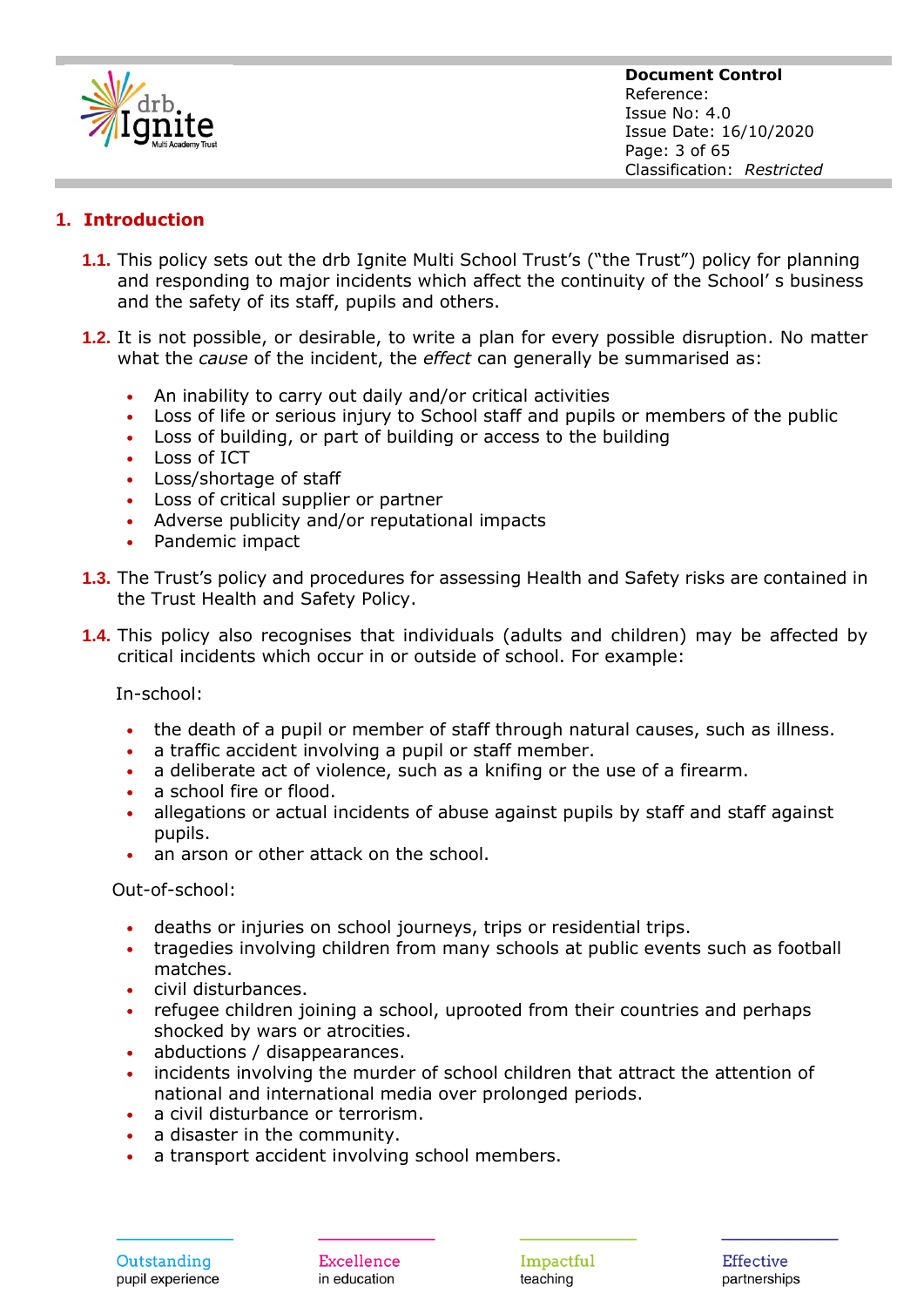

- **1.5.** The emotional effects of disasters on children are not always immediately obvious to parents or school staff. Indeed, at times children find it difficult to confide their distress to adults as they know that it will upset them. In some children, the distress can last for months, even years, and may additionally affect their academic attainment.
- **1.6.** Some children may not feel comfortable enough or be able to share their feelings and thoughts in public or with staff either because they are unable to do so or because they fear their confidence may be abused. Similarly, because many adults are not able to talk about death, bereavement, and tragedy, they may unwittingly stop children talking about similar emotional experiences.
- **1.7.** At the Trust, our schools take all children's needs seriously, including emotional and psychological needs and are committed to ensuring all children receive the help they require to explore such matters as death and significant harm or injury in an environment off trust, care and safety. We also recognise the impact such incidents can have on the well-being of staff and parents/ carers and do our utmost to support any recovery needed and to work with any external agencies.
- **1.8.** Whilst no amount of planning can totally prevent accidents and problems occurring, it is hoped that some can be prevented, and the effects of others minimised by taking sensible precautionary measures. The Trust expects that staff:
	- and pupils will be familiar with the school's routines for fire and the evacuation of the school building on hearing the fire alarm.
	- will be familiar with the routines and procedures for dealing with emergencies (as detailed in this policy).
	- and pupils will be familiar with the school's security procedures, in particular that all visitors not wearing a visitor's badge should be questioned and escorted to the school entrance area.
	- organising school trips and visits follow the guidelines and write a risk assessment to be signed off by the headteacher.
	- sign in and out of the premises.
	- are aware of pupils with medical needs or health problems.
	- are aware of school policy in dealing with violence at work.
	- are aware that they should assess associated risks to children before carrying out a curriculum or other activity.
	- are aware that they are responsible for assessing risks to themselves before undertaking an activity.
- **1.9.** Additionally, in the event of a critical incident, the priorities of those adults in charge of the school or trip will be to:
	- save life.
	- minimise personal injury.
	- safeguard the interests of all pupils and staff.
	- minimise loss and to return to normal working as quickly as possible.

Excellence in education

Impactful teaching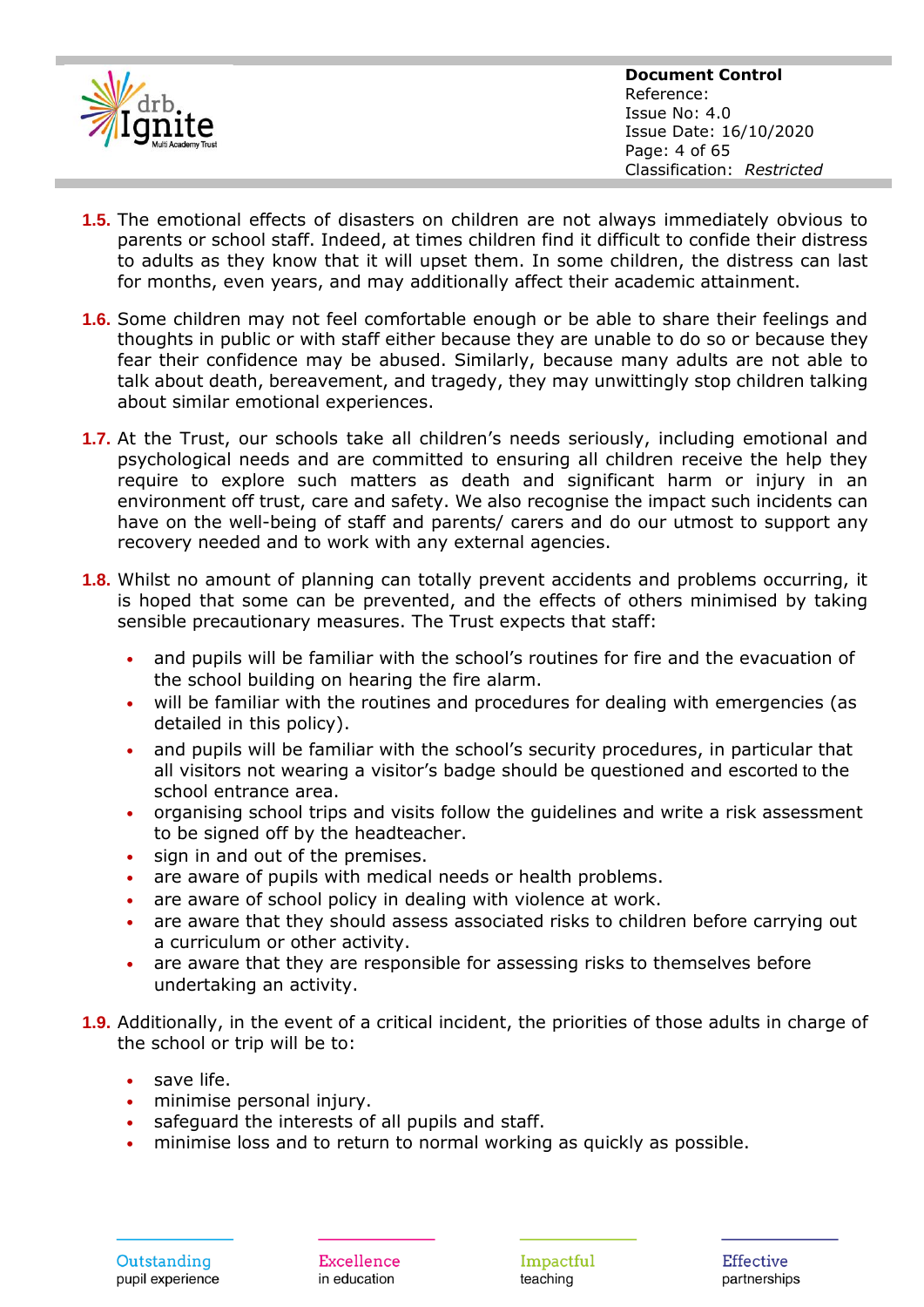

## **2. Planning for and Managing Emergencies or Critical Incidents**

- **2.1** Each Trust School will carry out an **Assessment of Critical Activities** (**see Annex '1'**) to identify key risks to its operation and the safety of its pupils, staff and others. This assessment will be led by the headteacher and will inform the local emergency and business continuity planning.
- **2.2** Each Trust School will maintain its own **Emergency Management Instructions**, including emergency contact details and a **Critical Incident Action Plan**.
- **2.3** This plan will be activated in the event of a critical incident or an emergency i.e. when an incident occurs that impacts on the delivery of critical activities or the safety and wellbeing of pupils, staff and others; and when normal responses, procedures and coping strategies are deemed insufficient to deal with the effects.

#### **3. ICT Disaster Recovery**

- **3.1** The ICT Manager in each Trust School is responsible for establishing an **ICT Disaster Recovery Plan** in line with the School's Assessment of Critical Activities.
- **3.2** This plan will identify actions to take in the event of loss of ICT hardware, software, infrastructure or connectivity, or the loss of key ICT related staff.

Excellence in education

Impactful teaching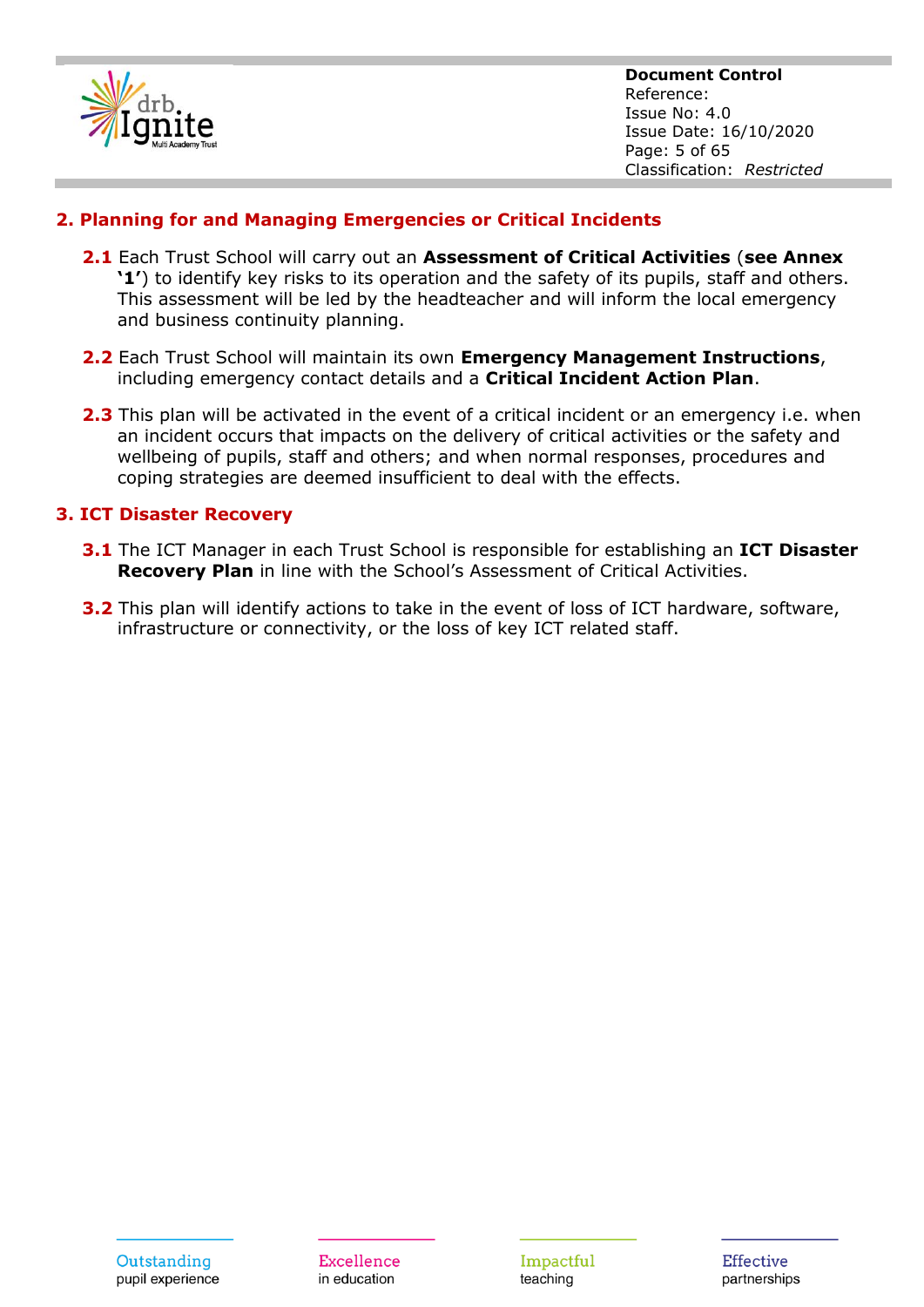

**Document Control** Reference: Issue No: 3.0 Issue Date: 16/10/2020 Page: 6 of 65 Classification: *Restricted*

# **ANNEX '1'**

## **ASSESSMENT OF SCHOOL CRITICAL ACTIVITIES & BUSINESS CONTINUITY**

The School's critical activities, as detailed below, take priority for recovery following an incident because these activities, if not completed for any reason, would cause the greatest impact on the School community in the shortest time.

| <b>CRITICAL</b>                  | <b>Requirements</b>                                                                                                                                                                  |       | <b>When Required</b> |                      |                  |                   |            | <b>Comments</b> |
|----------------------------------|--------------------------------------------------------------------------------------------------------------------------------------------------------------------------------------|-------|----------------------|----------------------|------------------|-------------------|------------|-----------------|
| <b>School</b><br><b>Activity</b> | <b>Consider the resources required for the</b><br>critical activities                                                                                                                | 4 Hrs | <b>24 Hrs</b>        | $\frac{4}{8}$<br>Hrs | ∸<br><b>Week</b> | N<br><b>Weeks</b> | ∸<br>Month |                 |
| Teaching                         |                                                                                                                                                                                      | X     |                      |                      |                  |                   |            |                 |
| Safeguarding<br>Children         |                                                                                                                                                                                      | X     |                      |                      |                  |                   |            |                 |
| Catering                         |                                                                                                                                                                                      |       | X                    |                      |                  |                   |            |                 |
| Access to ICT                    |                                                                                                                                                                                      | X     |                      |                      |                  |                   |            |                 |
| Cleaning                         |                                                                                                                                                                                      | X     |                      |                      |                  |                   |            |                 |
|                                  | NB - this assessment should be carried out taking account of individual local risk assessments of School activities<br>(see the Trust Health and Safety Policy for further guidance) |       |                      |                      |                  |                   |            |                 |

Outstanding pupil experience

Excellence in education

Impactful teaching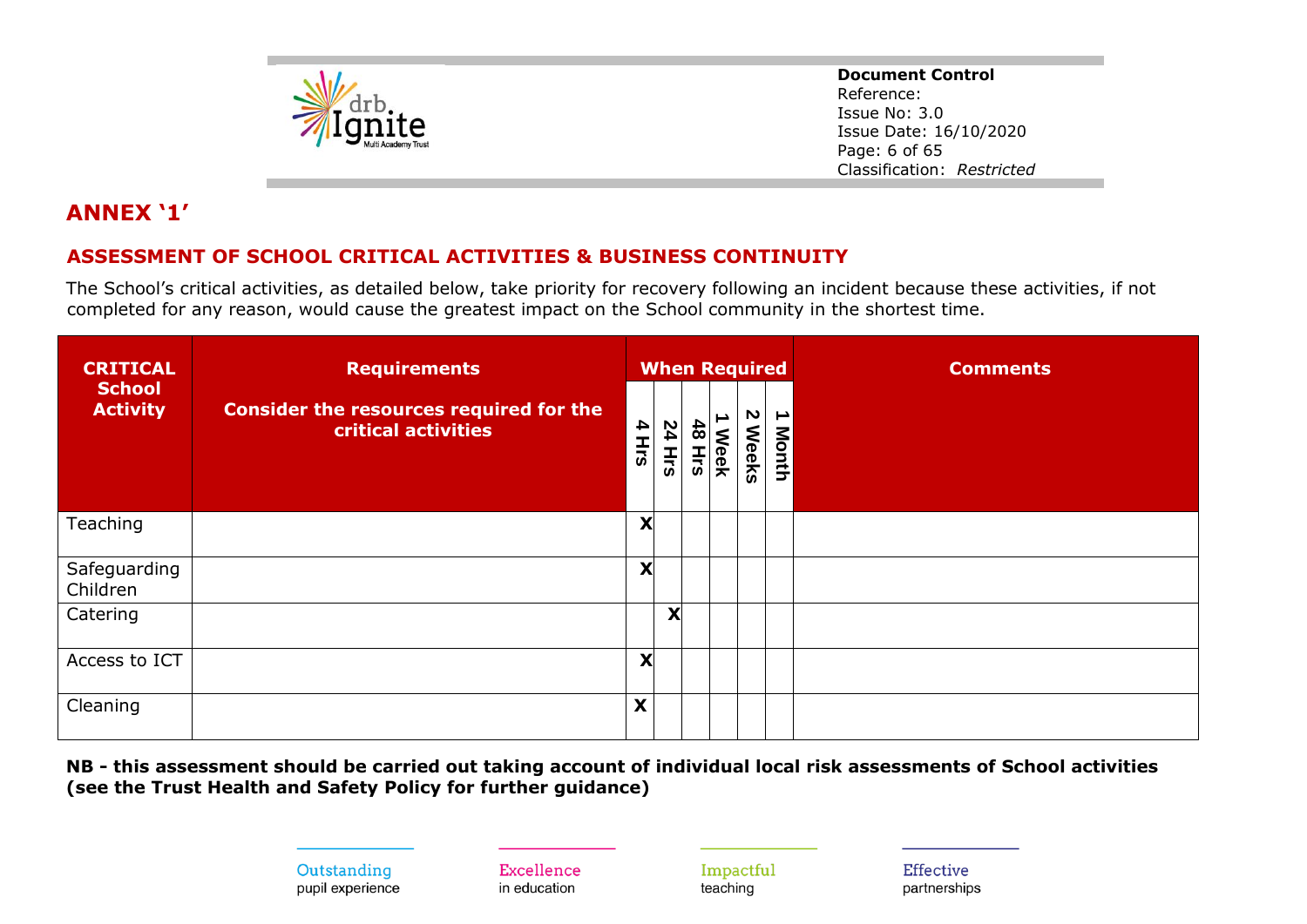

**Document Control** Reference: Issue No: 3.0 Issue Date: 16/10/2020 Page: 7 of 65 Classification: *Restricted*

## **Business Continuity**

Important electronic and paper-based records should be regularly refreshed and kept in a secure location (e.g. a fire-proof safe). During an emergency do not attempt to recover any records or equipment unless safe to do so.

|                                                      | Paper-based records Where are they stored? | <b>Effect of loss</b><br>(short-term, medium-term, long<br>term) | Back-up measures /<br>restorative arrangements |
|------------------------------------------------------|--------------------------------------------|------------------------------------------------------------------|------------------------------------------------|
| Asset registers /<br>equipment<br><i>inventories</i> | <b>Parago Software</b>                     | minimal                                                          | Cloud based software                           |
| Insurance<br>documentation                           | <b>Government RPA scheme</b>               | minimal                                                          | <b>Contact EFSA</b>                            |

| <b>Electronic records</b>              | Where are they stored?           | <b>Effect of loss</b><br>(short-term, medium-term,<br>long term) | Back-up measures /<br>restorative arrangements |
|----------------------------------------|----------------------------------|------------------------------------------------------------------|------------------------------------------------|
| <b>Contact details</b>                 | <b>ScholarPack (cloud based)</b> | Low                                                              | See disaster recovery plan<br>section          |
| <b>Financial</b><br><i>information</i> | Access (cloud based)             | Low                                                              | See disaster recovery plan<br>section          |
| <b>Medical information</b>             | <b>ScholarPack (cloud based)</b> | Low                                                              | See disaster recovery plan<br>section          |

Outstanding pupil experience Excellence in education

Impactful teaching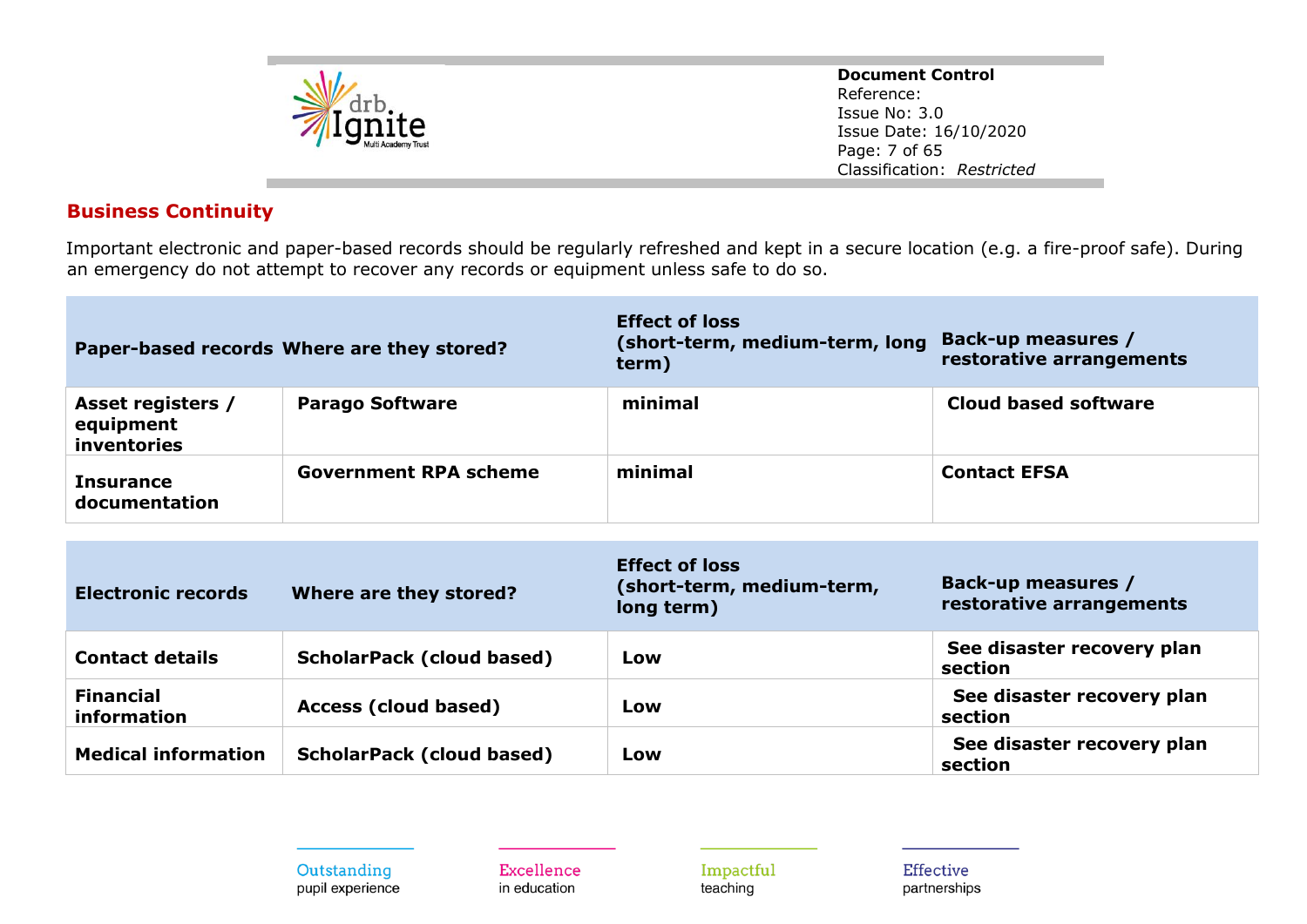

**Document Control** Reference: Issue No: 3.0 Issue Date: 16/10/2020 Page: 8 of 65 Classification: *Restricted*

| <b>Email</b> |  |
|--------------|--|
| <b>Post</b>  |  |

## **ICT Back Up**

It is essential to maintain suitable ICT back up arrangements in order to prepare for, and recover from, any loss of information. Regular Cloud based backups.

| <b>Remote learning</b> | <b>Notes / instructions</b> |
|------------------------|-----------------------------|
| Website / extranet     |                             |

Excellence in education

Impactful teaching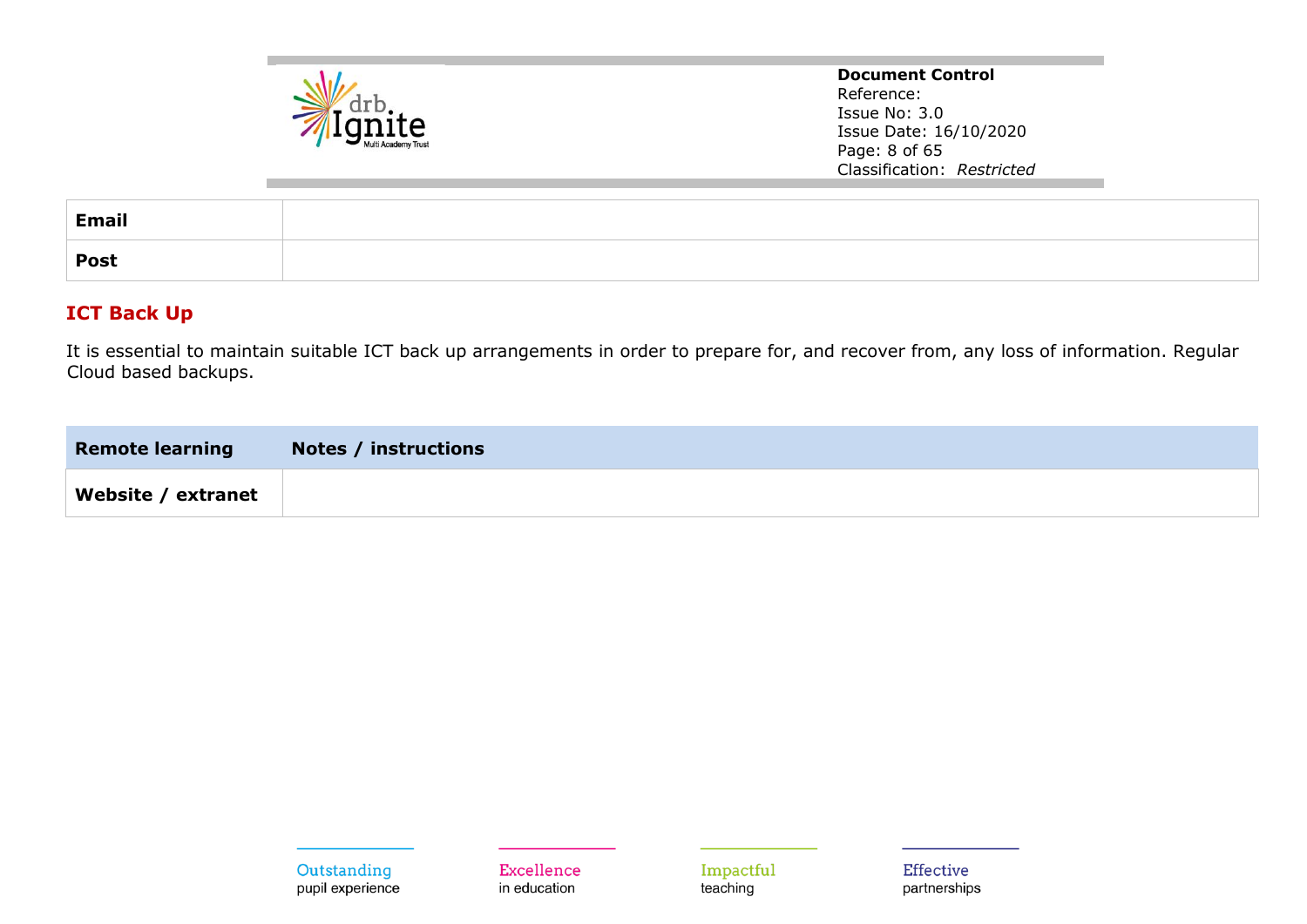

**Document Control** Reference: Issue No: 3.0 Issue Date: 16/10/2020 Page: 9 of 65 Classification: *Restricted*

# **ANNEX '2'**

# **Contact Details - Trust Emergency Management Team TEMT**

| <b>Name</b>           | <b>Job title</b>            | <b>TEMT</b><br>$role(s)$ (if<br>applicable) | <b>Contact details</b>       | <b>Mobile No.:</b> | <b>Notes</b><br>(e.g. first aid<br>trained) |
|-----------------------|-----------------------------|---------------------------------------------|------------------------------|--------------------|---------------------------------------------|
| Robert Bowater        | <b>CEO</b>                  | Lead 1                                      | rbowater@drbignitemat.org    | 07787 526738       |                                             |
| Sue Egersdorff        | <b>Executive Director</b>   | Deputy Lead 1                               | segersdorff@drbignitemat.org | 07809 203311       |                                             |
| James Hill            | <b>Executive Director</b>   | Remote learning                             | jhill@drbignitemat.org       | 07725 984363       |                                             |
| <b>Chris Finnerty</b> | <b>CFO</b>                  | <b>Resources</b>                            | cfinnerty@drbignitemat.org   | 07584 457801       |                                             |
| Julie Gouldbourn      | Director of Operations      | <b>Resources</b>                            | jgouldbourn@drbignitemat.org | 07584 246722       |                                             |
| Geoff Bagley          | Director of Estates         | Estates                                     | gbagley@drbignitemat.org     | 07837 485 295      |                                             |
| Alvin Walters         | <b>DPO</b>                  | Operations                                  | awalters@drbignitemat.org    | 07711 049267       |                                             |
| David Sheldon         | <b>Trust Chair</b>          | Lead 2                                      | dsheldon@drbignitemat.org    | N/A                |                                             |
| Rebecca Hawkings      | <b>Trust Office Manager</b> | Admin                                       | rhawkings@drbignitemat.org   | 07983 600997       |                                             |

Outstanding pupil experience Excellence in education

Impactful teaching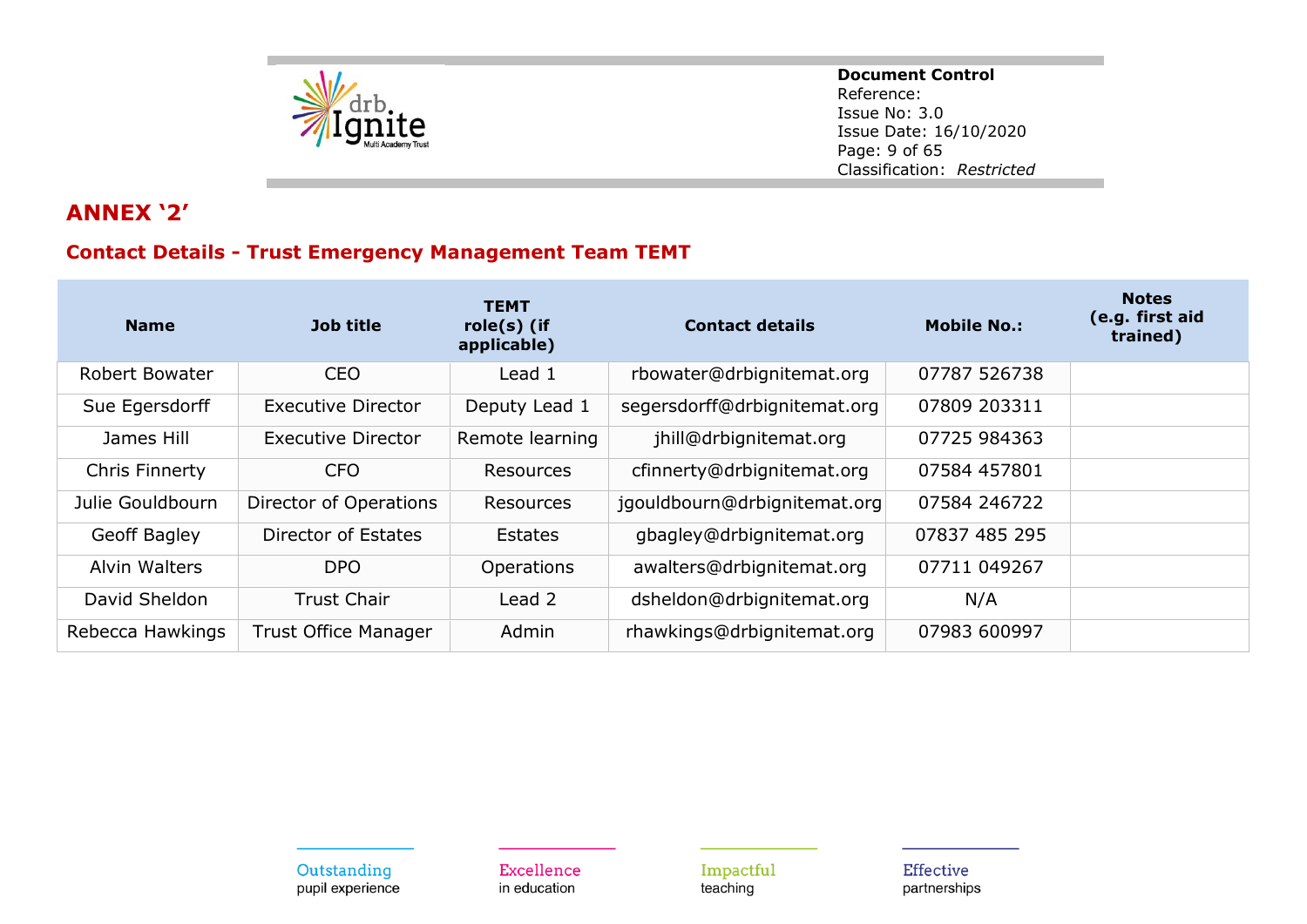

**Document Control** Reference: Issue No: 3.0 Issue Date: 16/10/2020 Page: 10 of 65 Classification: *Restricted*

#### **Contact Details - Extended Services**

\* Leave this field blank for use during an emergency; you may need to record alternative contact details.

| <b>Name</b> | Type / description<br>of extended<br>service | <b>Operating hours</b> | <b>Contact details</b> | <b>Alternative</b><br>contact details * | <b>Notes</b><br>(e.g. key holder) |
|-------------|----------------------------------------------|------------------------|------------------------|-----------------------------------------|-----------------------------------|
|             |                                              |                        |                        |                                         |                                   |
|             |                                              |                        |                        |                                         |                                   |
|             |                                              |                        |                        |                                         |                                   |
|             |                                              |                        |                        |                                         |                                   |
|             |                                              |                        |                        |                                         |                                   |

Outstanding pupil experience Excellence in education

Impactful teaching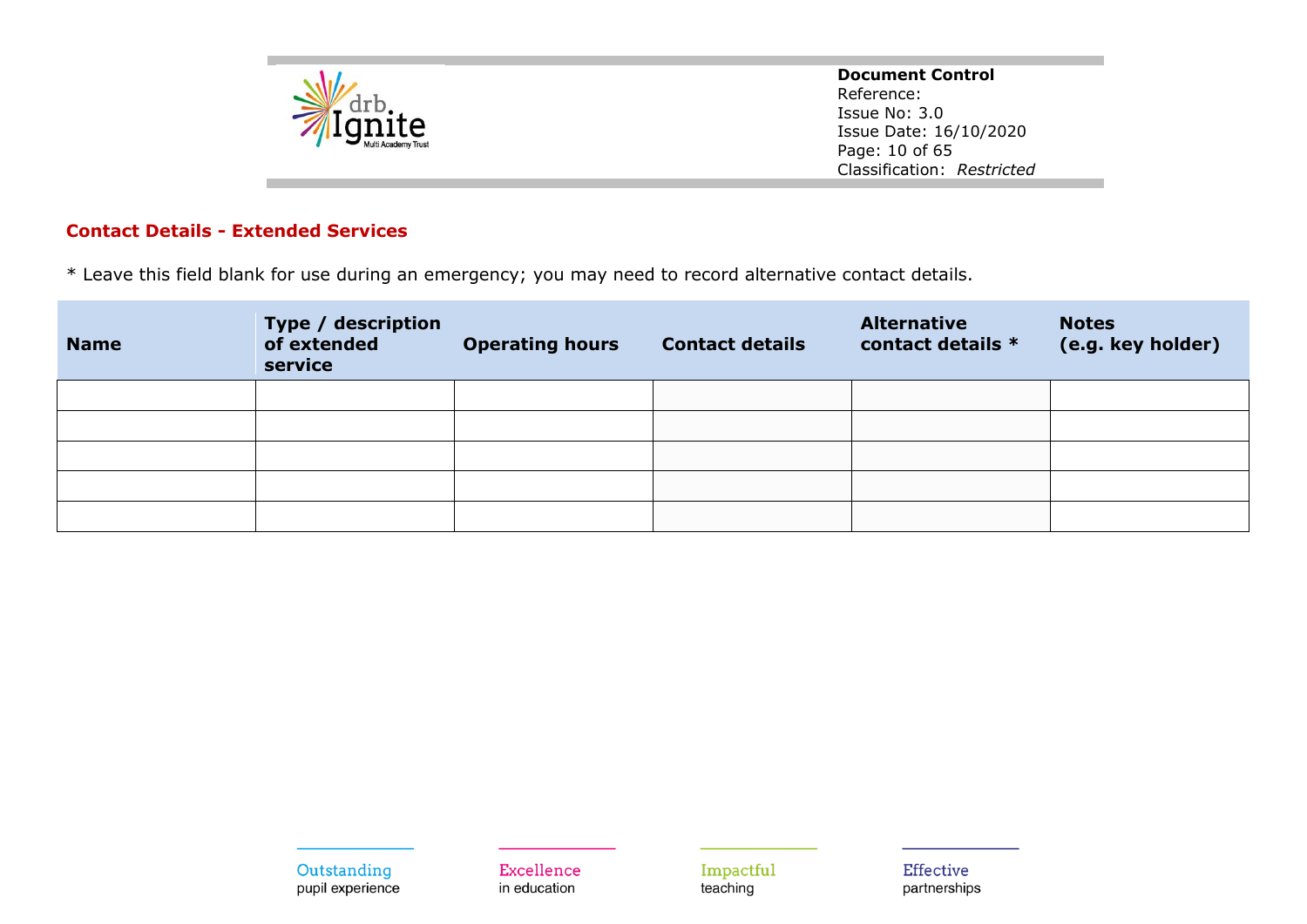

**Document Control** Reference: Issue No: 3.0 Issue Date: 16/10/2020 Page: 11 of 65 Classification: *Restricted*

## **Contact Details – Services**

| Organisation              | Name / role of<br>contact (if<br>applicable) | <b>Contact details</b>        | Alternative contact details *              | <b>Notes</b>      |
|---------------------------|----------------------------------------------|-------------------------------|--------------------------------------------|-------------------|
| <b>Head of Services</b>   | <b>Emergency Number</b>                      | 01384-818029                  | Jeremy Keeble                              |                   |
| Children's services       | General number                               | 01384-814225/3200             | Safeguarding Team                          | LADO 01384 813061 |
| Media / communications    | Press office                                 | 01384-815219                  |                                            |                   |
| Property                  |                                              |                               |                                            |                   |
| Catering                  | Chartwells                                   | 07970 913119                  | Matthew Leake                              |                   |
| <b>Educational visits</b> | Helpdesk                                     | 01384-811300                  |                                            |                   |
| Emergency planning        | Helpdesk                                     | 01384-818029                  |                                            |                   |
| Health and safety         | Mike Morton (Dudley)<br>Geoff Bagley (MAT)   | 01384-817877<br>07837 485 295 |                                            |                   |
| Risk / insurance          | <b>RPA</b>                                   | 0330 058 5566                 | Top Mark RPA Team<br>E: rpa@topmarkcms.com |                   |
| Legal                     | General number                               | 01384-815326                  |                                            |                   |
| Human resources           | Tom Curran                                   | 01384-811300                  |                                            |                   |
| Educational psychology    | General number                               | 01384-814359                  |                                            |                   |
| Occupational health       | General number                               | 01384-811300                  |                                            |                   |
| Governor Support          | General number                               | 01384-813701                  |                                            |                   |

Outstanding pupil experience Excellence in education

Impactful teaching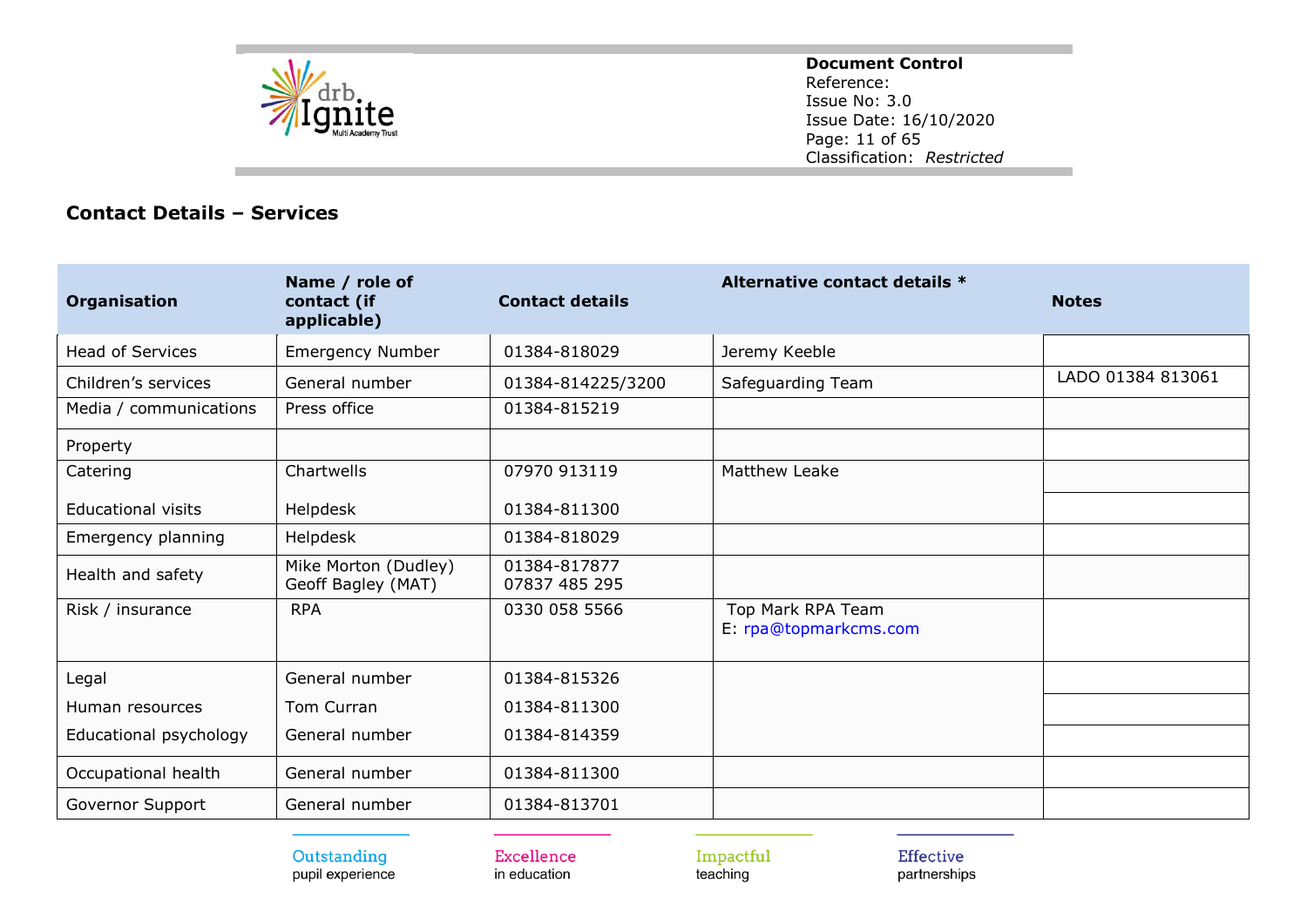

**Document Control** Reference: Issue No: 3.0 Issue Date: 16/10/2020 Page: 12 of 65 Classification: *Restricted*

## **Contact Details – Services**

\* Leave this field blank for use during an emergency; you may need to record alternative contact details.

| <b>Radio station</b> | Name / role of<br>contact (if applicable) | <b>Contact details</b> | <b>Alternative</b><br>contact details * | <b>Notes</b><br>(e.g. coverage,<br>frequency) |
|----------------------|-------------------------------------------|------------------------|-----------------------------------------|-----------------------------------------------|
| Heart                |                                           | 0121 226 5700          |                                         |                                               |
| Free Radio           |                                           | 0121 566 5200          |                                         |                                               |
| Capital              |                                           | 0121-695-0000          |                                         |                                               |

Excellence in education

Impactful teaching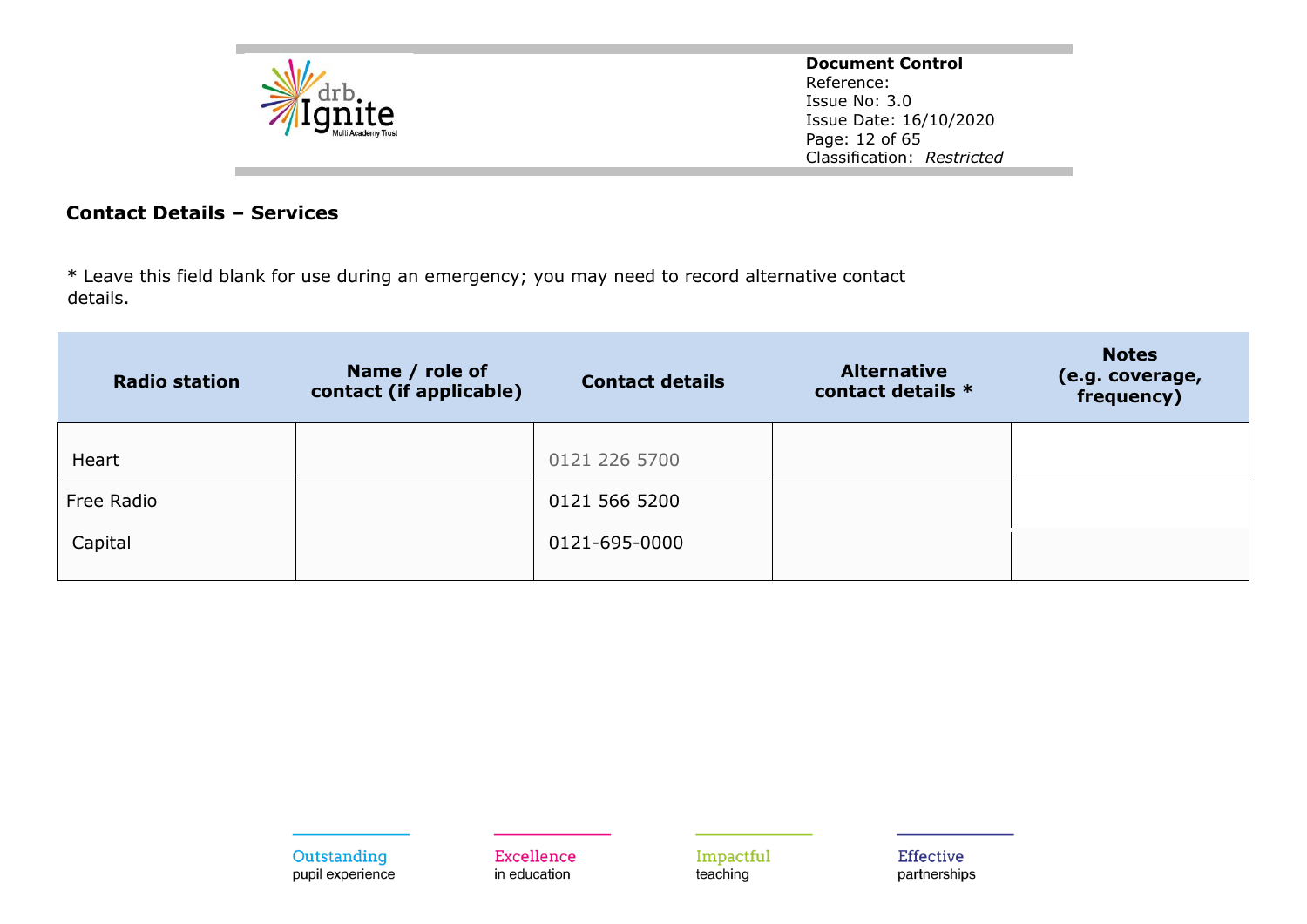

**Document Control** Reference: Issue No: 3.0 Issue Date: 16/10/2020 Page: 13 of 65 Classification: *Restricted*

## **Contact Details – Services**

| Organisation                        | Name / role of contact<br>(if applicable) | <b>Contact details</b>                                                  | <b>Alternative contact</b><br>details * | <b>Notes</b>                                |
|-------------------------------------|-------------------------------------------|-------------------------------------------------------------------------|-----------------------------------------|---------------------------------------------|
| Police                              |                                           | 999                                                                     |                                         |                                             |
| <b>Local Police Station</b>         |                                           | 999                                                                     |                                         |                                             |
| Fire & Rescue Service               |                                           | 999                                                                     |                                         |                                             |
| Ambulance Service                   |                                           | 999                                                                     |                                         |                                             |
| Hospital<br>Emergency<br>Department |                                           |                                                                         |                                         |                                             |
| Department for Education            |                                           | Enquiry line:<br>0370 000 2288                                          |                                         |                                             |
| Foreign & Commonwealth<br>Office    |                                           | Consular assistance:<br>020 7008 1500 (24 hour)                         |                                         | If abroad, please ring: +44<br>20 7008 1500 |
| <b>Environment Agency</b>           |                                           | Flood line:<br>0845 988 1188 (24 hour)                                  |                                         |                                             |
| Met Office                          |                                           | Customer centre:<br>0870 900 0100 (24 hour)                             |                                         |                                             |
| Health and Safety<br>Executive      |                                           | Infoline:<br>0845 345 0055<br>Incident contact centre:<br>0845 300 9923 |                                         |                                             |

Outstanding pupil experience

Excellence in education

Impactful teaching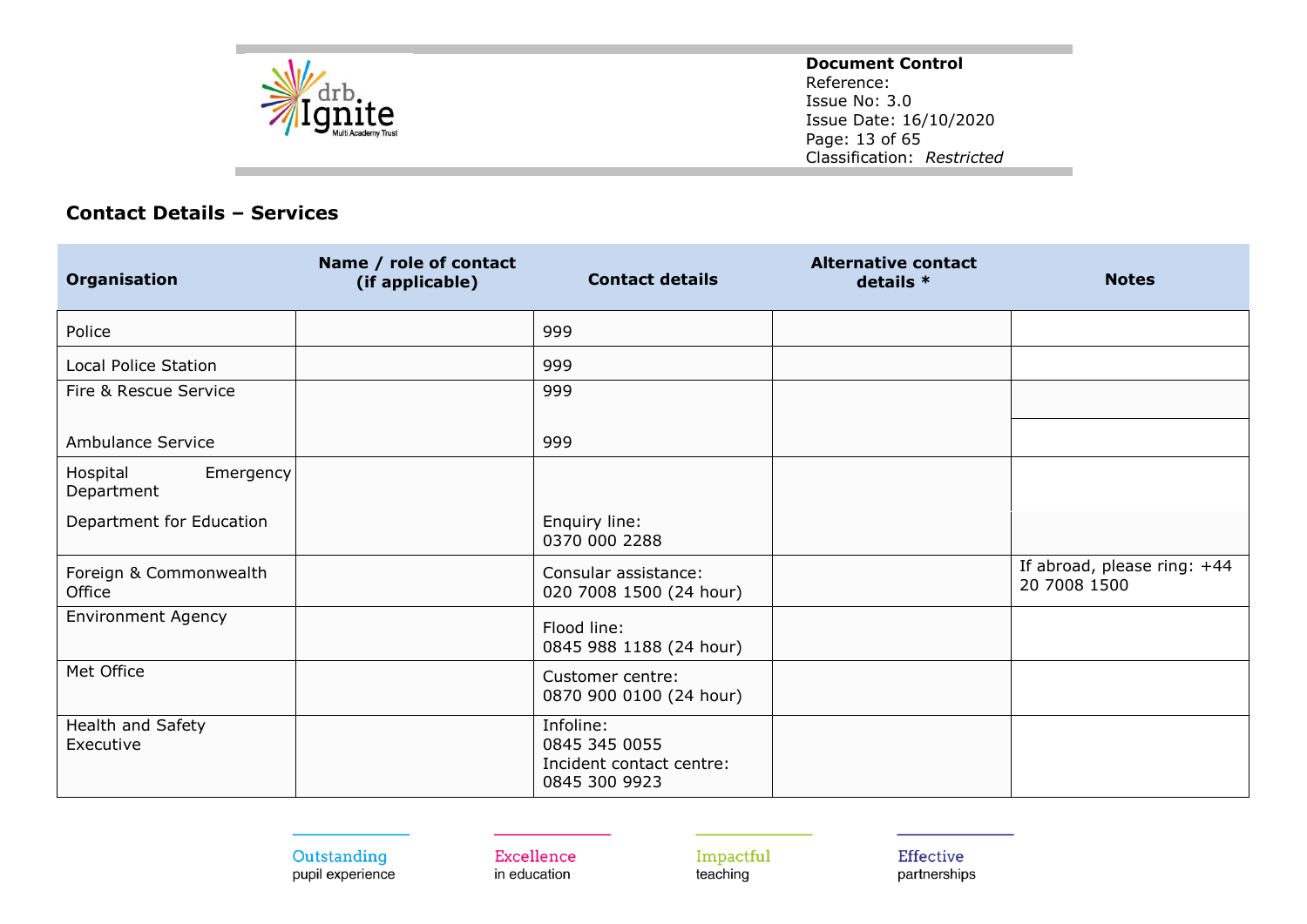

#### **Document Control**

Reference: Issue No: 3.0 Issue Date: 16/10/2020 Page: 14 of 65 Classification: *Restricted*

| Insurance company              | <b>RPA</b>         | 0330 058 5566                       | helpdesk             |                                                                                                                                          |
|--------------------------------|--------------------|-------------------------------------|----------------------|------------------------------------------------------------------------------------------------------------------------------------------|
| Trade union                    | <b>NAHT</b>        | 0300 30 30 333                      | helpdesk             |                                                                                                                                          |
| Supplier (ICT)                 |                    |                                     |                      |                                                                                                                                          |
| Supplier (Property Services)   |                    |                                     |                      |                                                                                                                                          |
| Supplier (transport)           |                    |                                     |                      |                                                                                                                                          |
| Supplier (catering)            | Chartwells         | 07970 913119                        | <b>Matthew Leake</b> |                                                                                                                                          |
| Supplier (cleaning)            | In-house           |                                     |                      |                                                                                                                                          |
| Supplier (temporary staff)     |                    |                                     |                      |                                                                                                                                          |
| Utility suppler (gas)          | <b>British Gas</b> | 0800 111 999                        |                      |                                                                                                                                          |
| Utility supplier (water)       | Severn Trent       | 0800 3891011                        |                      |                                                                                                                                          |
| Utility supplier (electricity) | <b>British Gas</b> | 0800 111999                         |                      |                                                                                                                                          |
| Utility supplier (heating)     | LJS                | 07736 573428                        | Lewis Cattell        |                                                                                                                                          |
| <b>Teacher Support Network</b> |                    | England:<br>08000 562 561 (24 hour) |                      | The Teacher Support Network<br>can provide practical and<br>emotional support to staff in<br>the education sector and their<br>families. |

Outstanding pupil experience Excellence in education

Impactful teaching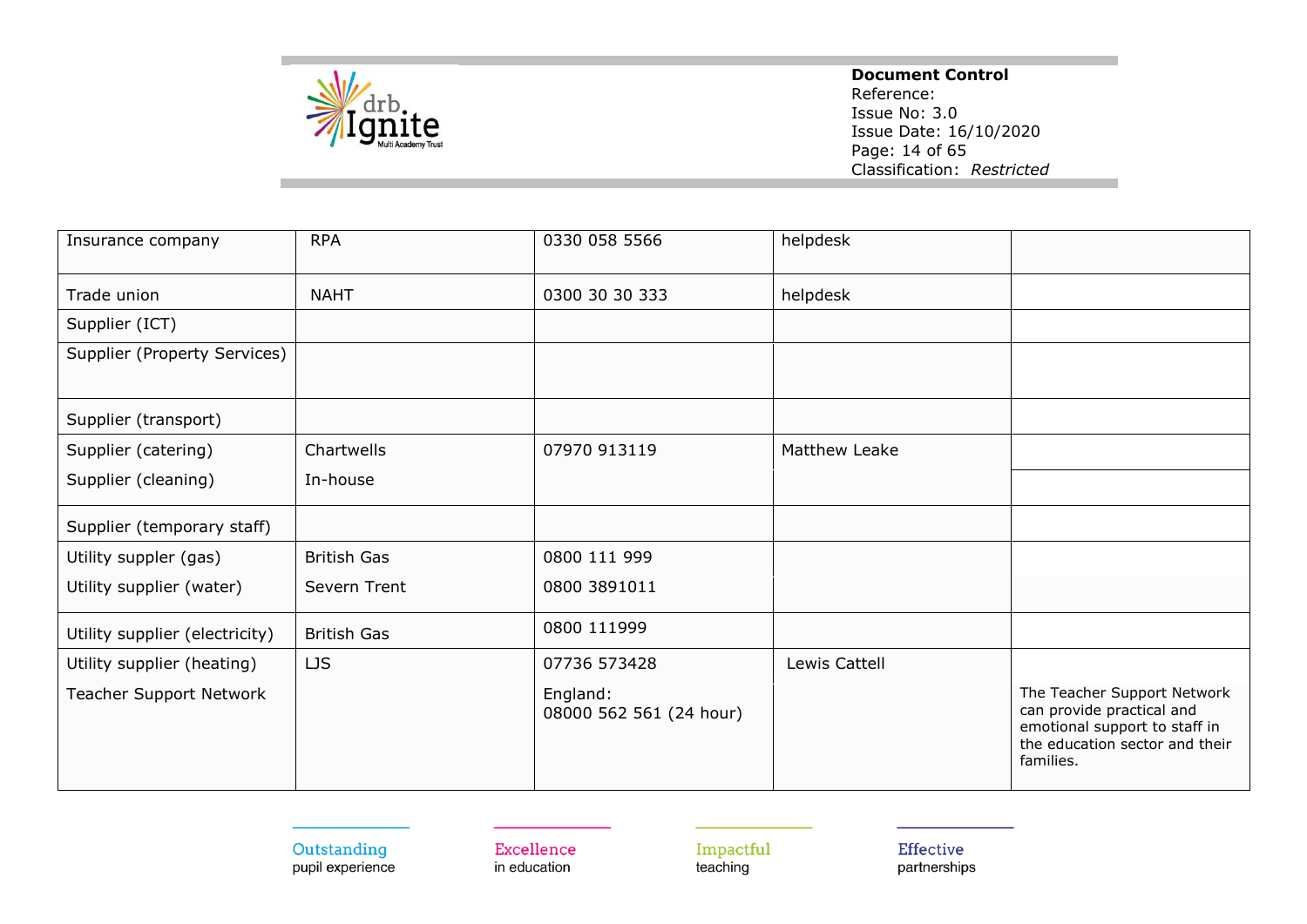

**Document Control** Reference: Issue No: 3.0 Issue Date: 16/10/2020 Page: 15 of 65 Classification: *Restricted*

# **ANNEX '3'**

## **SCHOOL EMERGENCY MANAGEMENT INSTRUCTIONS**

## **Initial action**

Immediately inform the Headteacher or nominated emergency contact. If neither is able to respond (they may be involved in the incident) the senior person present should follow the instructions below.

- Assess the situation and establish a basic overview of the incident.
- Take immediate action to safeguard pupils, staff and visitors.
- Attend to any casualties and administer first aid, if appropriate.
- **If appropriate, dial 999 for the emergency services and provide them with an overview of the situation. If in doubt, dial 999.**

The emergency services notify each other of incidents but consider speaking directly to each organisation required. This will ensure that each service has the information they need to respond appropriately.



These contact details should only be used in an emergency. Do not give them to the media, pupils, parents / carers or members of the public.

- Fetch any equipment that may prove useful (e.g. first aid kit, grab bag).
- Log all communications and actions.
- Notify School staff. Consider assembling the School Emergency Management Team (SEMT) to assist with the response.
- Refer to the list of emergency contact numbers for additional support if required.
- Where possible, avoid closing the School and try to maintain normal routines

Excellence in education

Impactful teaching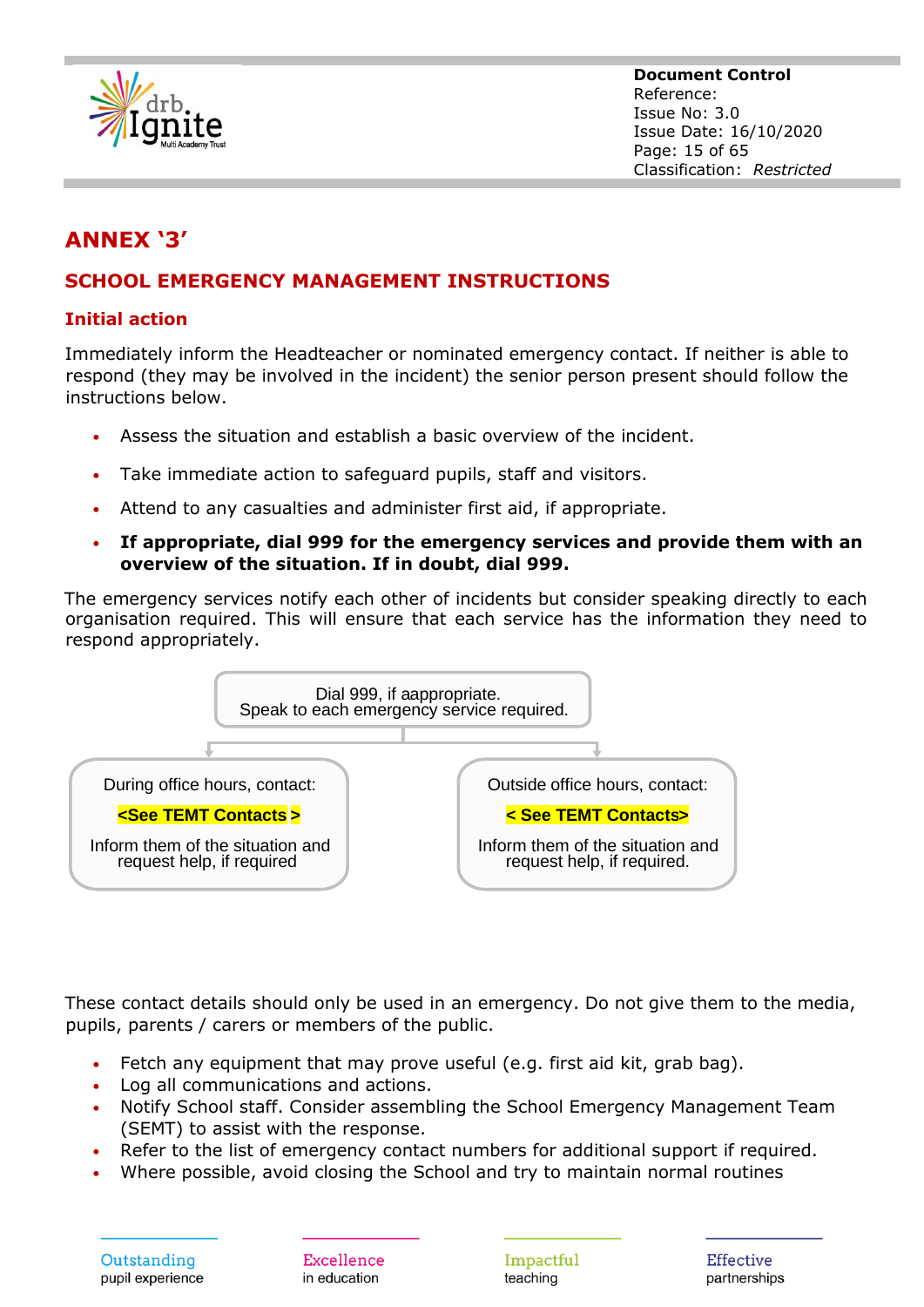

**Document Control** Reference: Issue No: 3.0 Issue Date: 16/10/2020 Page: 16 of 65 Classification: *Restricted*

#### **The School Emergency Management Team (SEMT)**

If the incident is minor it will be the responsibility of the Headteacher (or a Deputy Headteacher) to implement all the actions required on behalf of the School and the Trust.

The School Emergency Management Team (SEMT) will be established at the onset of an incident to assist the Headteacher in managing the response.

The membership of the SEMT may vary slightly depending on the nature of the incident (e.g. between a fatal incident involving staff and pupils to a building or ICT failure which prevents normal business but has no direct safety implications)

#### **School Emergency Management Team (SEMT)**

| <b>Name</b> | <b>Position</b> | <b>Role in an Incident</b> |
|-------------|-----------------|----------------------------|
|             | Lead 1          |                            |
|             | Deputy Lead 1   |                            |
|             | <b>ICT</b>      |                            |
|             | Resources       |                            |
|             | Site Management |                            |
|             |                 |                            |
|             |                 |                            |
|             |                 |                            |
|             |                 |                            |
|             |                 |                            |

The SEMT is responsible for:

- Taking responsibility and managing the incident to its conclusion.
- Working with the Trust's TEMT Team.
- Allocating activities and resources to resolve the incident.
- Press and media liaison.
- Communicating with relevant bodies.
- Liaison with Emergency Services, Children's Services.
- Keeping a detailed log of the incident.

When this plan is invoked, all staff must be notified as soon as possible.

Excellence in education

Impactful teaching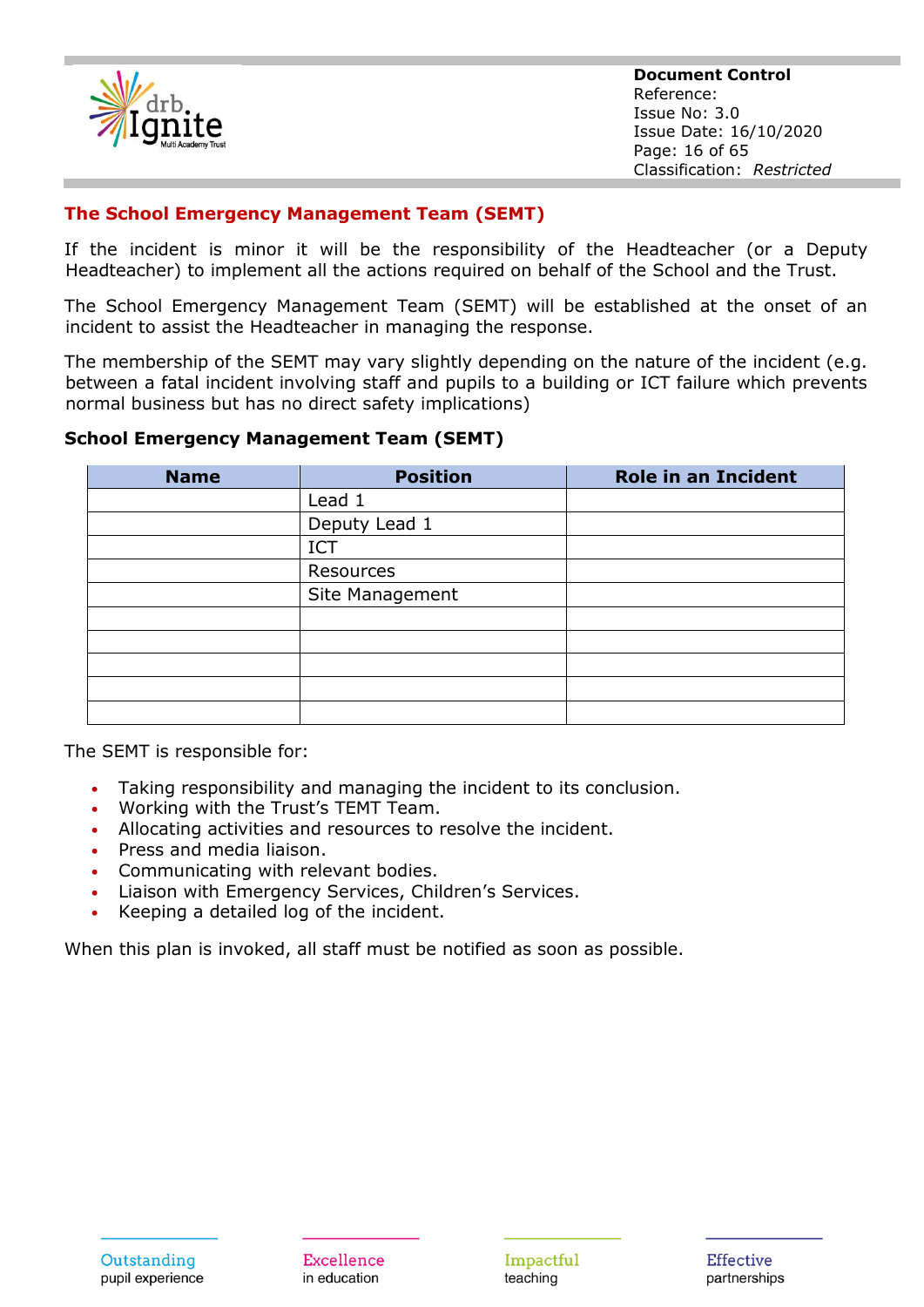

#### **School Site Information**

| <b>Pre-designated</b><br>areas | Location | Notes / instructions |
|--------------------------------|----------|----------------------|
| <b>SEMT briefing area</b>      |          |                      |
| <b>Media briefing area</b>     |          |                      |

| <b>Internal hazards</b> | <b>Location</b>   | <b>Notes / instructions</b> |
|-------------------------|-------------------|-----------------------------|
| <b>Asbestos</b>         | See Asbestos File | Stored                      |
| <b>Chemical Stores</b>  | See COSHH Files   | Stored                      |
|                         |                   |                             |
| <b>Utility supplies</b> | <b>Location</b>   | <b>Notes/instructions</b>   |
| Gas                     |                   |                             |
| Water                   |                   |                             |
| <b>Electricity</b>      |                   |                             |
| <b>Heating</b>          |                   |                             |

## **Notification and Logging of Incidents**

Information about an incident may come from a number of sources (e.g. member of staff, pupil, parent / carer, member of the public, the emergency services, the HSE, the local authority, the Trust). Whoever receives the alert should ask for, and record, as much information as possible.

- **Maintain a written record of all actions using this form and a log-book.**
- **Offer reassurance and support. Be aware that all those involved in the incident (both directly and indirectly) may be suffering from shock or may panic.**
- **Find out what has happened. Obtain as clear a picture as possible.**
- **Discuss with the informant what action needs to be taken and by whom.**

Excellence in education

Impactful teaching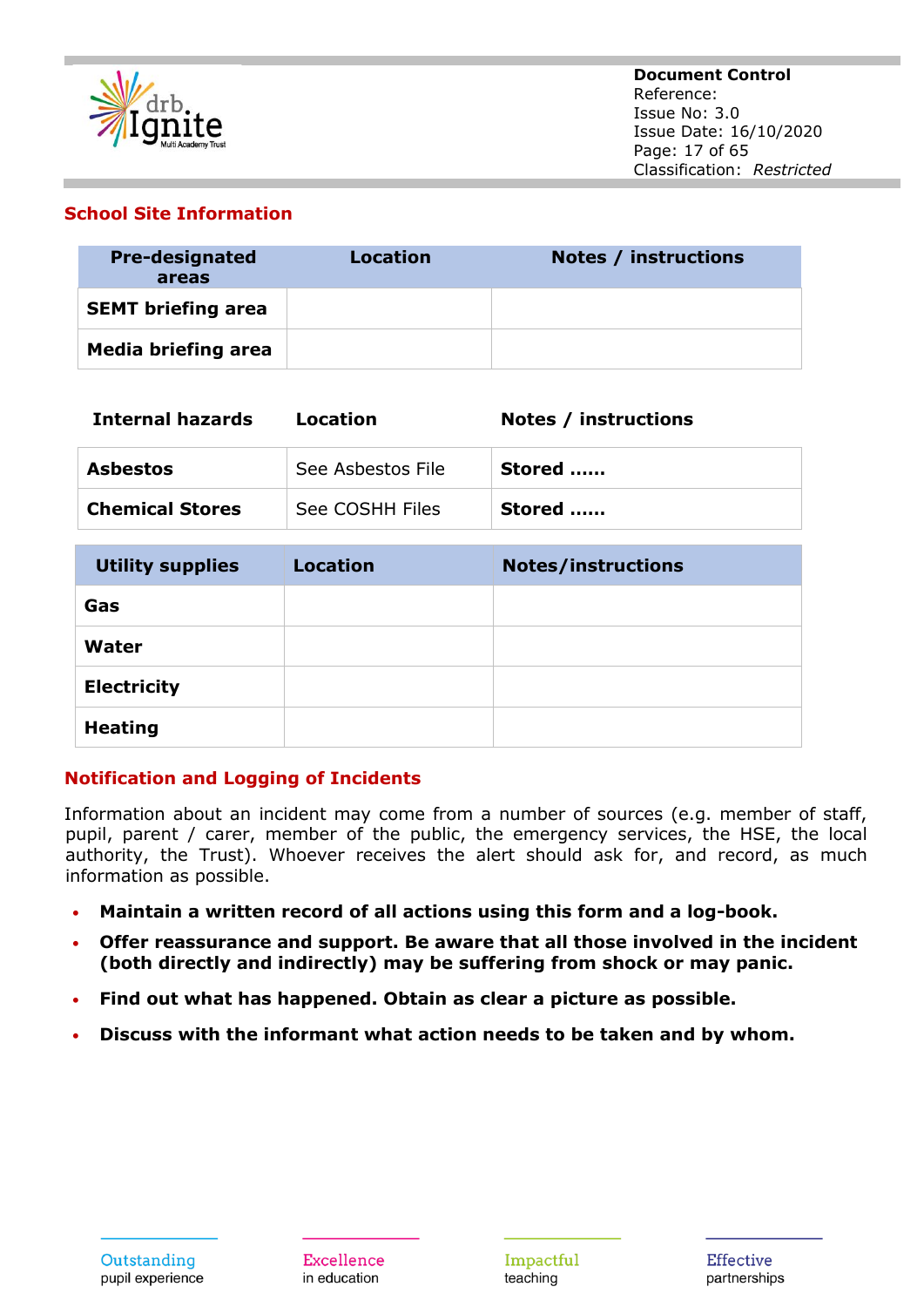

#### **Document Control**

Reference: Issue No: 3.0 Issue Date: 16/10/2020 Page: 18 of 65 Classification: *Restricted*

| Name of Informant                      |  |
|----------------------------------------|--|
| <b>Contact Details of</b><br>Informant |  |
| Date & Time of Call                    |  |
| Date & Time of Incident                |  |
| <b>Exact Location of</b><br>Incident   |  |

#### Details of incident:

Where is the informant now and where are they going?

People affected (including names, injuries, where they are, where they are being taken to):

What arrangements are in place for people not directly involved in the incident?

| Outstanding      |  |  |
|------------------|--|--|
| pupil experience |  |  |

Excellence in education

Impactful teaching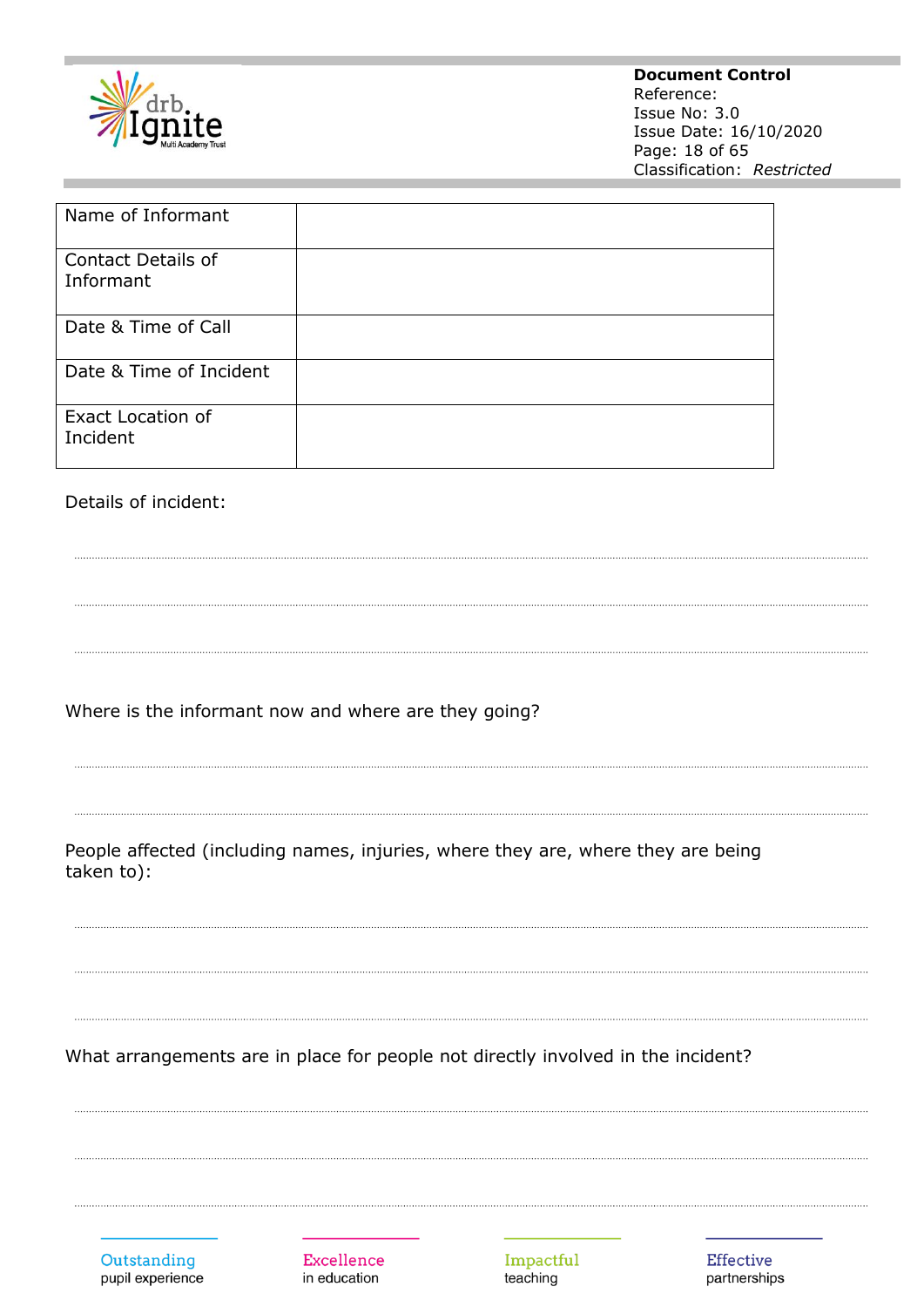

#### **Document Control** Reference: Issue No: 3.0 Issue Date: 16/10/2020 Page: 19 of 65 Classification: *Restricted*

What advice have the emergency services given?

#### Who has been informed?

- ❑ Headteacher
- ❑ Trust Chief Executive / Director/TEMT
- $\Box$  School staff
- ❑ Governors
- ❑ Pupils
- ❑ Parents / carers
- ❑ Extended services
- ❑ Police
- ❑ Fire & Rescue Service
- ❑ Ambulance Service
- ❑ Local authority
- □ Health and Safety Executive
- ❑ Foreign & Commonwealth Office
- ❑ Media
- $\Box$  Insurance company
- ❑ Trade Union

Does anyone else need to be informed?



Excellence in education

Impactful teaching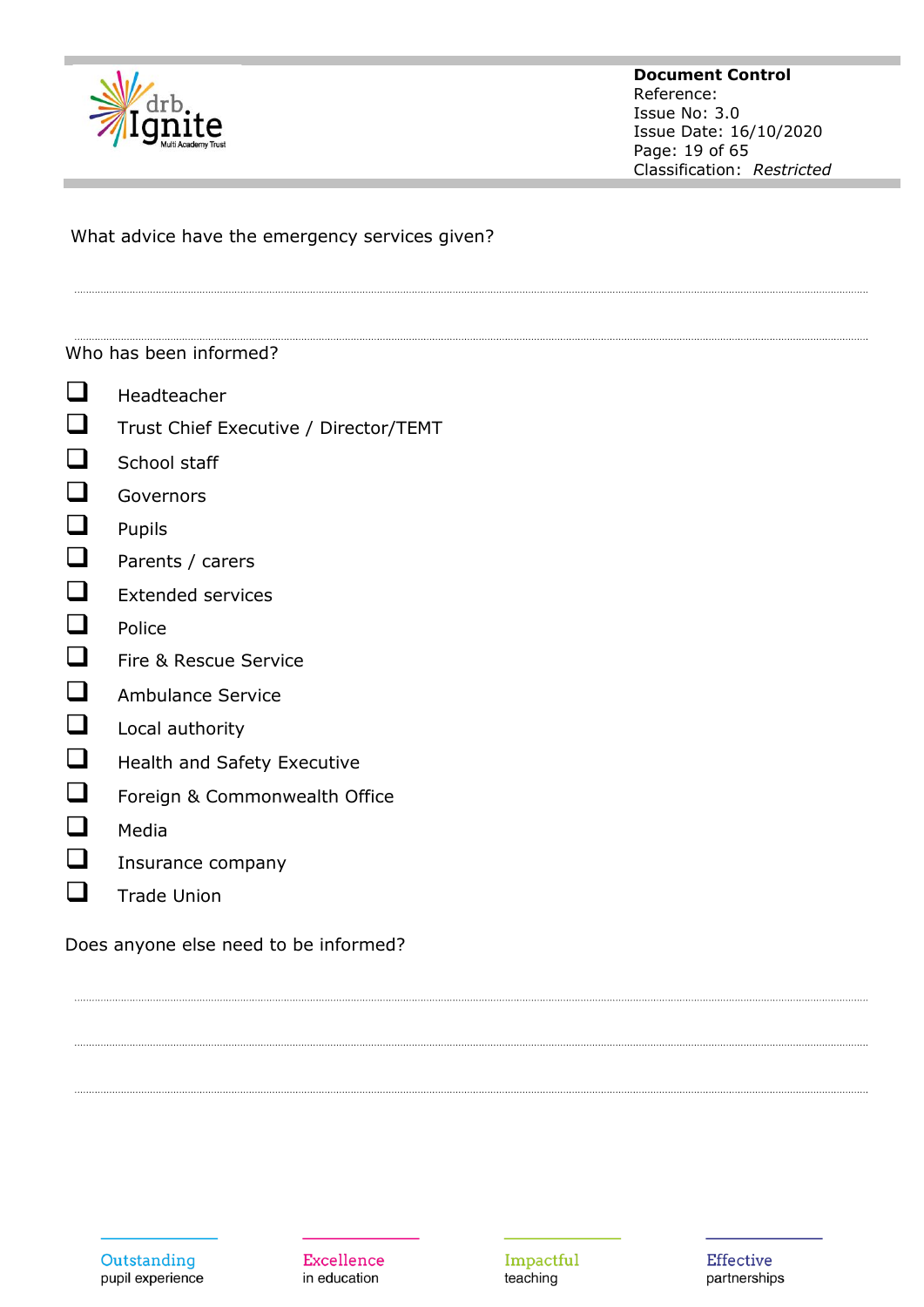

**Document Control** Reference: Issue No: 3.0 Issue Date: 16/10/2020 Page: 20 of 65 Classification: *Restricted*

# Are any other actions required?

Outstanding pupil experience

Excellence in education

Impactful teaching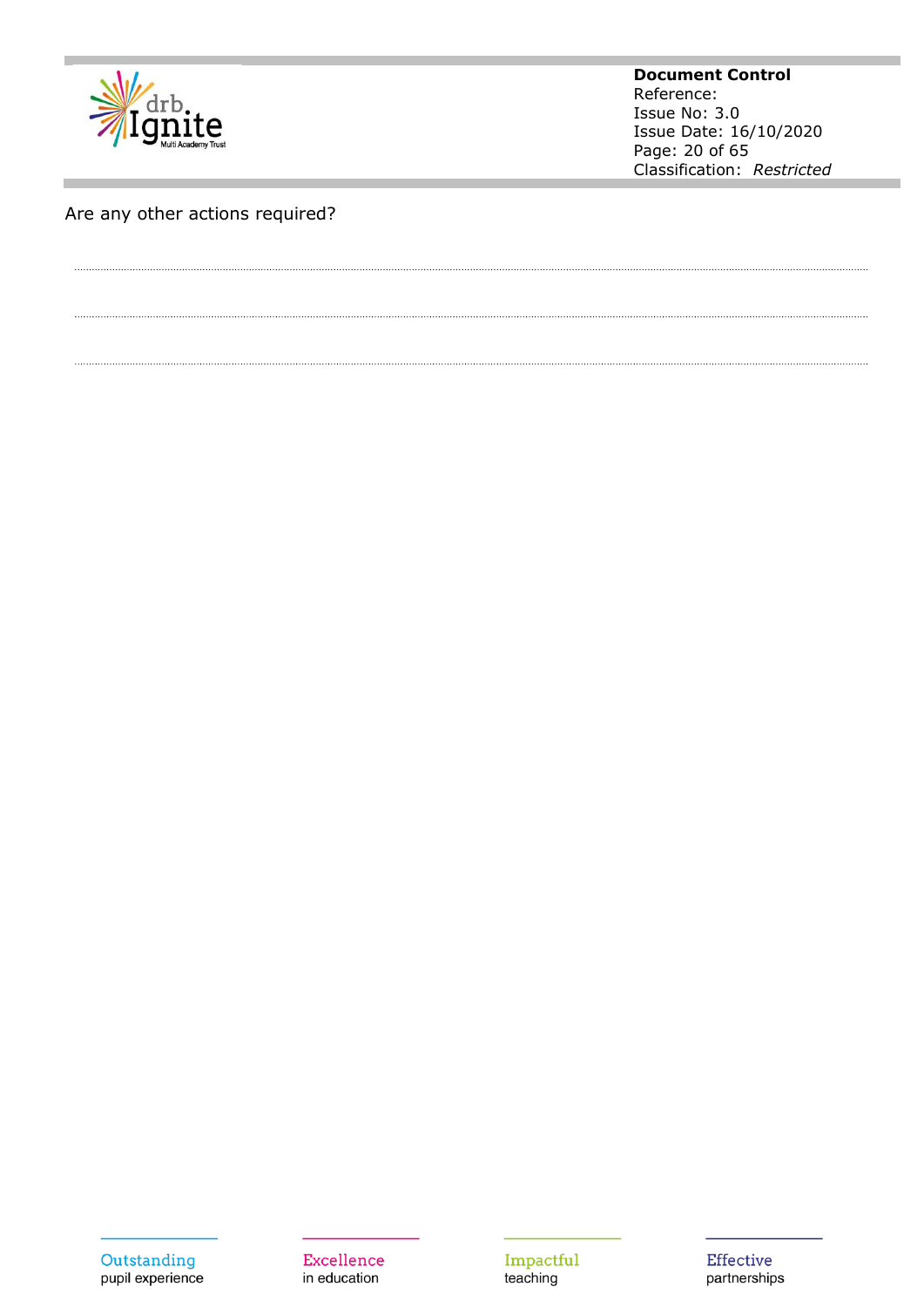

**Document Control** Reference: Issue No: 3.0 Issue Date: 16/10/2020 Page: 21 of 65 Classification: *Restricted*

#### **If the incident happened on an educational visit, please ask the questions below. You might already have these details, but it could be useful to seek confirmation.**

| Name of Educational Visit Leader                                                                   |  |
|----------------------------------------------------------------------------------------------------|--|
| Nature of Educational Visit                                                                        |  |
| Number of Pupils on Visit                                                                          |  |
| Number of Staff on Visit                                                                           |  |
| Location of Visit                                                                                  |  |
| If the incident happened abroad, does<br>the Foreign & Commonwealth Office<br>need to be notified? |  |

#### **Log-Keeping Guidelines**

- Notes should be clear, intelligible, and accurate.
- Include factual information.
- Use plain and concise language.
- Keeps records of any expenditure.
- Do not remove any pages.
- Do not use correction fluid.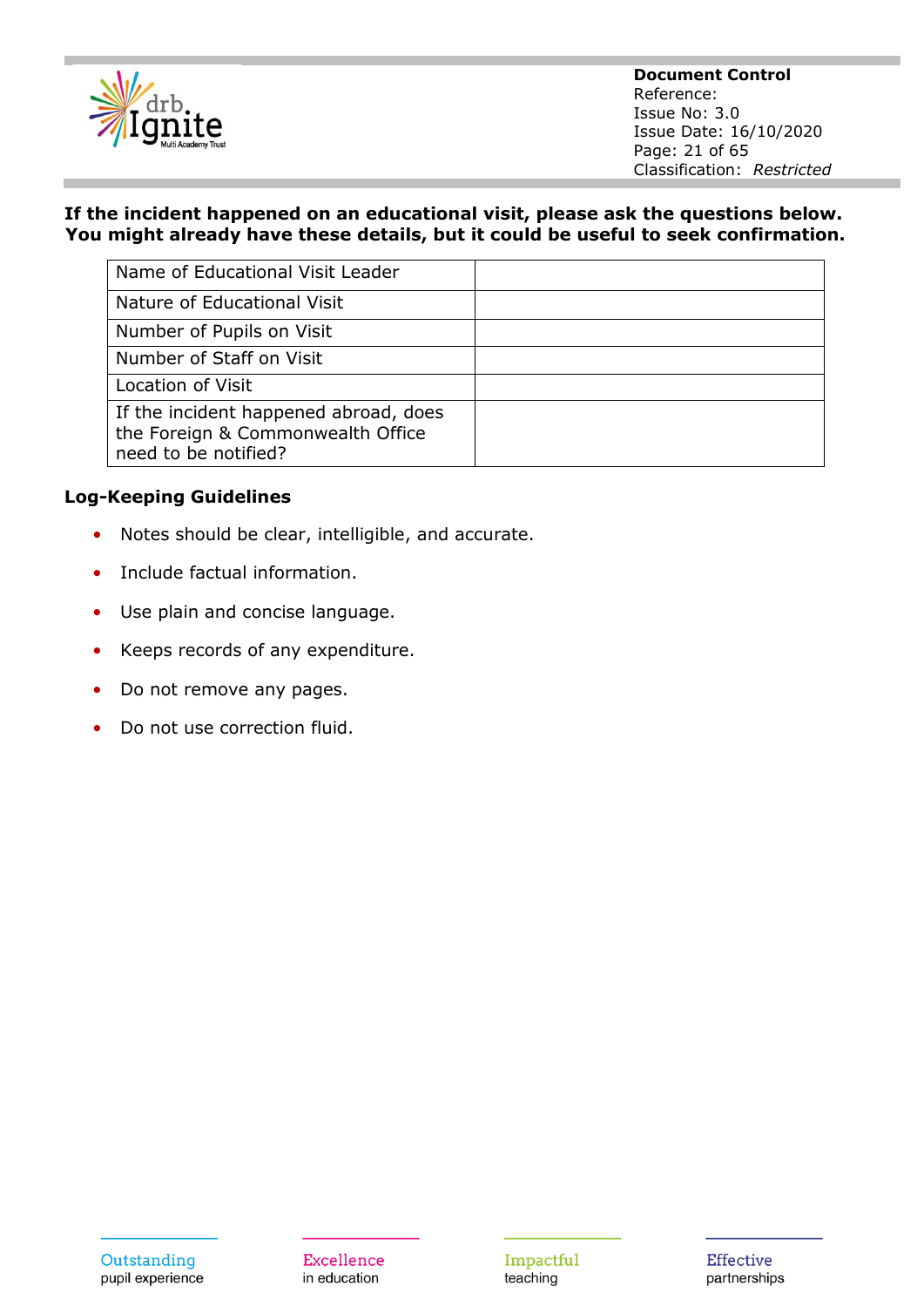

#### **Document Control**

Reference: Issue No: 3.0 Issue Date: 16/10/2020 Page: 22 of 65 Classification: *Restricted*

|        | Thursday, 19/05/2017                                                                                                                                                                                                          |
|--------|-------------------------------------------------------------------------------------------------------------------------------------------------------------------------------------------------------------------------------|
| 7.40pm | Received call from Jane Sutcliffe at the council. Report of a fire at                                                                                                                                                         |
|        | school (although she's unsure which parts of the building are. affected).                                                                                                                                                     |
|        | Police and fire service are on-scene. Jane offered to send someone to the                                                                                                                                                     |
|        | school to assist with the response - I gave her my mobile number and she'll                                                                                                                                                   |
|        | let me know who will attend. I'll contact Philip Healy (caretaker) and                                                                                                                                                        |
|        | we'll aim to arrive at school within half an hour.                                                                                                                                                                            |
| 7.50pm | Rang Philip. Number engaged.                                                                                                                                                                                                  |
| 7.55pm | Rang Philip. Told him about the situation and asked him to meet me                                                                                                                                                            |
|        | at the school entrance as soon as possible. He'll be there for 8.15pm.                                                                                                                                                        |
| 8.05pm | Received text message from Jane - someone from her team (Andrew Taylor)<br>will meet us at the entrance in about 10 / 15 minutes. Mobile                                                                                      |
|        | number for Andrew: 07802 38847802 338 202.                                                                                                                                                                                    |
| 8.20pm | Arrived at school, Philip and Andrew already there. Spoke to fire<br>officer - one classroom ablaze, adjacent ones likely to be severely affected<br>by smoke damage. Unsure of the cause but arson can't be ruled out at the |
|        | moment. We'll have to close the school tomorrow. Also need to arrange a                                                                                                                                                       |
|        | site visit in the morning (provisional time 8am).                                                                                                                                                                             |
| 8.40pm | Informed Anna Hughes (deputy Head Teacher) about the incident.                                                                                                                                                                |
|        | Asked her to notify parents / carers that the school will be closed                                                                                                                                                           |
|        |                                                                                                                                                                                                                               |
|        |                                                                                                                                                                                                                               |
|        |                                                                                                                                                                                                                               |
|        |                                                                                                                                                                                                                               |

Notes should be recorded in chronological order

If you make a mistake don't try to overwrite it – cross it out with a single line and start again

Only include times, dates or initials within the margins

Outstanding pupil experience Excellence in education

Impactful teaching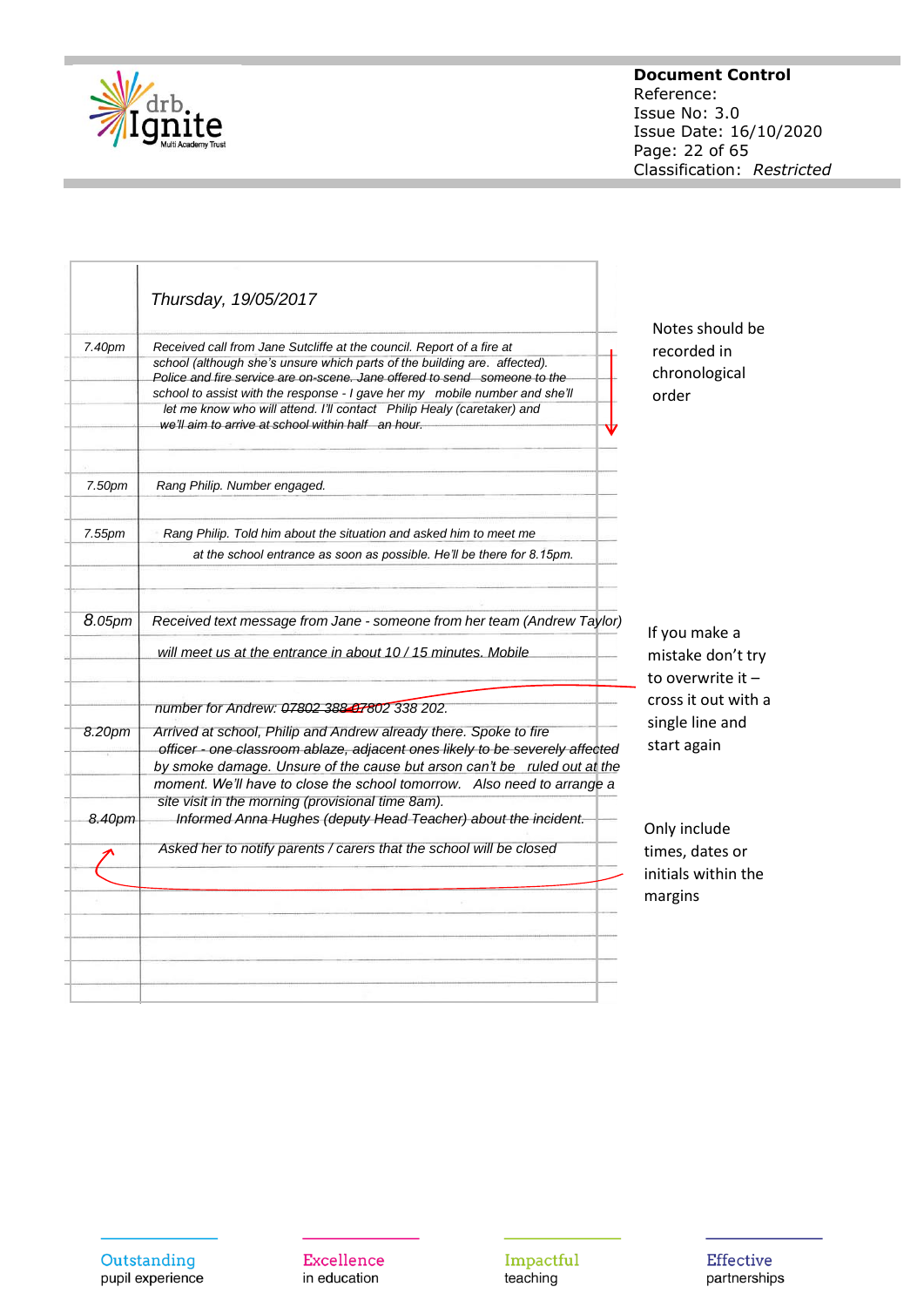

#### **School Closure**

In the event of the TEMT concluding closure of the school, the following steps should be taken:

Assess the need for closure. Consider whether any mitigation measures are possible, such as:

- Partially opening the school to some pupils.
- Asking a buddy Trust school for assistance.
- Purchasing infection control supplies (in the event of a public health incident).
- Log the decision to close the school and the reasons behind that decision.
- Seek support from other organisations (e.g. the local authority) as appropriate.

Ensure that everyone who needs to be aware of the closure is notified, using the most suitable options in Appendix '6'. It may be appropriate to inform:

- Pupils.
- Parents / carers.
- Staff.
- Trustees.
- Local radio stations.
- The local authority.

If the closure takes place during the school day, arrange transport for pupils as necessary.

If the closure takes place outside school hours, at least one member of staff should be present at the School entrance at the beginning of the school day, to ensure that any pupils who do arrive are informed of the closure, and to check pupils are able to return home safely.

If the School is likely to be closed for a significant period of time, consider the actions below.

Ensure pupils, parents / carers, TEMT, Trustees and the media are regularly informed of developments.

Consider how pupils with Special Educational Needs (SEN) or medical needs may be affected if the School remains closed for an extended period of time.

Ensure the security of the School premises.

Put in place arrangements for remote learning wherever possible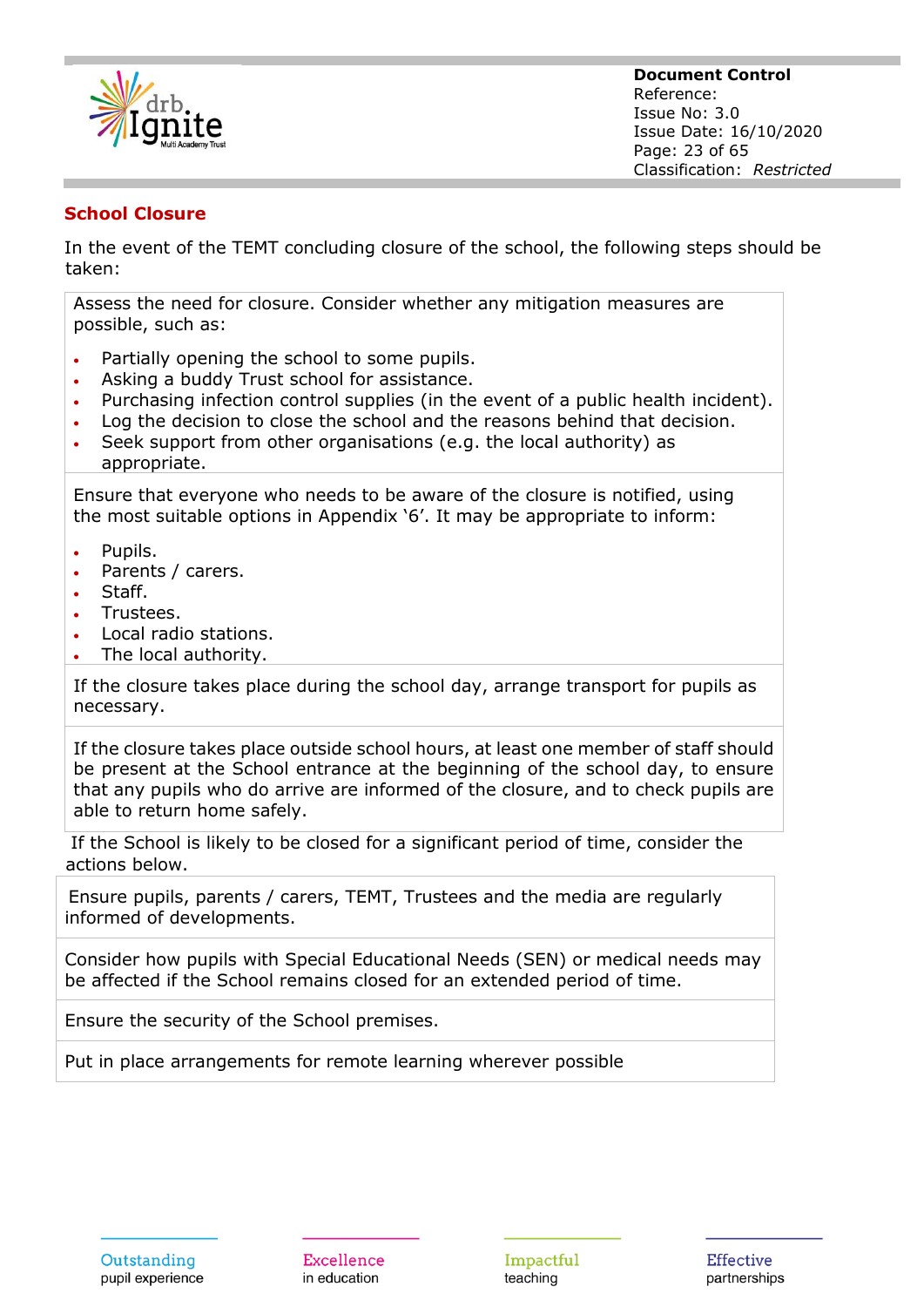

#### **Document Control** Reference: Issue No: 3.0 Issue Date: 16/10/2020 Page: 24 of 65 Classification: *Restricted*

# **ICT Disaster Recovery Plan**

| Issued by:      |  |
|-----------------|--|
| Version:        |  |
| Date:           |  |
| Copy<br>Number: |  |

Excellence in education

Impactful teaching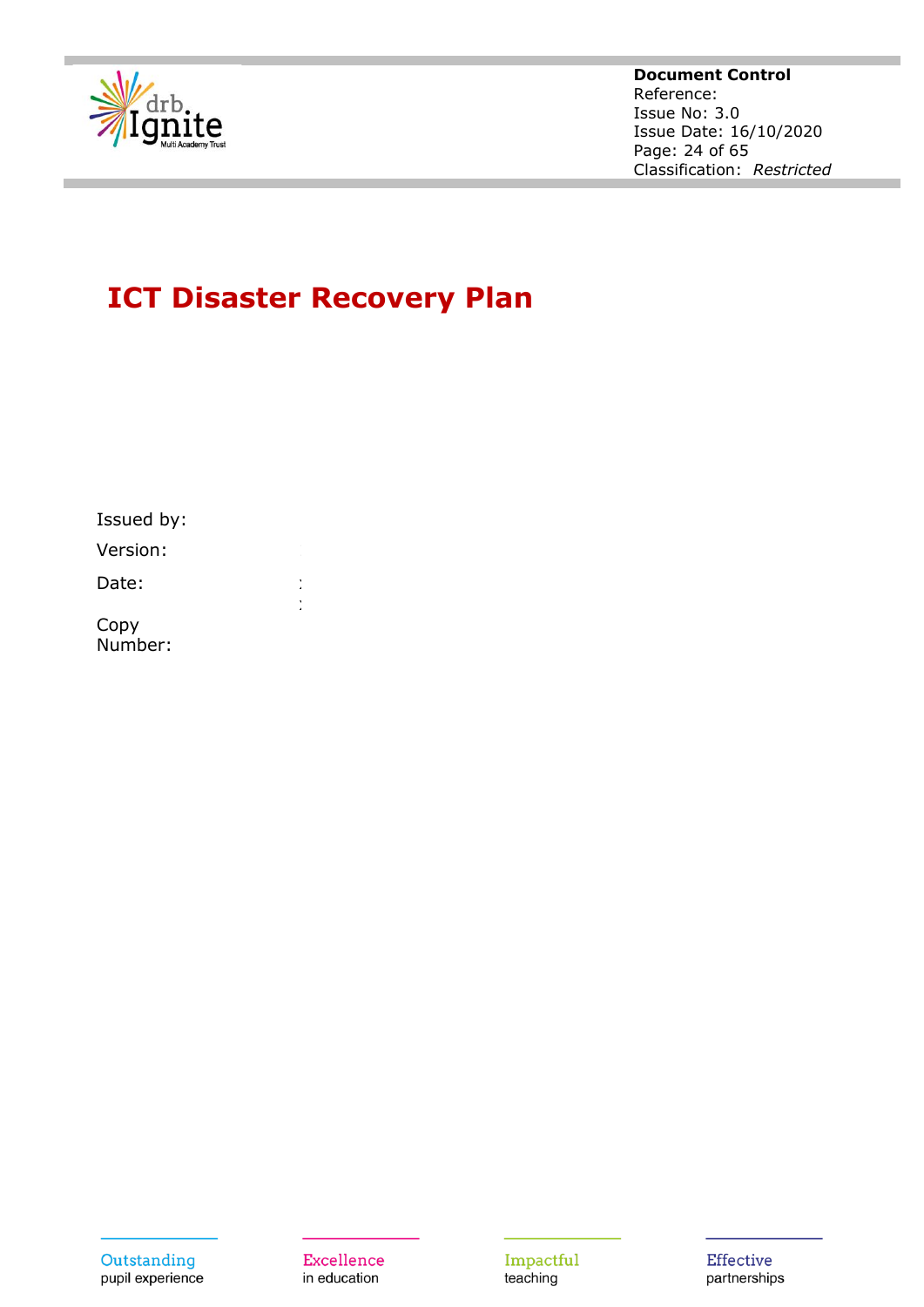

| <b>Table of Contents</b><br>24 |                                                                                                                                                                                   |                                  |
|--------------------------------|-----------------------------------------------------------------------------------------------------------------------------------------------------------------------------------|----------------------------------|
|                                | 1. About This Disaster Recovery Plan<br>1.1. Purpose and Scope of Plan<br>1.2. Updating the Plan<br>1.3. Distribution List                                                        | 28<br>26<br>26<br>26             |
| 2.                             | <b>Plan Objectives</b>                                                                                                                                                            | 27                               |
| З.                             | <b>Infrastructure</b>                                                                                                                                                             | 27                               |
|                                | 4. Servers                                                                                                                                                                        | 27                               |
| 5.                             | <b>Data Loss</b><br><b>5.1.</b> User Data Loss<br>5.2. System Data Loss                                                                                                           | 28<br>28<br>28                   |
| 6.                             | <b>Power Interruptions</b>                                                                                                                                                        | 28                               |
| 7.                             | <b>Telephony</b>                                                                                                                                                                  | 28                               |
| 8.                             | <b>CCTV</b>                                                                                                                                                                       | 29                               |
|                                | <b>9. Standard Action Plan</b>                                                                                                                                                    | 29                               |
|                                | The following steps will be undertaken once a disaster is identified,<br>confirmed & this plan is activated:                                                                      |                                  |
|                                | <b>10. The Command Centre</b><br>10.1. Primary Command Centre<br>10.2. Alternative Off-Site Command Centre                                                                        | 29<br>29<br>30                   |
|                                | 11. The Data Storage Location(s)<br>11.1. Storage Location 1<br>11.2. Storage Location 2                                                                                          | 30<br>30<br>30                   |
|                                | 12. Passwords                                                                                                                                                                     | 30                               |
|                                | 13. Critical System Requirements & Applications<br>13.1. Class 1 Systems<br>13.2. Class 2 Systems<br>13.3. Class 3 Systems                                                        | 30<br>31<br>31<br>31             |
|                                | <b>14. Directories</b><br>14.1. Emergency Services<br>14.2. Key Contacts<br>14.3. First Aiders<br>14.4. User Groups and Application Support<br>14.5. Vendor and Supplier Contacts | 32<br>32<br>32<br>33<br>33<br>34 |
|                                | <b>15. Inventories</b>                                                                                                                                                            | 34                               |
|                                | <b>16. Related Documentation</b>                                                                                                                                                  | 34                               |

Excellence in education

Impactful<br>teaching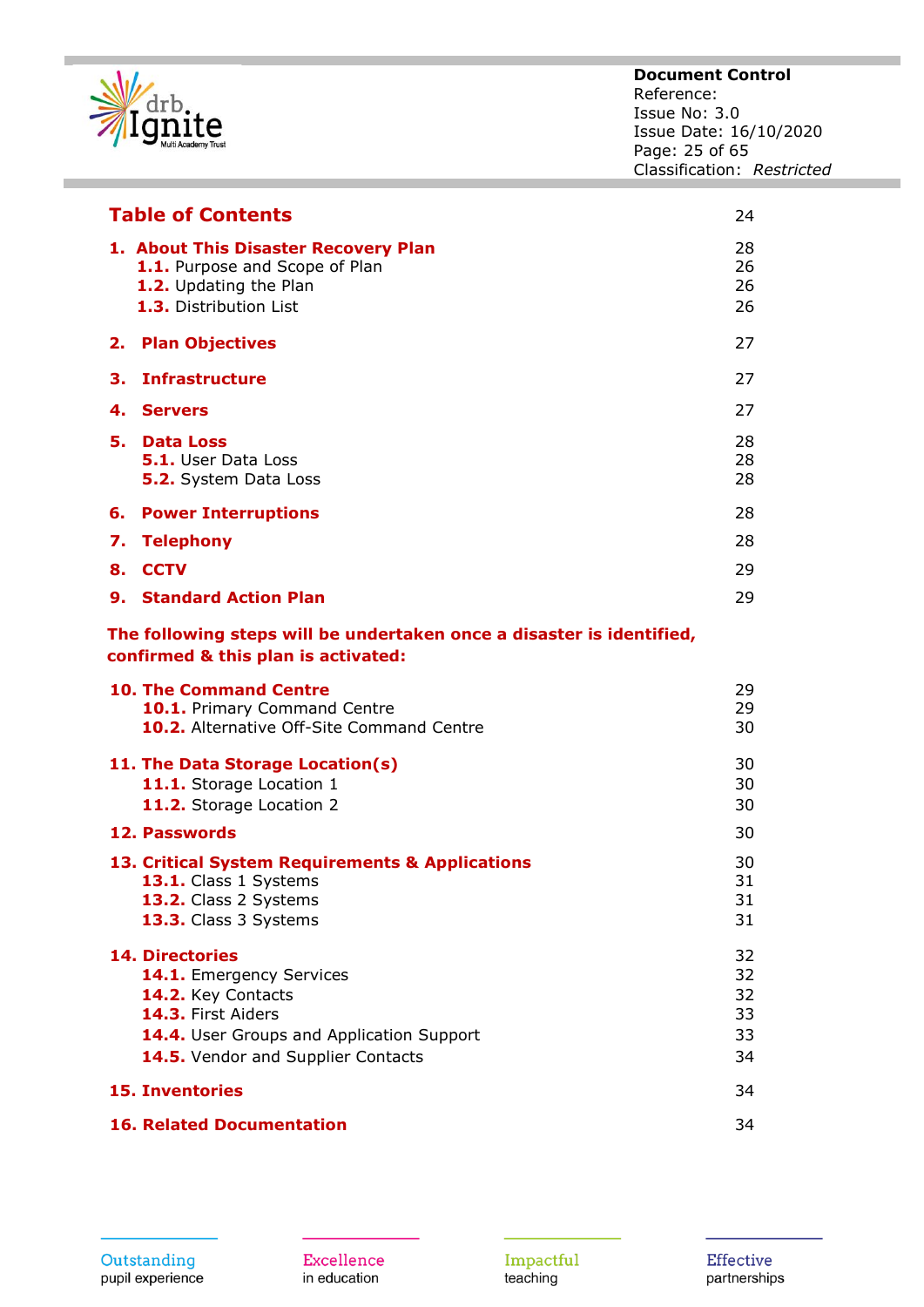

#### **Plan Revision History**

It is important that this Disaster Recovery Plan accurately reflects the current situation and business requirements at the School. Updates must be provided to the Trust. The following table describes the history of this document.

| <b>Version</b> | <b>Date Issued</b> | <b>Reason for Update</b> |
|----------------|--------------------|--------------------------|
|                |                    |                          |
|                |                    |                          |
|                |                    |                          |

#### **1. About the Disaster Recovery Plan**

#### **1.1. Purpose and Scope of the Plan**

This plan has been designed and written to be used in the event of a disaster affecting ICT at a Trust school. The decision to initiate Disaster Recovery procedures will be taken by the ICT Systems Manager after assessing the situation following a disaster or crisis. This plan contains all the information necessary to restore an operational computer service in the event of a serious disruption of computer services at a Trust school.

#### **1.2. Updating This Plan**

This plan must be kept up to date. It is the responsibility of the ICT Manager to ensure that procedures are in place to keep this plan up to date. If, whilst using the plan, you find any information which is incorrect, missing or if you have a problem in understanding any part of this plan please inform the ICT Manager so that it may be corrected. Updated versions of the plan are distributed to the authorised recipients, listed in Section 1.3, Distribution List.

#### **1.3. Distribution List**

ICT Manager is responsible for distributing this plan. Each plan holder, listed in the table below, receives two copies of this plan. One copy is to be kept at the place of work and the other copy at home or other safe offsite location. These copies have an official copy number.

| <b>Name</b> | <b>Copy Number</b> |
|-------------|--------------------|
|             |                    |
|             |                    |
|             |                    |
|             |                    |

Excellence in education

Impactful teaching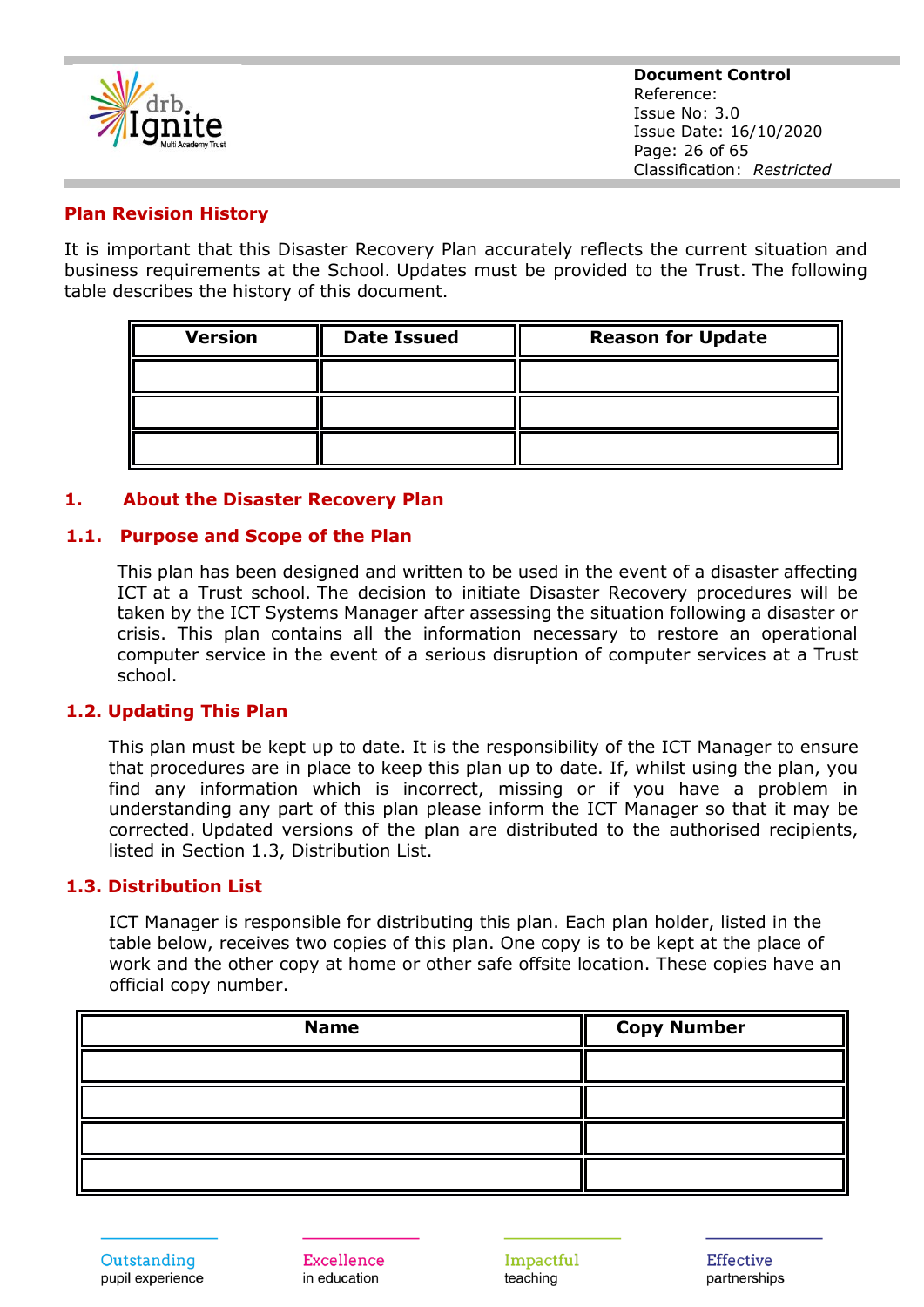

#### **2. Plan Objectives**

**2.1.** A disaster is defined as an incident which results in the loss of computer processing or data at the Trust school site.

A disaster can result from a number of accidental, malicious or environmental events such as fire, flood, terrorist attack, human error, software or hardware failures.

The primary objective of this Disaster Recovery Plan is to reinstate ICT facilities in the Trust school premises within the minimum possible period and to minimise the disruption to staff & pupils.

#### **3. Infrastructure**

**3.1.** Failure of switches will lead to failure of ICT operations on the network points directly connected to the failing switch. HP next day warranty will be activated by the network support team. A spare switch will be swapped in to provide a temporary solution until the main switch is either repaired or replaced.

#### **4. Servers**

**4.1.** In the event of server hardware failure, services will be picked-up by the other server.

Replaced parts will be ordered to repair the Server or software services will be restarted or installed on the second server until the failing server has been repaired. Low priority services may need to be suspended for the duration of the incident.

In the event of complete failure of the server chassis, services will be redirected until the warranty repair has been accomplished or a replacement has been purchased and installed.

In the event of a catastrophic viral infection, the server will be rebuilt using installation media. Once this has been completed, data restoration can begin using internet back up.

Should all data on the Server Attached Network (SAN) be lost, the SAN would be reconfigured (or replaced if necessary), and the virtual disks would need to be recreated. Once this has been completed, data restoration can begin using the internet backup systems

Excellence in education

Impactful teaching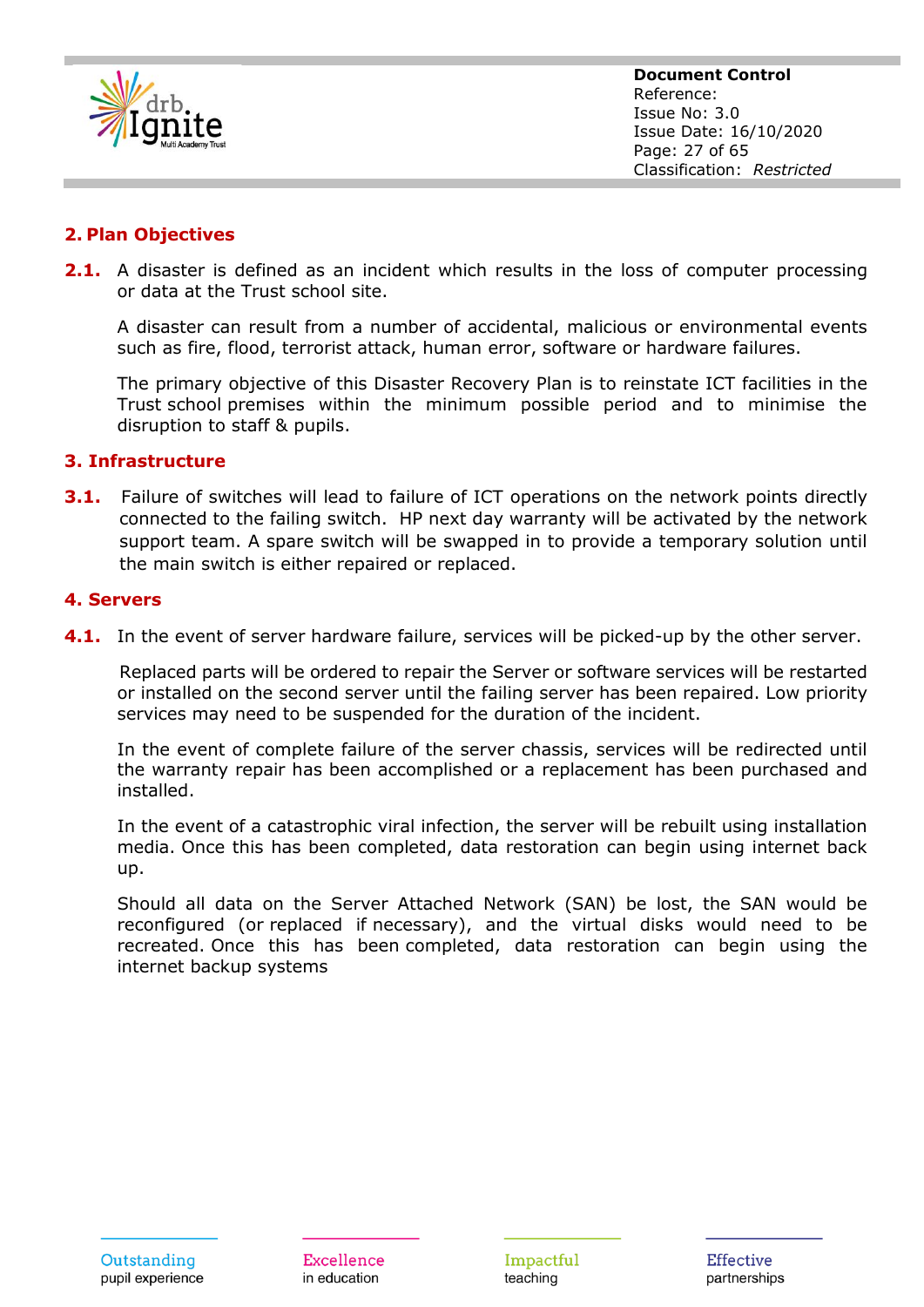

#### **5. Data Loss**

#### **5.1. User Data Loss**

User data is defined as data held on the central server systems that is related specifically to user's activity and includes staff and student home directories, databases, application data (including administration data), etc.

If any data is stored locally it will be retrieved from the internal backups. User data is now all stored in the cloud and therefore data retrieval will take place there.

#### **5.2. System Data Loss**

System Data is defined as data held on the central server system that is related to the operating of the network and back end solution. This data is backed up in the internal network SAN.

Should the Data need to be restored, the current backup solution will be used to restore from the Internal Back Up System.

Should there be a catastrophic crash that takes out the server farm (i.e. if the central server chassis and the SANs are destroyed), Hardware will be replaced immediately and the network will be rebuilt using the internal backups.

#### **6. Power Interruptions**

**6.1.** The Servers are protected from Power interruptions by the UPS. This ensures that the servers can continue to operate for enough time to ensure equipment is powered down in a safe and secure manner. The servers should be manually turned on to ensure they are started in the correct order, and when we believe the power issues have been rectified.

One thing to note is that the air conditioning provided in the server and hub rooms needs to be turned on manually by site staff when power is restored. There could potentially be an issue with overloading of heat in the servers and switches if the air con units are not turned on within one hour of the restoration of services. The UPS will keep the system running for up to 30 minutes (depending on load allocated).

#### **7. Telephony**

**7.1.** The Telephone system is supplied by Midland Telecom. In the event of a disaster that results in the loss of the telephone system, Midland Telecom will be contacted immediately to ensure disruption to service is minimised. There is a safeguard in place against loss of power as the telephones run through switches that are connected to a UPS which will continue running for a short amount of time after loss of power.

**Emergency line – In this School there is a mobile phone that is kept in…………..that will double up as the emergency line should the system power down completely.**

Excellence in education

Impactful teaching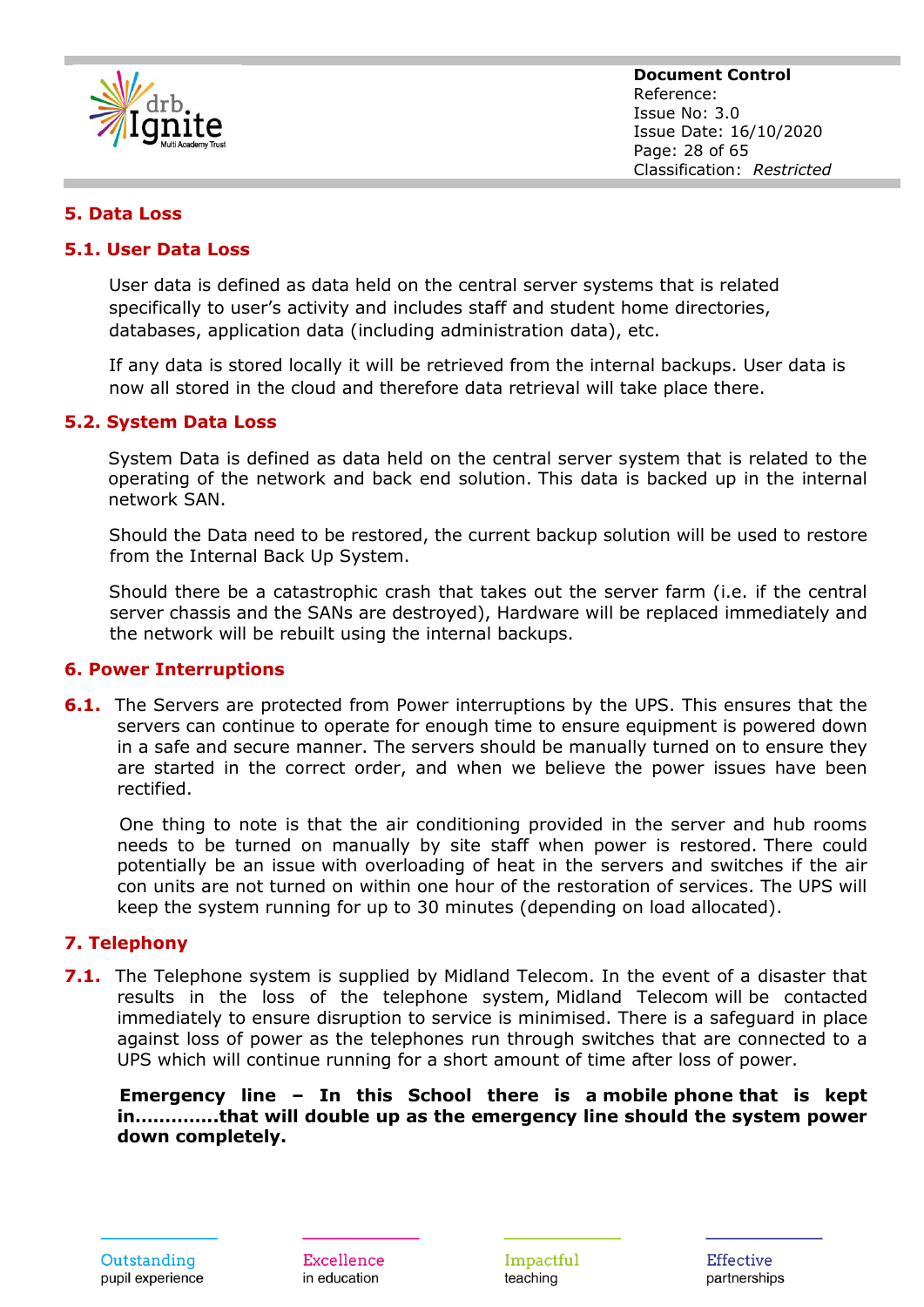

**Document Control** Reference: Issue No: 3.0 Issue Date: 16/10/2020 Page: 29 of 65 Classification: *Restricted*

## **8. CCTV**

**8.1. In this School the CCTV System is supplied & maintained by ………..** This is run from their own separate server located in the server room. The server is not part of the internal tape backup.

#### **9. Standard Action Plan**

- **9.1.** The following steps will be undertaken once a disaster is identified, confirmed and this plan is activated:
	- Evaluate the damage
	- Identify the applications involved
	- Obtain the appropriate backups
	- Restart the appropriate applications
	- Inform users of any temporary procedures
	- Order replacement equipment to replace the damaged computers.
	- Install replacement equipment and check the applications
	- Inform users of normal operations
- **9.2.** In the event the disaster is identified as a cyber security related disaster (i.e., hacking, ransomware, etc) the SEMT will follow the action plan/flowcharts in one of the following Cyber Security Playbooks:
	- Denial of Service Playbook
	- Malware Playbook
	- Phishing Playbook
	- Data Loss Playbook
	- Ransomware Playbook

#### **10. The Command Centre**

This section describes the Command Centre, from where the Disaster Recovery operations will be directed.

#### **10.1. Primary Command Centre**

If the school premises are intact following the disaster the command centre will be located in the ………………….

## **10.2. Alternative Off-Site Command Centre**

If an alternative off-site command centre is necessary, the command centre will be located at ……………….

Excellence in education

Impactful teaching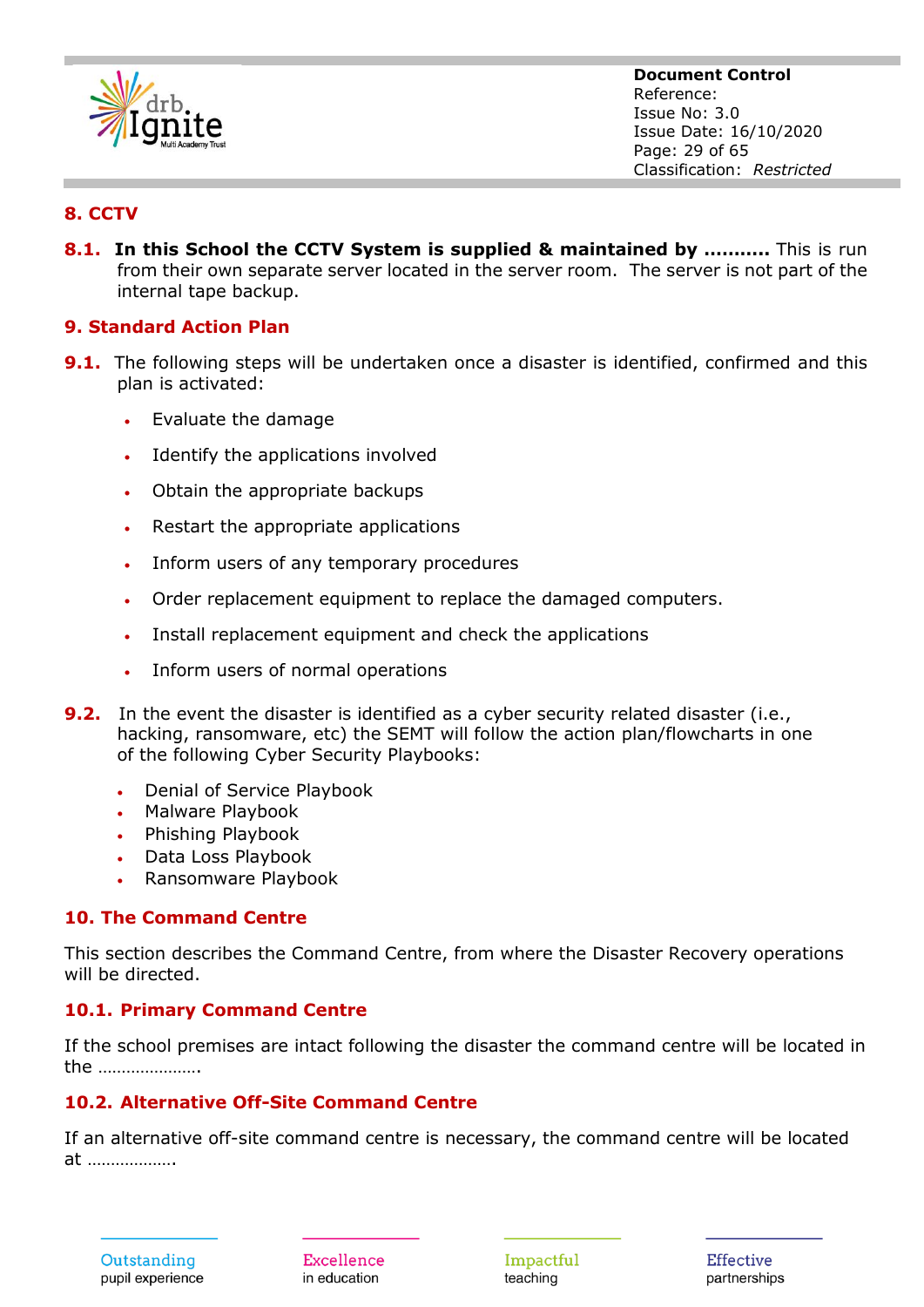

**Document Control** Reference: Issue No: 3.0 Issue Date: 16/10/2020 Page: 30 of 65 Classification: *Restricted*

## **11. The Data Storage Location(s)**

**11.1.** This section describes the location(s) of the vault facilities where secure copies of data backups and other vital information are stored.

## **Storage Location 1**

| Location and address: | <b>ICT Server Room</b> |
|-----------------------|------------------------|
| Contact person:       | IT Manager             |
| Contact phone number: |                        |
| Type of vault/safe:   |                        |
| Maximum capacity:     |                        |
| Content:              |                        |

## **Storage Location 2**

| Location and address: |  |
|-----------------------|--|
| Contact person:       |  |
| Contact phone number: |  |
| Type of vault/safe:   |  |
| Maximum capacity:     |  |
| Content:              |  |

## **12. Passwords**

**12.1.** Passwords are held by………….

## **13. Critical System Requirements & Applications**

This section describes the system requirements for the school's critical business applications. It is divided into three sections:

- Class 1 systems (must-have).
- Class 2 systems (important).
- Class 3 Systems (Required for Teaching), with the timescales for these systems to support the School.

Refer to **Section 12.4**, User Groups and Application Support, for the names of the application owner.

Excellence in education

Impactful teaching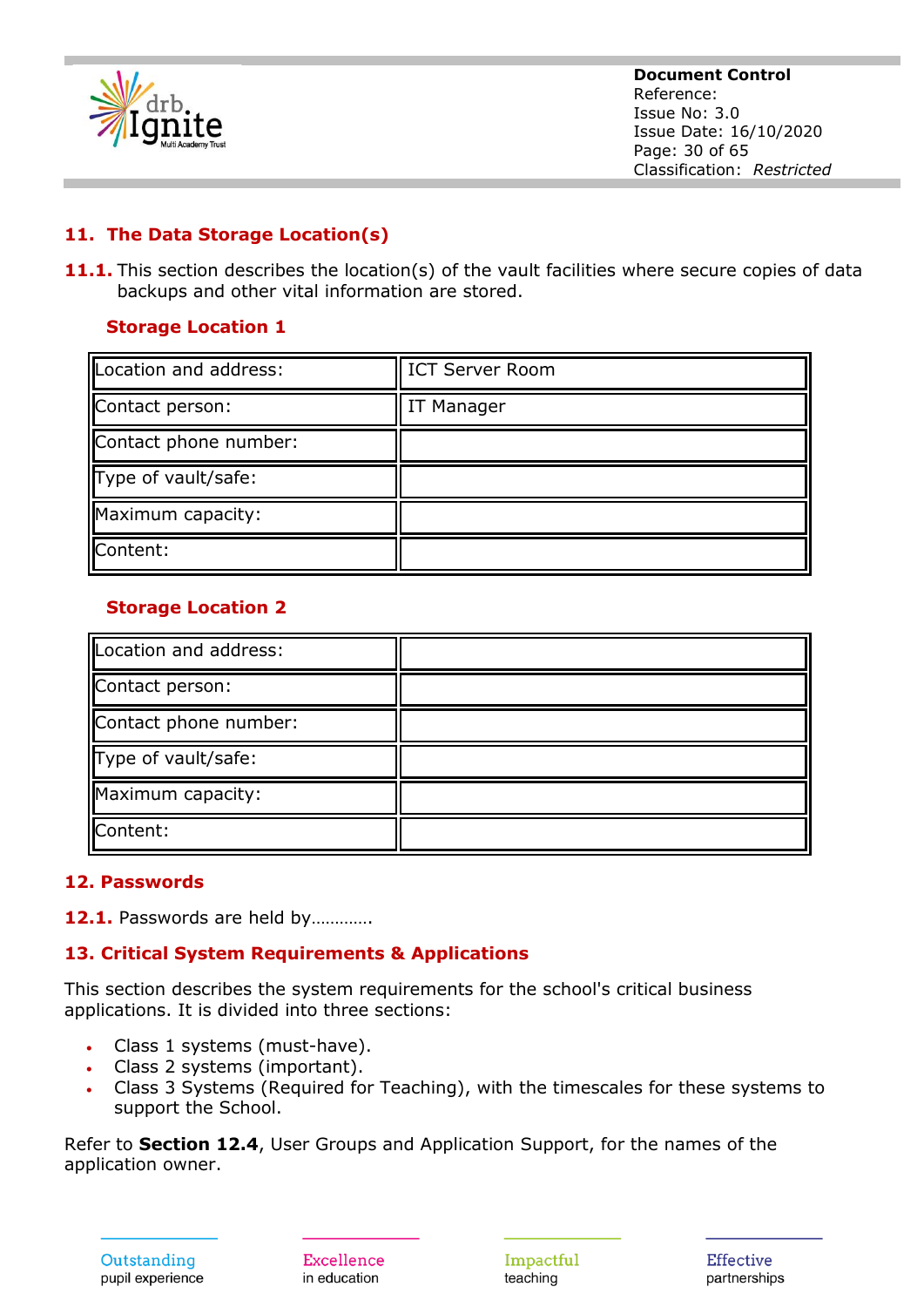

## **13.1 Class 1 Systems**

| <b>Timescale</b> | <b>Application</b>                       | <b>System Requirements</b><br>(Hardware, Software,<br><b>Communications, Data,</b><br><b>Documentation</b> ) | <b>Number of</b><br><b>Users</b> |
|------------------|------------------------------------------|--------------------------------------------------------------------------------------------------------------|----------------------------------|
| Immediate        | <b>ScholarPack</b>                       | A computer and a secure<br>internet connection                                                               |                                  |
| Same day         | Access                                   | A computer and a secure<br>internet connection                                                               |                                  |
| Immediate        | Cpoms                                    | A computer and a secure<br>internet connection                                                               |                                  |
| 2 hours          | Office 365 platform,<br>email Sharepoint | A computer and a secure<br>internet connection                                                               |                                  |

#### **13.2 Class 2 Systems**

| <b>Timescale</b>          | <b>System Requirements</b><br>(Hardware, Software,<br><b>Communications, Data,</b><br><b>Documentation</b> ) | <b>Application</b>                             | <b>Number</b><br>of Users |
|---------------------------|--------------------------------------------------------------------------------------------------------------|------------------------------------------------|---------------------------|
| Not critical on<br>lltime | Insight                                                                                                      | A computer and a secure<br>internet connection |                           |

#### **13.3 Class 3 Systems**

All Subject Specific Software needed to enable teaching to take place. It also includes teaching aid software such as Smart software for the Interactive Whiteboards.

| <b>Timescale</b>                                                    | <b>Application</b>                                                              | <b>System Requirements</b><br>(Hardware,<br>Software) | <b>Number of</b><br><b>Users</b> |
|---------------------------------------------------------------------|---------------------------------------------------------------------------------|-------------------------------------------------------|----------------------------------|
|                                                                     |                                                                                 | Communications, Data,<br>Documentation)               |                                  |
| Depends on disaster,<br>power, fire, classroom<br>availability etc. | Curriculum software,<br><b>Twinkl, Purplemash,</b><br>SharePoint resources etc. | A computer and a secure<br>linternet connection       | Teachers<br>and TA's             |

**Excellence** in education

 $\label{lem:1} {\rm Impactful}$ teaching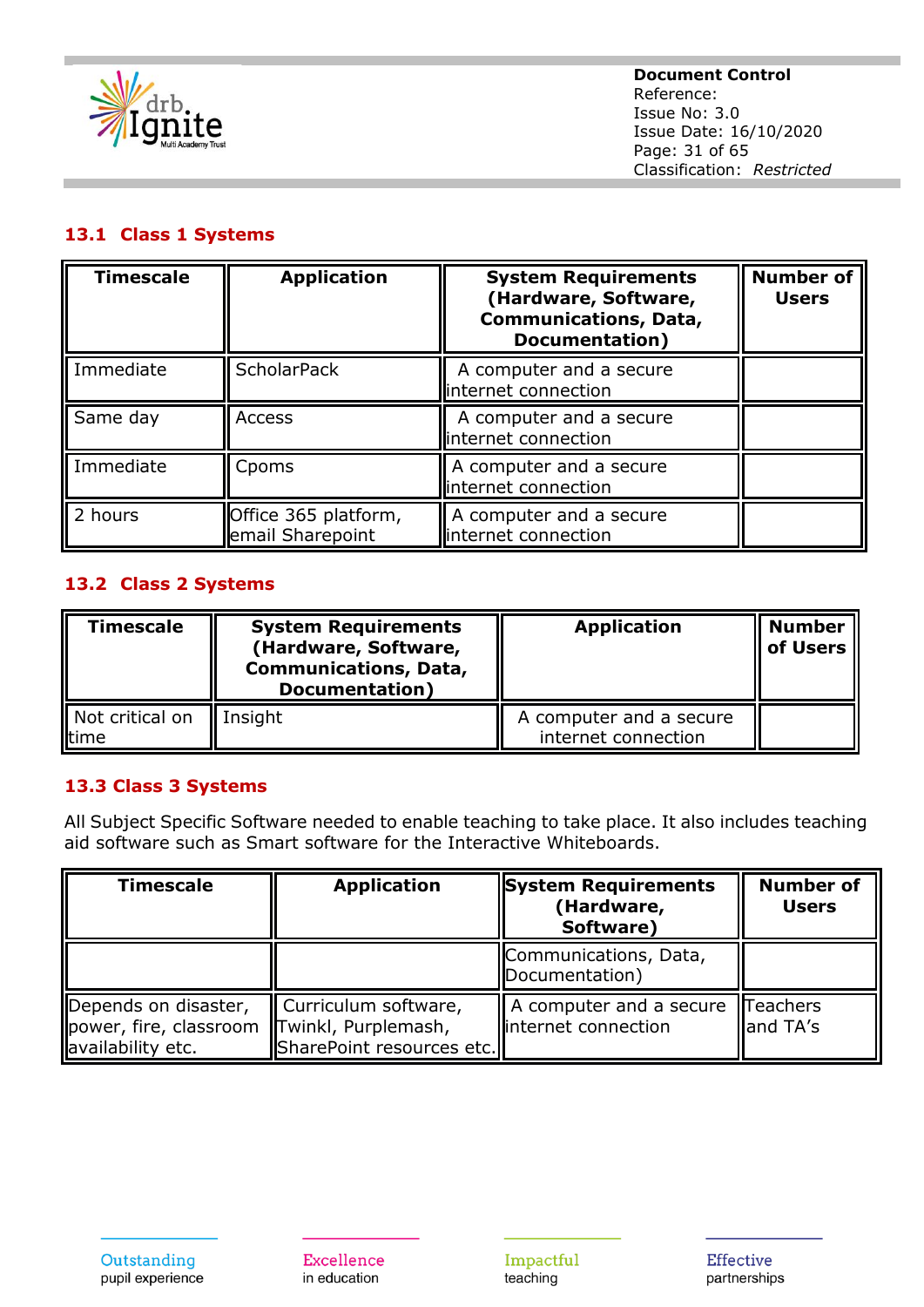

**Document Control** Reference: Issue No: 3.0 Issue Date: 16/10/2020 Page: 32 of 65 Classification: *Restricted*

#### **14. Directories**

This section of the plan contains a series of directories.

These directories contain the type of information, which is most likely to change such as names, addresses, telephone numbers etc. The primary copy of these contact lists is maintained under the School Critical Incidents and Business Continuity Policy - it is important to keep these Disaster Recovery directories up to date and consistent with the School's primary lists.

#### **14.1 Emergency Services**

| <b>Service</b>                             | <b>Phone</b>  | <b>Address</b> |
|--------------------------------------------|---------------|----------------|
| Police                                     | 999           |                |
| <b>IFire</b>                               | 999           |                |
| Gas                                        | 0800 111999   |                |
| Gas Escapes (24<br>hours)                  | 0800 111999   |                |
| Electricity                                | 0800 6783105  |                |
| Electricity Supply<br>Enquiries (24 hours) | 0800 6783105  |                |
| <b>Water</b>                               | 0800 3891011  |                |
| Burst Pipes/<br>Emergencies (24 hour)      | 0121 503 8110 |                |

#### **14.2 Key School Contacts**

| <b>Name</b> | Work Phone    Home Phone | <b>Other contact</b><br>info |
|-------------|--------------------------|------------------------------|
|             |                          |                              |
|             |                          |                              |
|             |                          |                              |
|             |                          |                              |

#### **14.3 First Aiders**

For First Aid during office hours, contact the following……………………

If a first aider is not immediately available, contact the Emergency ambulance service by dialling 999.

Outstanding pupil experience

Excellence in education

Impactful teaching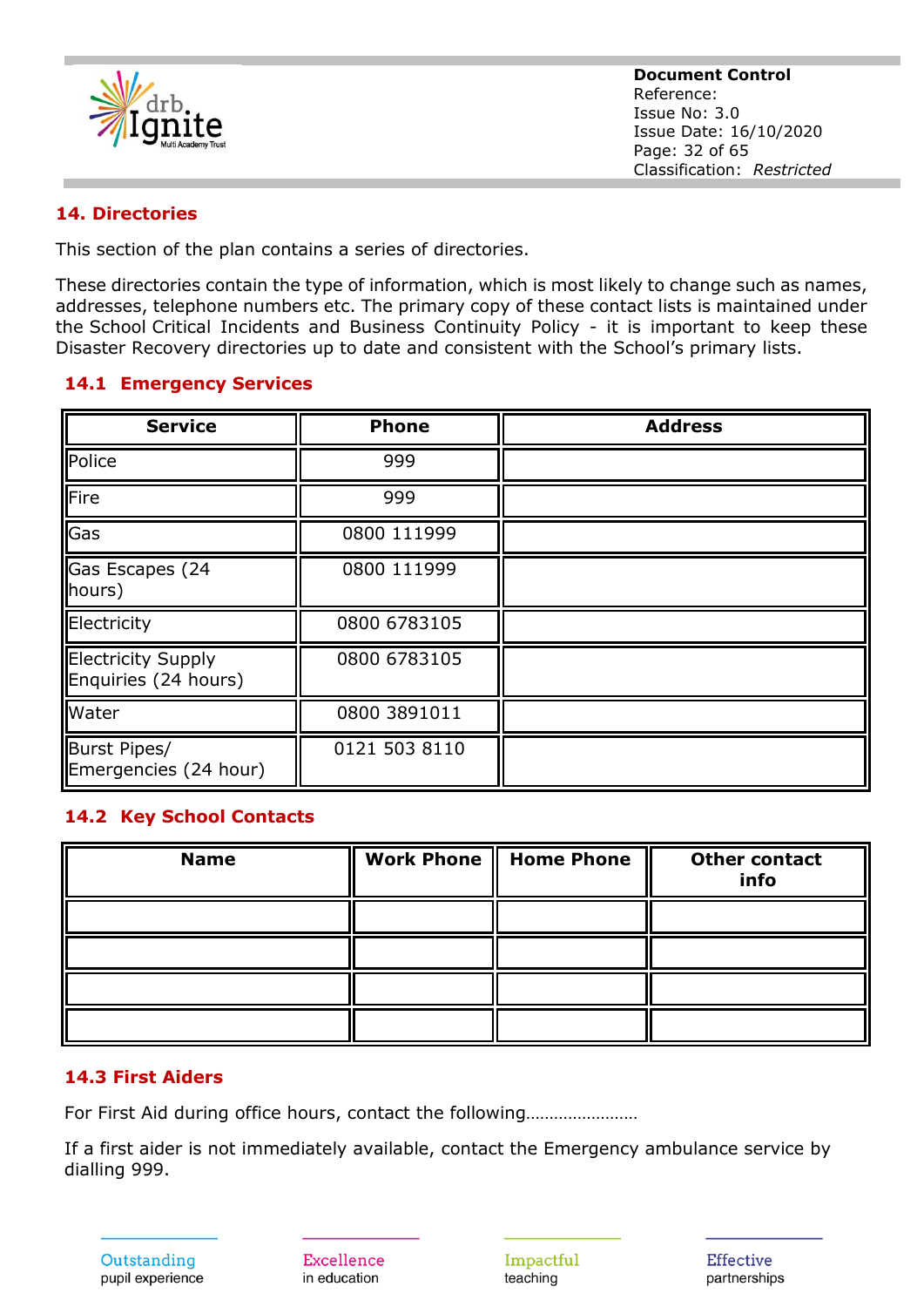

**Document Control** Reference: Issue No: 3.0 Issue Date: 16/10/2020 Page: 33 of 65 Classification: *Restricted*

#### **14.4 User Groups and Application Support**

| <b>System/Application</b>                   | <b>Contact</b>                    | <b>Phone</b>                                          |
|---------------------------------------------|-----------------------------------|-------------------------------------------------------|
| Telephone Lines                             | Midland Telecom                   | t: 0121 214 1111/<br>0344 257 8222<br>m: 07747 271991 |
| <b>Cashless Catering &amp;</b><br>Biometric | ParentPay                         | 024 7699 4820                                         |
| Telephony                                   | Midland Telecom                   | t: 0121 214 1111/<br>0344 257 8222<br>m: 07747 271991 |
| Scholarpack                                 | Scholarpack                       | 01522 716049                                          |
| Finance                                     | Chris Finnerty (drb Ignite Trust) | 07584 457801                                          |

Excellence in education

Impactful teaching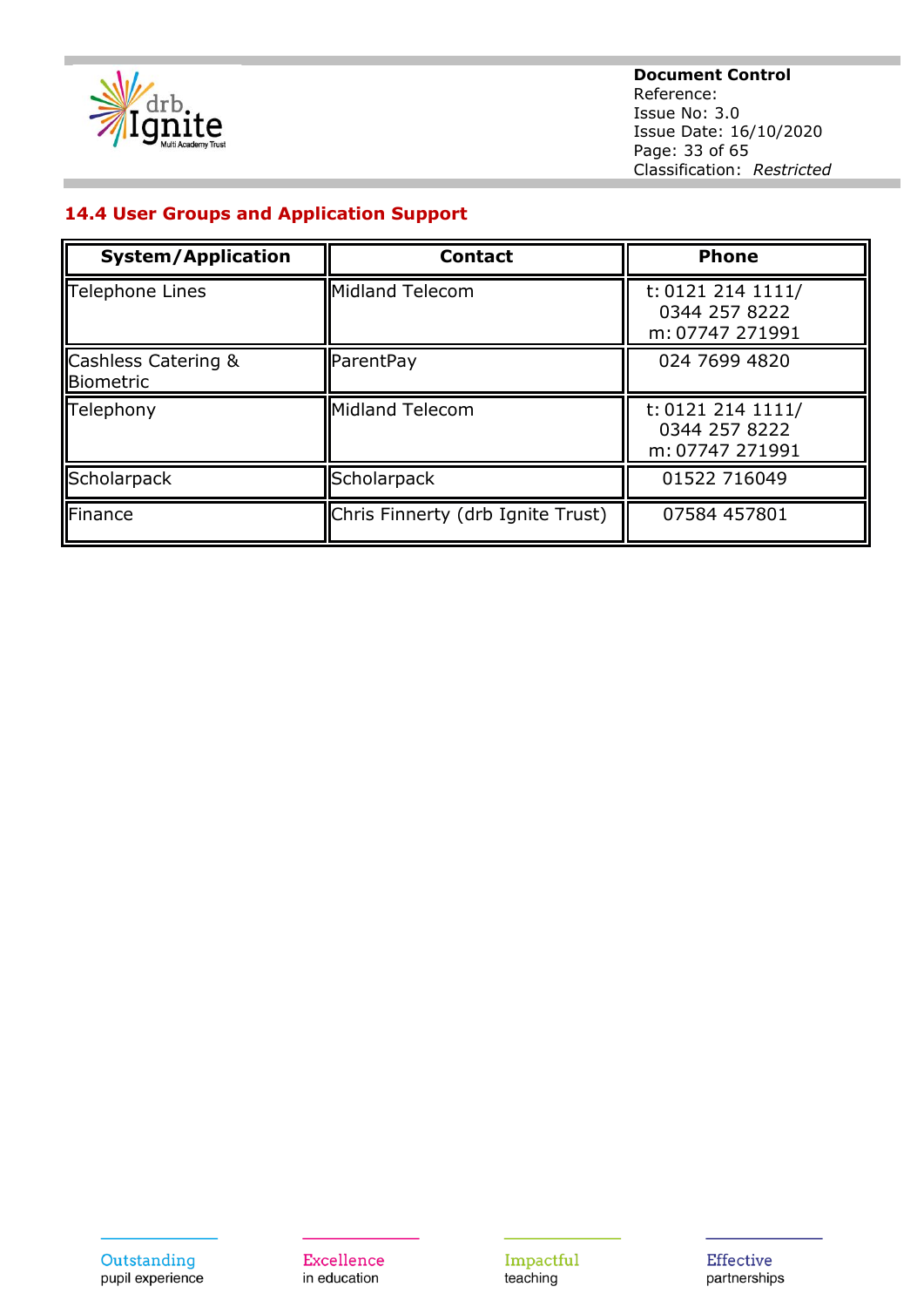

**Document Control** Reference: Issue No: 3.0 Issue Date: 16/10/2020 Page: 34 of 65 Classification: *Restricted*

## **14.5 Vendor and Supplier Contacts**

This section lists all the key vendors and suppliers who need to be contacted following a disaster.

| <b>Requirement</b>                       | Contact/<br><b>Company</b> | <b>Phone</b><br>(working<br>hours) | <b>Phone</b><br>outside<br>working<br>hours | Contract no.<br>(if any) |
|------------------------------------------|----------------------------|------------------------------------|---------------------------------------------|--------------------------|
| Field Service                            |                            |                                    |                                             |                          |
| Hardware                                 |                            |                                    |                                             |                          |
| Data communications                      |                            |                                    |                                             |                          |
| Voice communications                     |                            |                                    |                                             |                          |
| <b>Wide Area</b><br>Network<br>Equipment |                            |                                    |                                             |                          |
| Software                                 |                            |                                    |                                             |                          |
| Magnetic Media                           |                            |                                    |                                             |                          |
| Fire Protection/<br>Detection            |                            |                                    |                                             |                          |

#### **15. Inventories**

Please obtain asset register from the Trusts Parago Asset Management System.

## **16. Related Documentation**

This document relates to the Trust Critical Incidents and Business Continuity Policy which comprises:

- Trust Policy on managing critical incidents and business continuity.
- Template for School Assessment of Critical Activities; for completion and approval locally, and review by the Trust Finance Director, this will inform the local Emergency Management Instructions (**Annex '1'**).
- Template for School Emergency Contacts, for completion, approval, and regular review locally for each School (**Annex '2'**).
- Template for School Emergency Management Instructions, for completion and approval locally for each School (**Annex '3'**).
- Template for School ICT Disaster Recovery Plan, for completion and approval locally for each School (**Annex '4'**).
- Guidance and Sample Action Notes, for consideration locally within staff training or for guidance in the event of an incident (**Annex '5'**).

Excellence in education

Impactful teaching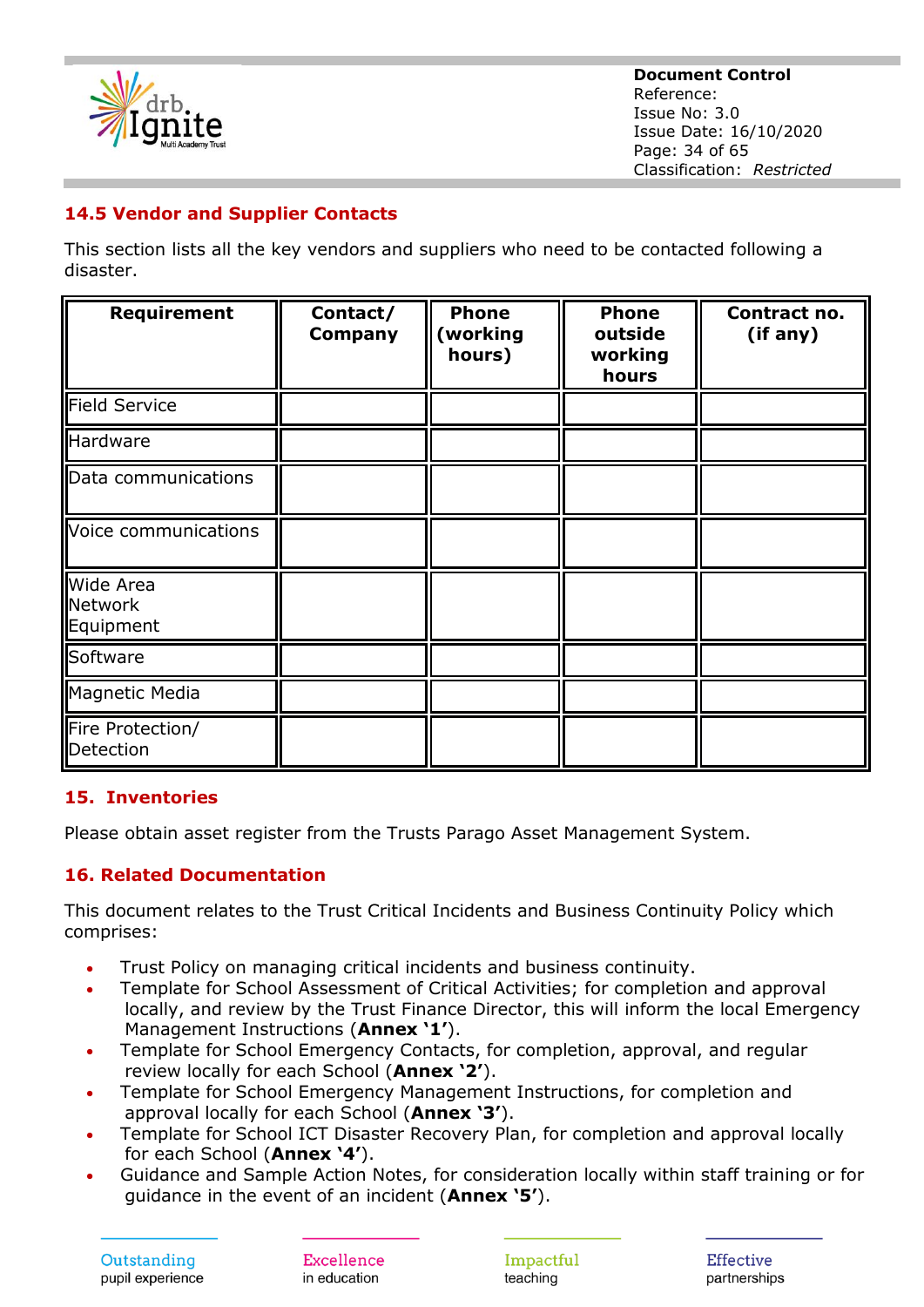

**Document Control** Reference: Issue No: 3.0 Issue Date: 16/10/2020 Page: 35 of 65 Classification: *Restricted*

- Guidance for staff receiving Bomb Threats or Suspicious Packages, to be available in key locations (e.g. Reception, Post Room etc) in the School and highlighted to relevant staff (**Annex '6'**).
- Guidance on Communications, for consideration and use locally in the event of an incident or emergency (**Annex '7'**).
- Trust Impact Assessments (Pandemic related).

Related policy advice is also contained in the Trust's:

- Trust First Aid and Medical Treatment Policy.
- Trust Health and Safety (inc H&S Risk Assessment Policy).
- Trust Finance Policy for guidance on Asset Register.

Impactful teaching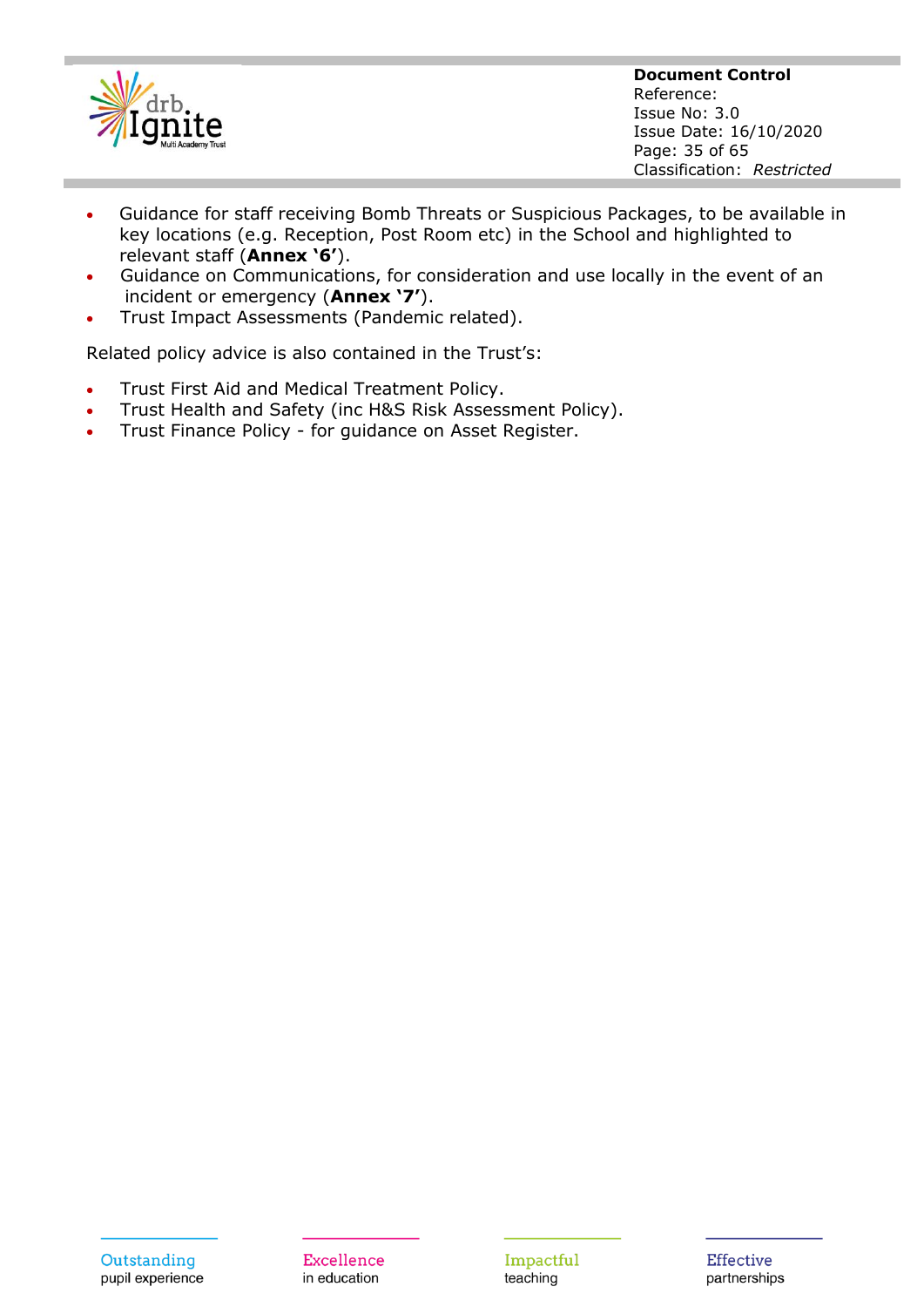

**Document Control** Reference: Issue No: 3.0 Issue Date: 16/10/2020 Page: 36 of 65 Classification: *Restricted*

# **ANNEX '5'**

## **GUIDANCE AND SAMPLE ACTION NOTES**

The following guidance is provided for all Trust school staff to adopt and adapt as relevant for their school. It may be used for staff briefing and training sessions, or as the basis for discussions on safety and incident management.

The information may be used by staff in the event of an incident in order to provide assurance where required.

The information is provided in a range of formats for ease of use.

## **Incident Management Guidance**

#### **Guiding Principles**

It is impossible to anticipate the nature of every critical incident. However, many guiding principles ought to be considered by those staff who are involved, particularly where the incident has resulted in injury or death to members of the Trust school family or those connected to it:

- Establish the Senior Emergency Management Team immediately it becomes clear an incident has occurred.
- Contact the Trust TEMT.
- Continually brief relevant persons.
- Always verify the facts as soon as possible.
- Do not overreact, especially with the media.
- Always be seen to be positive and caring.
- Communicate on a need-to-know basis.
- Delegate to colleagues, do not be a martyr.
- Try and have a witness to conversations.
- Be very flexible.
- Be compassionate and sensitive.

## **IMMEDIATE ACTION – When a crisis occurs:**

- **1.** Obtain accurate information relating to the incident and relay this to the Headteacher (or senior member of staff in their absence).
- **2.** Establish the Senior Incident Management Team in line with Trust/school procedures and ensure all members have a clear understanding of their responsibilities during this incident.
- **3.** The Headteacher should contact the parent/ carer of the child caught in the tragedy and ask them to come into the School for a full briefing if this is appropriate. (This may not be appropriate if the parent/ carer needs to go to a hospital if the child has been seriously injured.). Parents/ carers need to be informed of all available facts as early as possible.
- **4.** The Trust and appropriate officers in the Local Authority will be contacted and notified of the incident so that appropriate assistance can be given.
- **5.** Staff will be informed as early as possible.

Outstanding pupil experience Excellence in education

Impactful teaching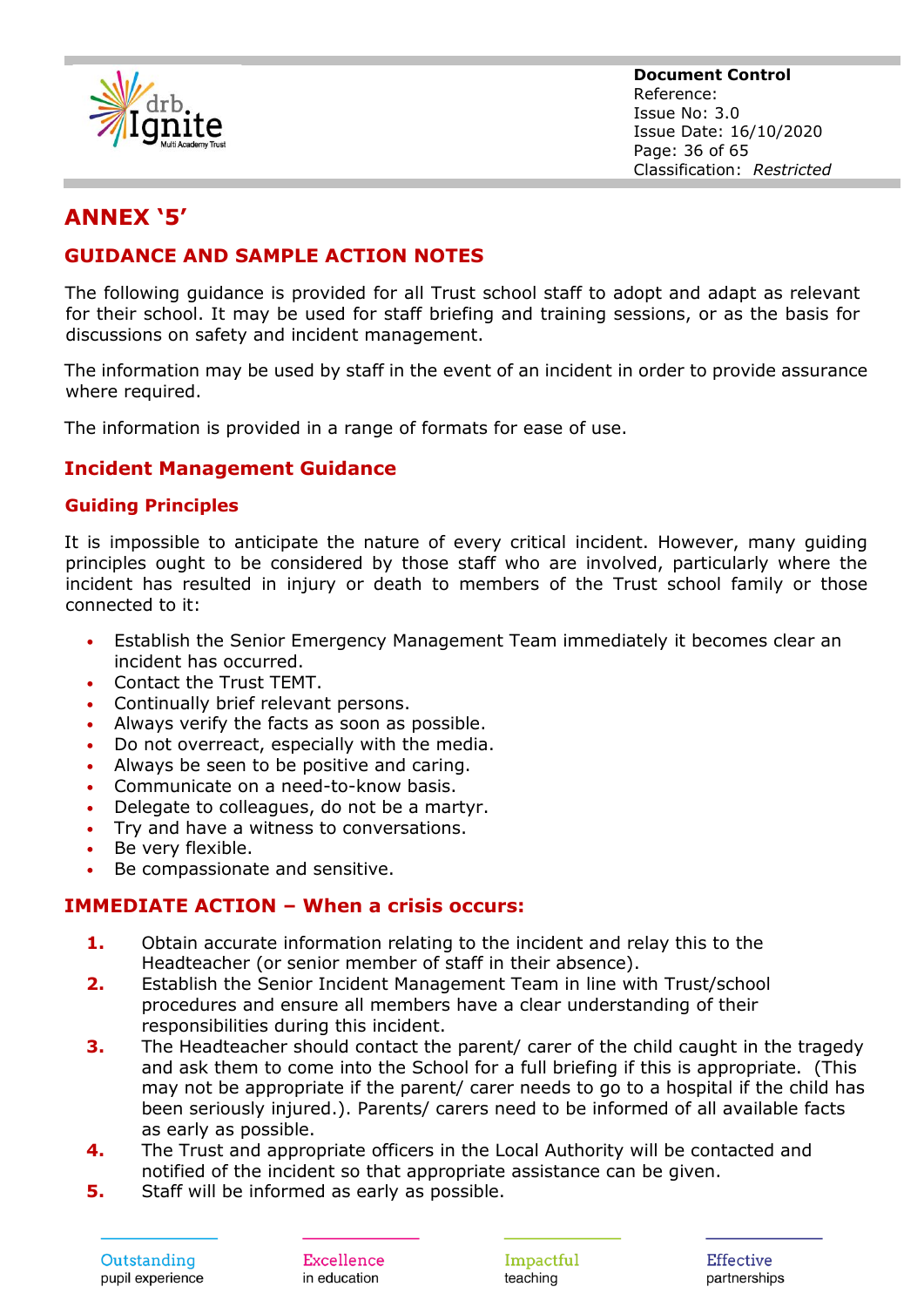

- **6.** Ensure any incoming calls by other parents or agencies are answered. A record of who has phoned should be kept so the school knows who else needs to be contacted.
- **7.** All other parents/carers should be informed that a significant accident has occurred and the result of this may be that their child will be upset. Any parent who is distressed will be offered support and telephone numbers given of agencies which can help.
- **8.** A telephone call may be made to inform neighbouring schools that an incident of significance has occurred.
- **9.** The School will contact the Trust press officer for advice regarding dealing with the media. All guidance will be adhered to. No member of staff or Trustee will talk to the media unless previously arranged. Additionally, all parents/ carers and children will be asked not to talk to the media in the best interests of the children, staff, school and Trust as a whole. It is expected that the Trust press officer will deal with any request for television, radio, or newspaper interviews. All enquiries will be directed to and through the press officer who will (if required) arrange to have a briefing session with the press.
- **10.** Pupils will be informed of what has happened in a factual but sensitive way so to avoid any misunderstanding. It is preferable to do this as classes so that children can ask any questions they may have. Facts only will be shared, and staff will not share any personal comments or speculations. They will be told as close to the time that parents/ carers are informed.
- 11. School routines will continue (as far as possible). This is to ensure the children feel secure and know there is stability in school.
- **12.** If the incident has resulted in a death, a member of the school team will enquire as to the burial customs of the family (some religions hold their funeral services within 24 hours of death). This will include whether sending flowers, for instance, is appropriate.

## **SHORT TERM ACTION**

Once it is confirmed that the Trust school is facing a major crisis the following will be followed:

- **1.** Ensure children receive any medical or first aid support they require and that they are physically safe from any further harm.
- **2.** Ensure children are re-united with their families as soon as practicable. If necessary, organise for families to be taken to their children.
- **3.** Ensure all staff, teaching and non- teaching, have an opportunity to express their emotional reactions to the crisis.
- **4.** Make contacts with other professionals and organised support for any member of staff or child who requires professional help. The Trust and headteacher have responsibility for ensuring that the right professional support is in place for the children. If appropriate, set up a regular support group, counselling sessions and someone who will monitor and access the children's and/ or staff's needs and their well-being.
- **5.** Organise for appropriate agencies or the local clergy to come into the Trust school to talk to all the children in assemblies if this is required and will be helpful.

Excellence in education

Impactful teaching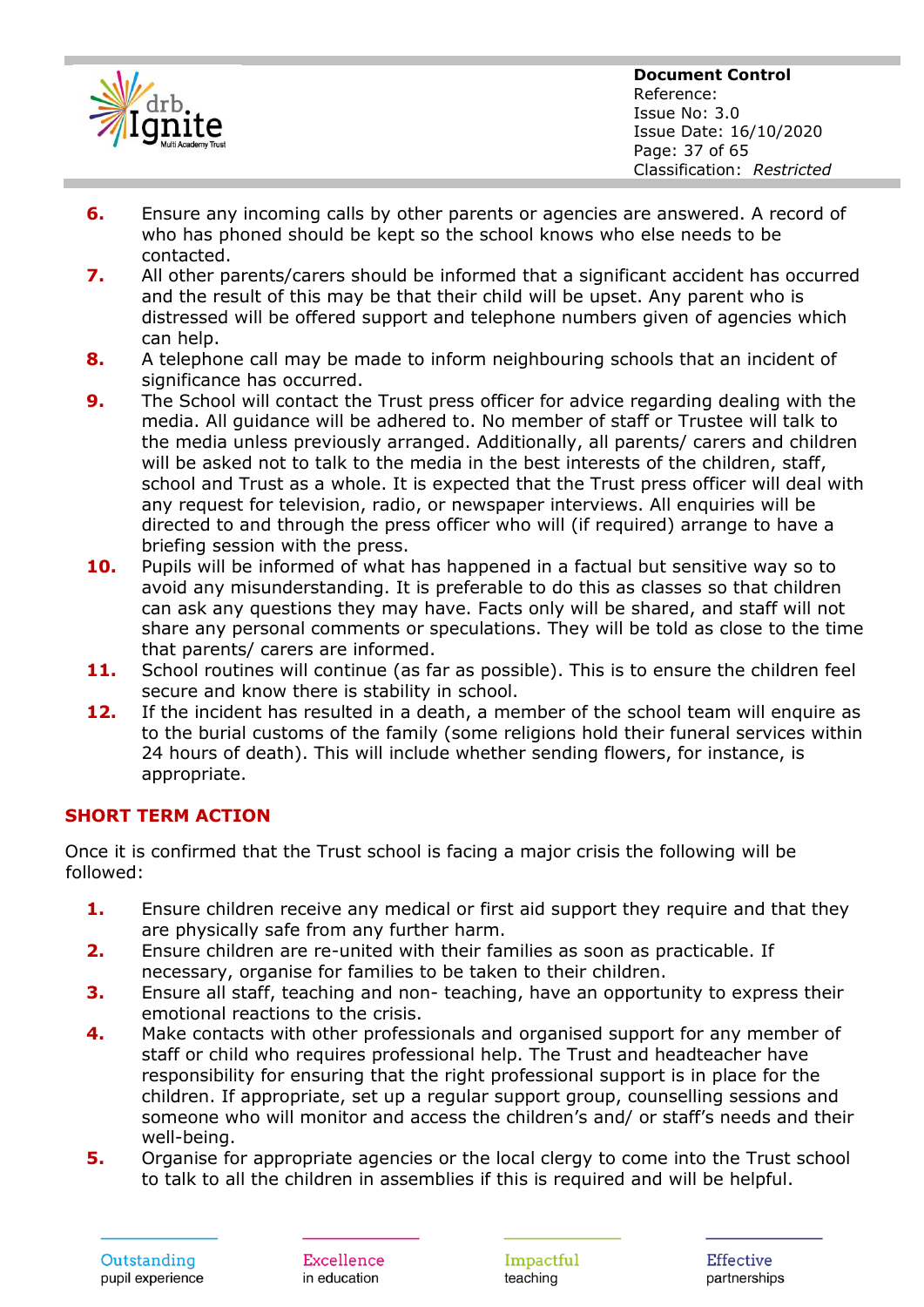

- **6.** After a few days or when deemed appropriate, organise for a designated person in the Trust school to be available to listen to any of the children's reflections, thoughts, and feelings on the prior events. If a child feels more comfortable talking to another member of staff, this will be acknowledged and organised.
- **7.** If a child or a group of children have been personally affected by the incident, all other children need to be given time to make cards and send messages as appropriate.
- **8.** Staff need to be aware that children may show a reaction in their play and learning and that this can be a normal reaction to significant events. Staff need to make observation notes and keep careful records of any behaviour that is unusual for the child. These should be shared with the parent and the Headteacher must be informed. Appropriate support will be put in place if this is required.
- **9.** Organise a debriefing session for children and staff by an experienced person from outside the school. This is to ensure:
	- there is clarification about what has happened.
	- there is an opportunity for everyone to share and talk about their reaction to what has happened.
	- qive reassurance.
	- mobilise resources.
- **10.** The headteacher must contact the families of those who have been hurt or bereaved and express sympathy and give support.

## **MEDIUM TERM ACTION**

Careful and sensitive planning is required to ensure pupils, staff and the whole school community recover as quickly as possible and that stability is recreated.

At all Trusts Schools attention will be paid to:

- **1.** Making sensitive arrangements for the return to school which may include:
	- the possibility of part time or flexible attendance.
	- preparing re-entry into the class.
	- ensuring the curriculum is well thought through.
	- planning a catch-up package.
	- organising visits by the class teacher and friends to give confidence and a clear message of a support network at school.
	- setting up 'sanctuary' arrangements for any pupil if they feel upset or become overwhelmed by the recent events.
- **2.** Arranging alternative teaching if necessary (the pupil may have difficulties concentrating or writing and this will need to be considered by staff).
- **3.** Arranging support for affected staff. Staff may need to have their own needs met and the headteacher will contact any appropriate outside consultants or agencies to assist with this. Advice will always be sought from Trust, Health or Local Authority personnel.
- **4.** Liaising with parents which will include the sending of bulletins. These may include what help has been put in place, a list of people who can offer further support and who to contact if parents have any further concerns about their child.
- **5.** Deciding about attendance at funerals.

Outstanding pupil experience Excellence in education

Impactful teaching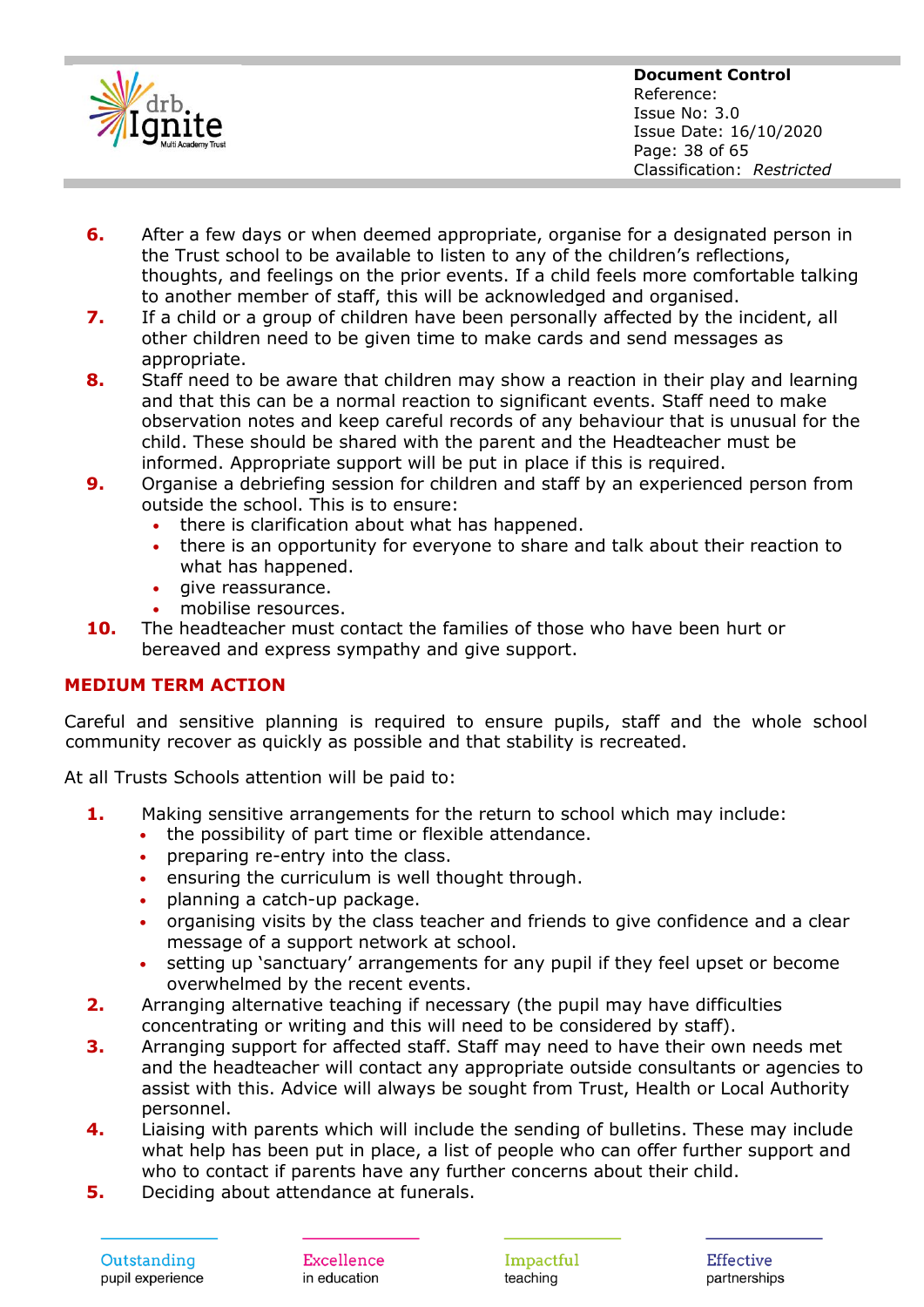

**Document Control** Reference: Issue No: 3.0 Issue Date: 16/10/2020 Page: 39 of 65 Classification: *Restricted*

- **6.** A special assembly or memorial service will be planned to allow the whole school community to acknowledge the events and to ensure there is a moving on from these.
- **7.** Ensuring staff and parents/ carers are aware of how they will be kept up to date with their child's progress in school. The headteacher will contact any parent/carer personally and establish a plan of communication.

#### **LONGER TERM ACTION**

The Trust recognises that the effect of any crisis can last for many years. The following will be considered:

- **1.** Introduce strategies to continue monitoring the most vulnerable pupils and staff. All new members of staff will be informed of the events that took place and additionally, have access to any monitoring notes made. New staff will additionally know how to obtain further help if this is necessary.
- **2.** Consult and decide on whether and how to mark the anniversary of the event.
- **3.** Plan how to deal with any legal processes, enquiries and even news stories that may bring back distressing memories and cause temporary upset within the Trust and school.

Impactful teaching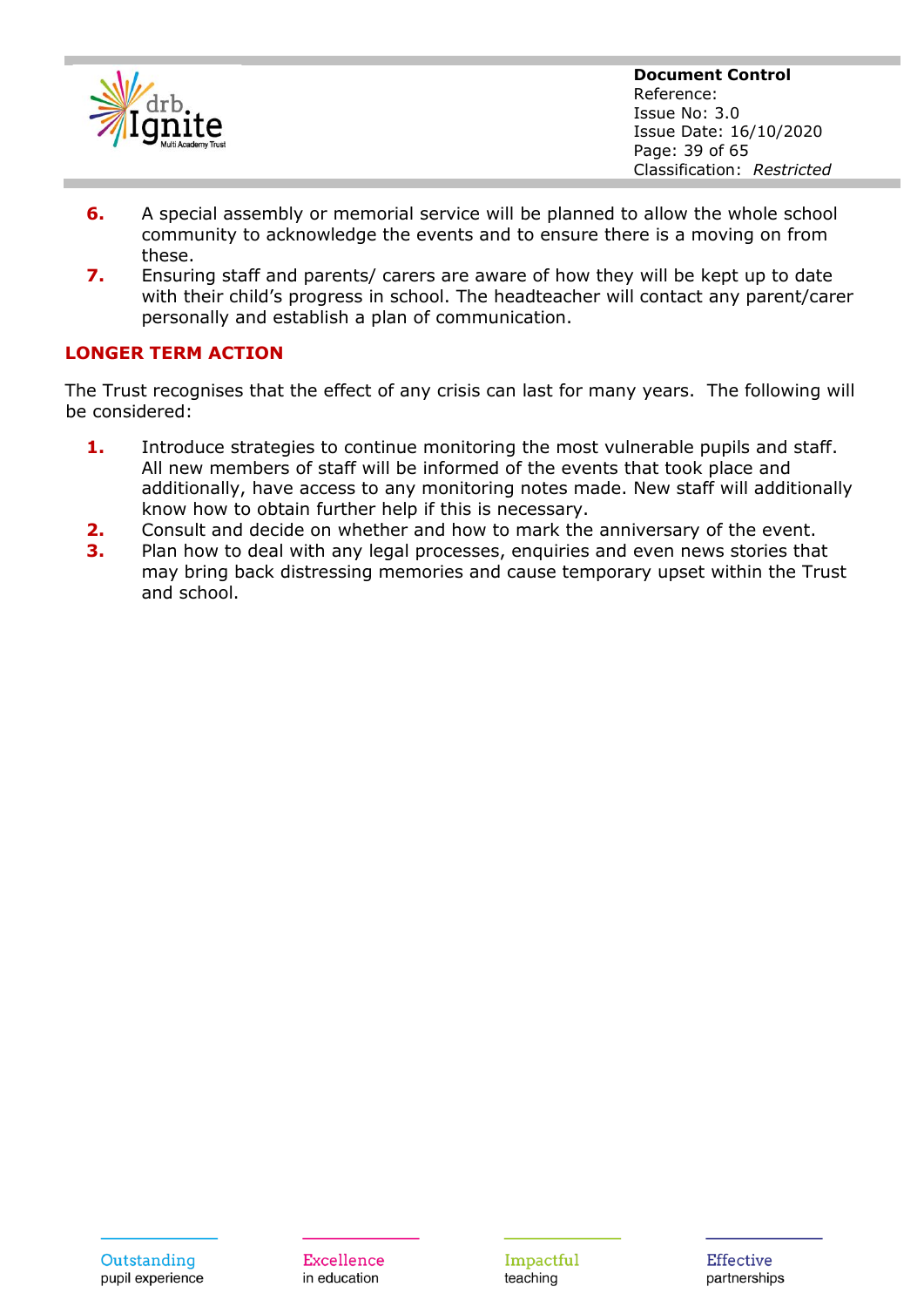

#### **Document Control** Reference: Issue No: 3.0 Issue Date: 16/10/2020 Page: 40 of 65 Classification: *Restricted*

## **Sample Action Cards**

## **Action Card: Co-ordination**

| <b>Ref:</b>    | <b>Co-ordination - initial response</b>                                                                                                                                                                                                                                                                                                                                                              | Tick/sign/time |
|----------------|------------------------------------------------------------------------------------------------------------------------------------------------------------------------------------------------------------------------------------------------------------------------------------------------------------------------------------------------------------------------------------------------------|----------------|
| C1             | Establish a basic overview of the incident.                                                                                                                                                                                                                                                                                                                                                          |                |
| C <sub>2</sub> | If the incident has occurred on an educational visit:<br>Liaise with the educational visit leader on a regular basis<br>$\bullet$<br>Consider sending extra staff to support the educational visit<br>$\bullet$<br>leader<br>Discuss with the educational visit leader the arrangements<br>for notifying parents / carers<br>Consider how parents / carers and pupils will be reunited.<br>$\bullet$ |                |
| C <sub>3</sub> | Wherever possible, assign members of staff to relevant School<br><b>Emergency Management Team roles:</b><br><b>Business continuity</b><br>Communications<br>Log-keeping<br>Media management $\Box$ Resources $\Box$ Welfare.                                                                                                                                                                         |                |
| C <sub>4</sub> | Remember to:<br>Allocate tasks amongst the team<br>Ensure that staff are clear about their designated<br>responsibilities<br>Establish the location and frequency of team / staff briefings<br>$\bullet$<br>Ask staff to maintain a log of actions made and decisions<br>taken<br>Assign a log-keeper to provide administrative / secretarial<br>support.                                            |                |
| C <sub>5</sub> | Inform all other staff of the incident. Ensure staff are briefed<br>(and given tasks) on a regular basis.                                                                                                                                                                                                                                                                                            |                |
| C6             | Take action to protect property.                                                                                                                                                                                                                                                                                                                                                                     |                |
| C <sub>7</sub> | Work closely with other organisations (e.g. emergency services,<br>local authority) as required. Provide accurate and factual<br>information to those arriving on-scene.                                                                                                                                                                                                                             |                |
| C8             | Ascertain the whereabouts of all pupils, staff, and visitors<br>(using timetables, registers and visitor books may help).<br>Ensure the emergency services are aware of anyone who is<br>unaccounted for.                                                                                                                                                                                            |                |
| C9             | Inform Trustees as appropriate.                                                                                                                                                                                                                                                                                                                                                                      |                |

Excellence in education

Impactful teaching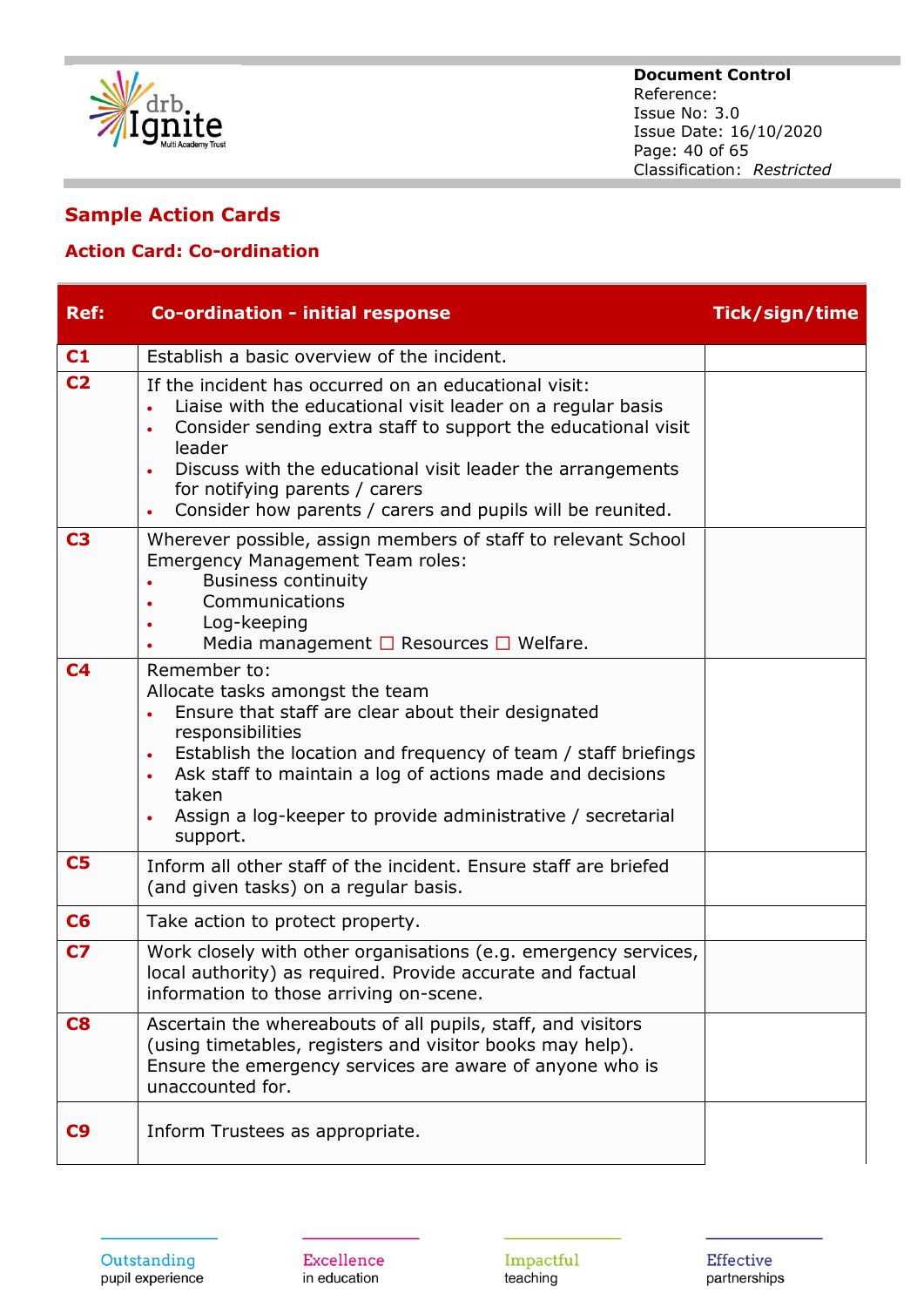

**Document Control** Reference: Issue No: 3.0 Issue Date: 16/10/2020 Page: 41 of 65 Classification: *Restricted*

| <b>C10</b>      | Decide the most appropriate method of contacting relatives of<br>pupils / staff affected by the incident. If the matter is serious<br>(such as a fatality) liaise with the Police about informing next of<br>kin. |  |
|-----------------|-------------------------------------------------------------------------------------------------------------------------------------------------------------------------------------------------------------------|--|
| C11             | Act as the main contact for co-ordination of the response.<br>Continue to liaise with the emergency services and other<br>organisations.                                                                          |  |
| C12             | Continue to allocate tasks amongst the team. Work closely with<br>the team to co-ordinate their actions and help to resolve any<br>complications or difficulties that arise.                                      |  |
| C <sub>13</sub> | If the response is likely to last for a significant amount of time,<br>consider staff rotation / shift patterns.                                                                                                  |  |
| C <sub>14</sub> | Ensure that regular briefings are given to:<br>Staff.<br>$\bullet$<br>Pupils.<br>$\bullet$<br>Parents/carers.<br>$\bullet$<br>Trustees.<br>$\bullet$<br>Extended services.                                        |  |
| C <sub>15</sub> | Work closely with the 'media management' role to provide<br>regular briefings to the media. Seek support from other<br>organisations if necessary.                                                                |  |
| C <sub>16</sub> | Check that everyone who should have been notified of the<br>incident has been informed.                                                                                                                           |  |
| <b>C17</b>      | In the event of a serious injury or fatality, report the incident to<br>the Health and Safety Executive (HSE) as soon as possible.                                                                                |  |
| <b>C18</b>      | Seek advice on legal and insurance issues, if appropriate.                                                                                                                                                        |  |
| C <sub>19</sub> | If the incident is a crime scene (or subject to a fire investigation)<br>seek advice from the Police and / or Fire & Rescue Service.                                                                              |  |
| <b>C20</b>      | Act as the main contact for the recovery process. Continue to<br>allocate tasks amongst the team and other staff.                                                                                                 |  |
| C <sub>21</sub> | Ensure that post incident support is available to all who may<br>require it (please refer to appendix 1 for more information).                                                                                    |  |
| <b>C22</b>      | Work closely with the 'resources' role in organising remedial<br>work to property and liaise with insurance companies, salvage<br>specialists and loss adjusters as appropriate.                                  |  |
| C <sub>23</sub> | Complete any necessary forms / paperwork.                                                                                                                                                                         |  |
| C <sub>24</sub> | Arrange a debrief for School staff involved in the response.                                                                                                                                                      |  |
| C <sub>25</sub> | Represent the School at other debriefs which may take place<br>(e.g. one organised by the local authority or Local Resilience<br>Forum).                                                                          |  |
| C <sub>26</sub> | Initiate a review of the Trust and School's emergency plan.                                                                                                                                                       |  |

Excellence in education

Impactful<br>teaching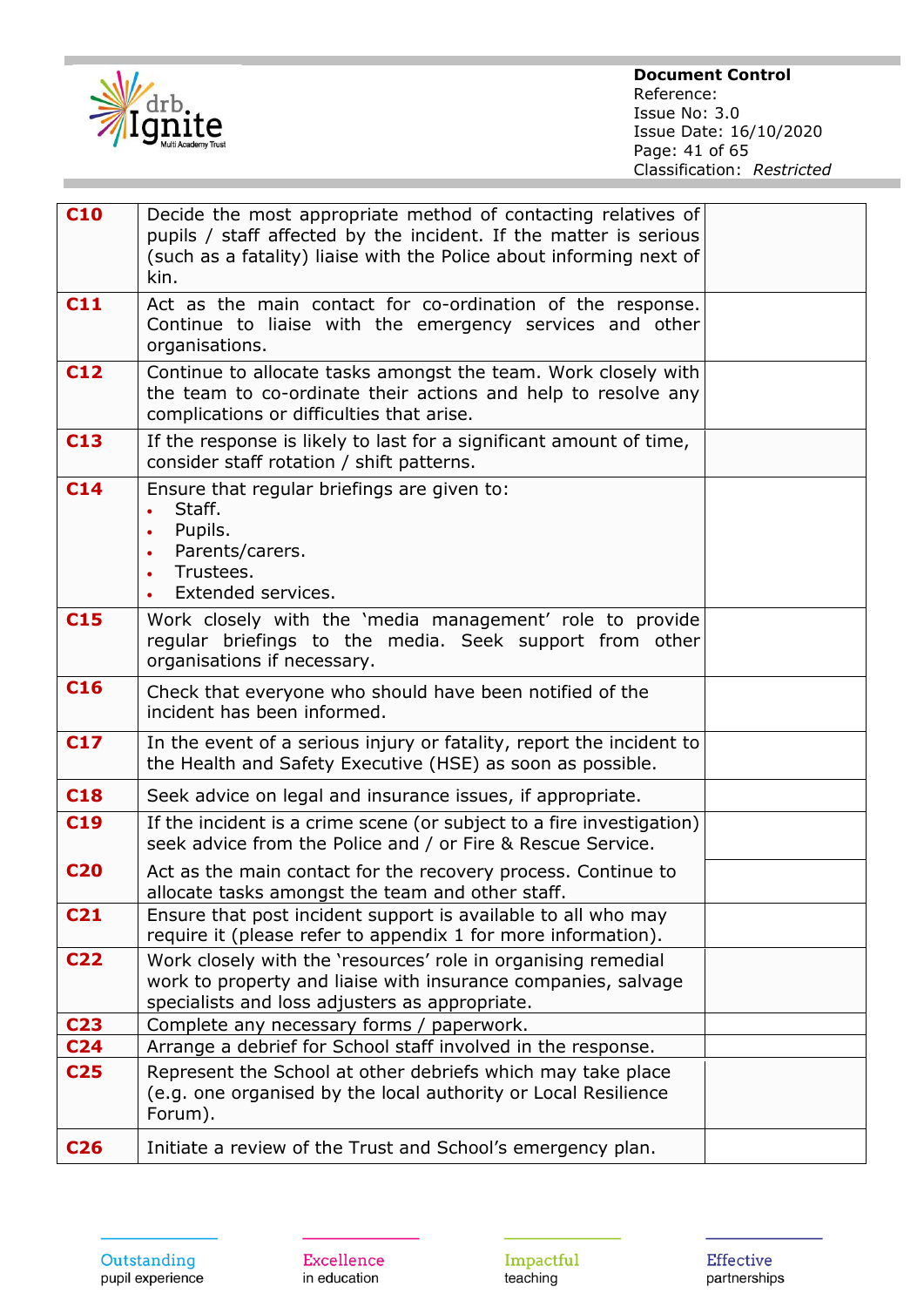

**Document Control** Reference: Issue No: 3.0 Issue Date: 16/10/2020 Page: 42 of 65 Classification: *Restricted*

| C27 | Consider contacting the headteachers of nearby schools to       |  |
|-----|-----------------------------------------------------------------|--|
|     | I inform them of any important issues relating to the incident. |  |

Excellence in education

Impactful<br>teaching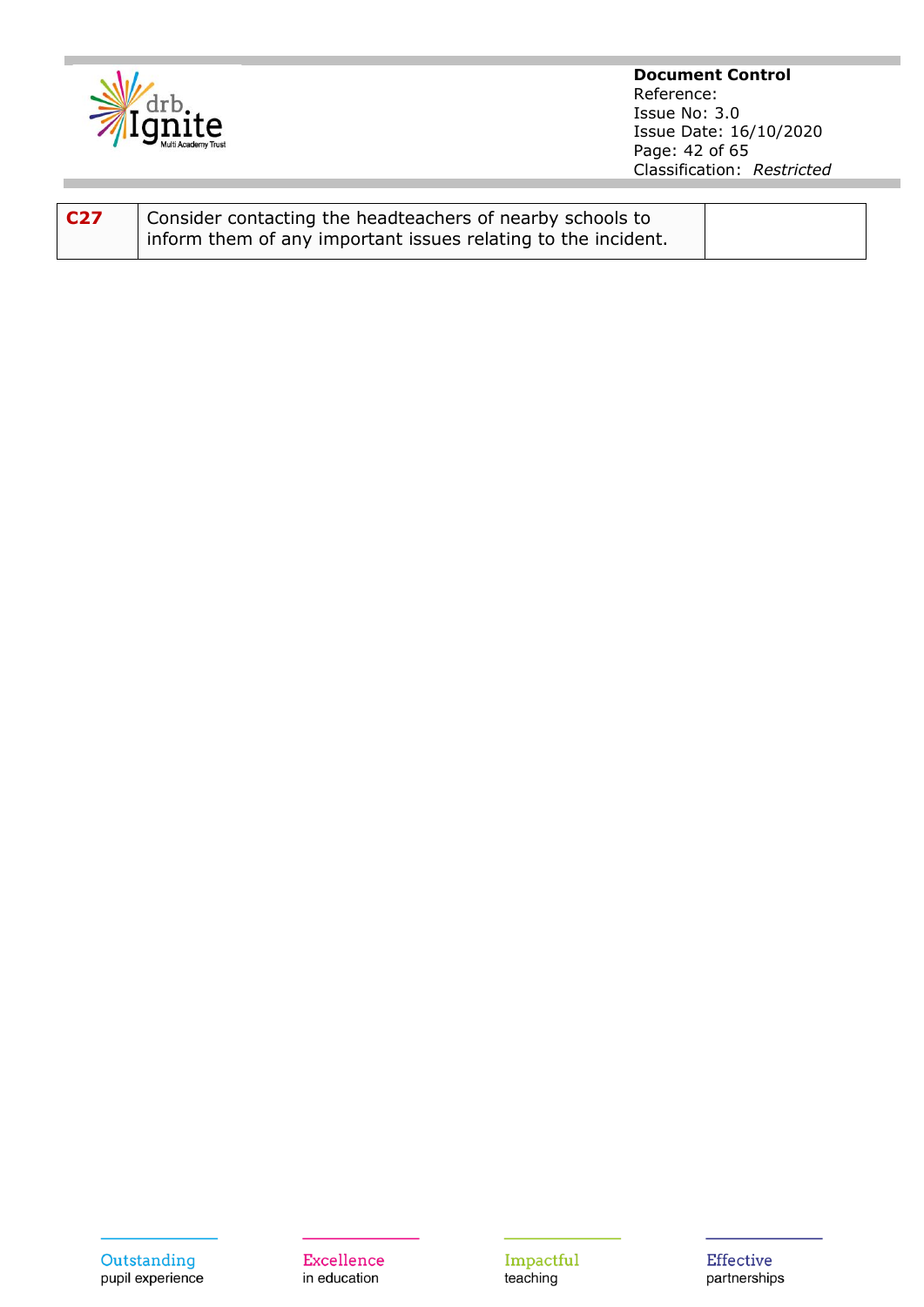

#### **Document Control** Reference: Issue No: 3.0 Issue Date: 16/10/2020 Page: 43 of 65 Classification: *Restricted*

# **Business Continuity**

| <b>Ref</b>      | <b>Business continuity - initial response</b>                                                                                                                                                                   | Tick/sign/<br>time |
|-----------------|-----------------------------------------------------------------------------------------------------------------------------------------------------------------------------------------------------------------|--------------------|
| <b>BC1</b>      | Assess the nature of the incident in terms of:<br>Loss of utility supply.<br>Loss of supplier.<br>$\bullet$<br>Loss of premises.<br>$\bullet$<br>Loss of personnel.<br>$\bullet$<br>Loss of telecommunications. |                    |
| BC <sub>2</sub> | Establish what effect the emergency will have on the operation of<br>the School. Try to ascertain how long the disruption will last.                                                                            |                    |
| BC <sub>3</sub> | Consider how the incident will affect any extended services that<br>use the School premises. Liaise with these services as necessary.                                                                           |                    |
| <b>BC4</b>      | Attempt to recover important documentation, records, and<br>equipment if safe to do so (consult the emergency services for<br>advice if necessary).                                                             |                    |
| <b>BC5</b>      | If appropriate, contact organisations which can assist in<br>document restoration.                                                                                                                              |                    |
| <b>BC6</b>      | Minimise any disruption to the provision of education. Put<br>arrangements in place to keep the School open and try to<br>maintain normal School routines wherever possible.                                    |                    |
| <b>BC7</b>      | Seek support from other organisations (e.g. buddy schools, the<br>Trust, local authority, suppliers / contractors) as required.                                                                                 |                    |
| <b>BC8</b>      | Work with the 'communications' role to ensure staff, pupils and<br>parents / carers are informed of any changes to the School<br>routine.                                                                       |                    |
| BC <sub>9</sub> | In the event of a public health incident (e.g. pandemic,<br>influenza), consider ordering infection control supplies and<br>increasing the cleaning regime.                                                     |                    |
| <b>BC10</b>     | Work with staff and other organisations to restore the usual<br>School routine as a matter of urgency.                                                                                                          |                    |
| <b>BC11</b>     | Put in place arrangements for remote learning, if necessary.                                                                                                                                                    |                    |
| <b>BC12</b>     | Make an inventory of any equipment which has been damaged.<br>Arrange for important items / documentation to be salvaged,<br>restored, or replaced.                                                             |                    |

Excellence in education

Impactful<br>teaching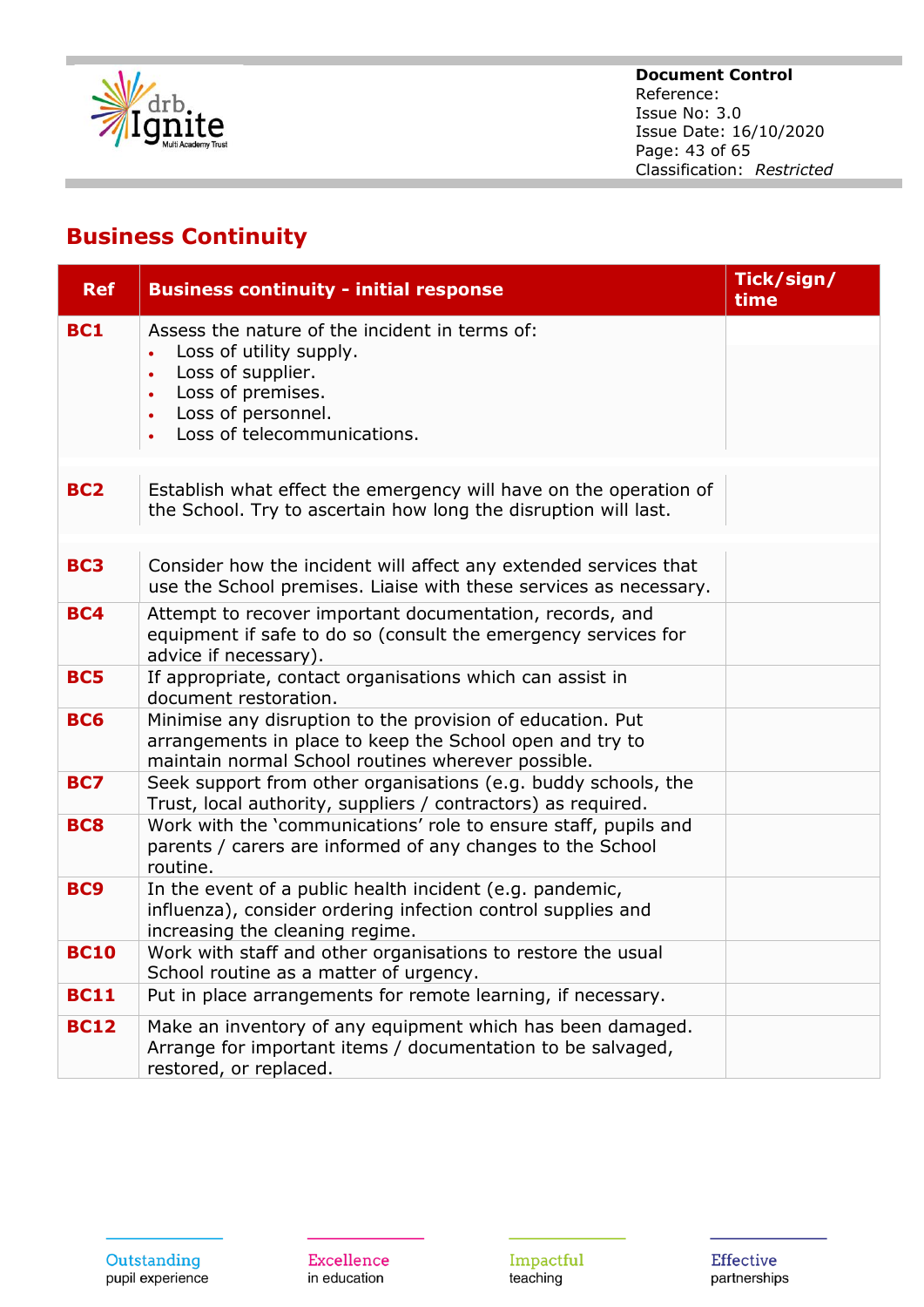

## **Communications**

#### **Please refer to Appendix '6' for more information on communication arrangements.**

| <b>Ref</b>      | <b>Communications - initial response</b>                                                                                                                                                                                                                                                                       | Tick / sign /<br>time |
|-----------------|----------------------------------------------------------------------------------------------------------------------------------------------------------------------------------------------------------------------------------------------------------------------------------------------------------------|-----------------------|
| <b>CO1</b>      | Dedicate telephone lines for incoming and outgoing calls.<br>Arrange extra support at reception if necessary.                                                                                                                                                                                                  |                       |
| <b>CO2</b>      | Record a new message on the school answer phone if<br>appropriate. Consider setting it to 'answer only' mode.                                                                                                                                                                                                  |                       |
| CO <sub>3</sub> | Support staff with any communication needs they may have.                                                                                                                                                                                                                                                      |                       |
| CO <sub>4</sub> | Inform those involved in the response of any communication<br>difficulties (e.g. poor mobile signal in the area).                                                                                                                                                                                              |                       |
| CO <sub>5</sub> | Ensure regular information is provided to:<br>Pupils<br>$\bullet$<br>Parents / carers<br>The Trust and Trustees<br>Extended services.                                                                                                                                                                          |                       |
| CO <sub>6</sub> | Consider the most effective arrangements for contacting pupils<br>and parents / carers (please refer to appendix 6). Ensure that<br>records of calls made to parents / carers are maintained.                                                                                                                  |                       |
| CO <sub>7</sub> | Liaise with the 'media management' role about contacting local<br>radio stations.                                                                                                                                                                                                                              |                       |
| CO <sub>8</sub> | Update the School answer phone on a regular basis.                                                                                                                                                                                                                                                             |                       |
| CO <sub>9</sub> | Liaise with the 'co-ordination' role in sending a letter home to<br>parents / carers. This could include information on:<br>What has happened<br>How their child was involved<br>$\bullet$<br>The actions taken to support those involved<br>$\bullet$<br>Who to contact if they have any concerns or queries? |                       |
| <b>CO10</b>     | In the event of a major emergency, seek support from the<br>Trust and local authority, they may be able to establish a<br>helpline for enguiries from the public.                                                                                                                                              |                       |
| <b>CO11</b>     | Provide regular briefings to pupils and parents / carers.                                                                                                                                                                                                                                                      |                       |
| <b>CO12</b>     | Assist the 'business continuity' role in providing remote /<br>virtual learning.                                                                                                                                                                                                                               |                       |

Excellence in education

Impactful teaching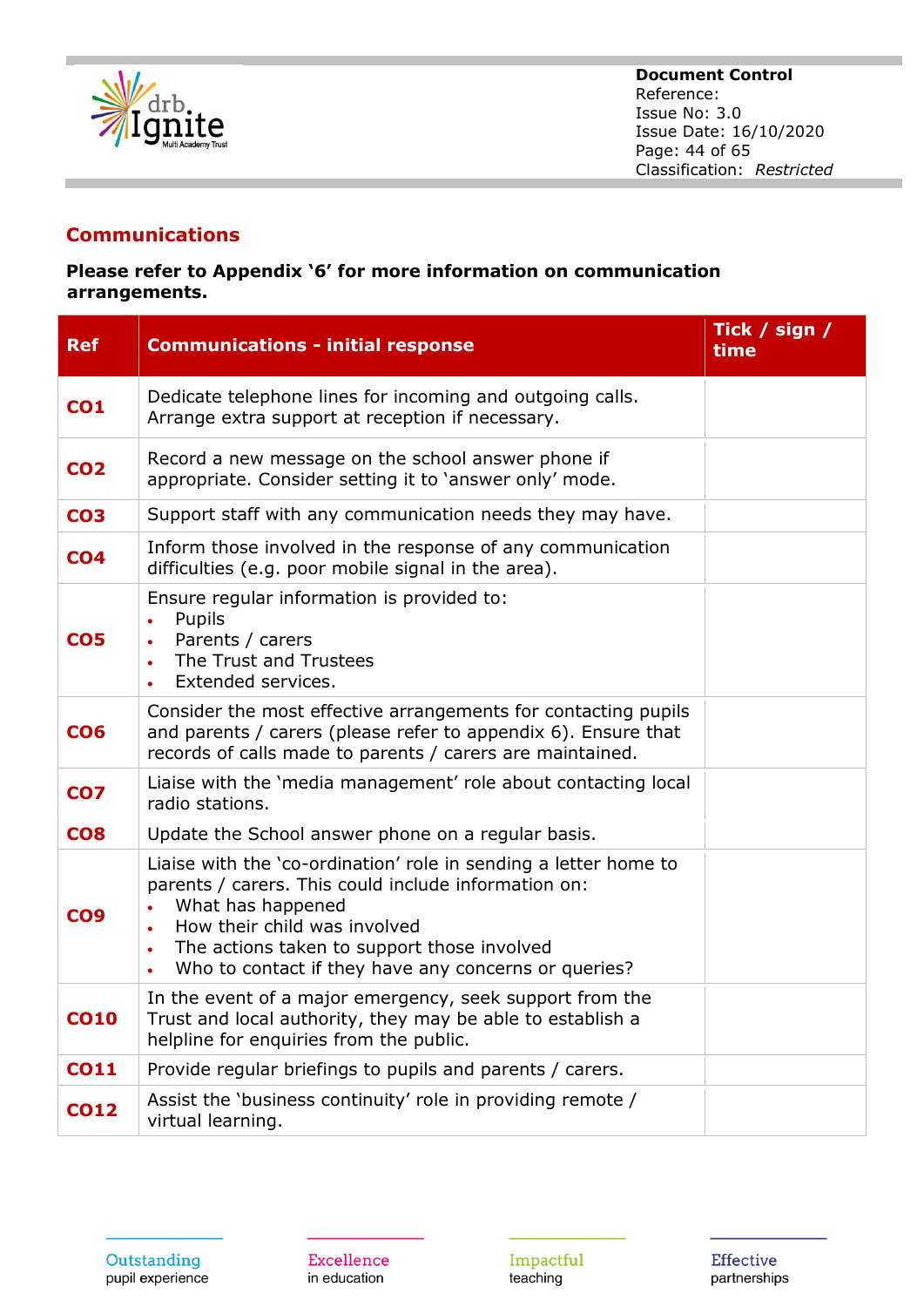

## **CO13** Check that any information in the public domain (e.g. website content) is accurate and up-to-date.

## **Log-keeping**

| <b>Ref</b>      | Log-Keeping - initial response                                                                                                                                                    | Tick / sign /<br>time |
|-----------------|-----------------------------------------------------------------------------------------------------------------------------------------------------------------------------------|-----------------------|
| LK1             | Attend incident team briefings. Keep a log of important<br>information, actions taken, and decisions made.                                                                        |                       |
| LK <sub>2</sub> | Ensure that each member of staff keeps an incident log.                                                                                                                           |                       |
| LK3             | Provide administrative / secretarial support to the incident<br>team.                                                                                                             |                       |
| LK4             | Keep accurate records of anyone admitted to hospital or<br>treated by the emergency services.                                                                                     |                       |
| LK5             | Collate all incident logs, making copies if necessary.                                                                                                                            |                       |
| LK6             | Record details of any expenditure incurred by the School.                                                                                                                         |                       |
| LK7             | Ensure records related to the incident are archived securely but<br>make these available to authorised staff for future reference<br>(e.g. in the event of a debrief or enguiry). |                       |

## **Media Management**

| <b>Ref</b> | Media Management - initial response                                                                                                                                                                                                                                                       | Tick / sign /<br>time |
|------------|-------------------------------------------------------------------------------------------------------------------------------------------------------------------------------------------------------------------------------------------------------------------------------------------|-----------------------|
| <b>M1</b>  | Seek support from the Trust and other organisations (e.g.<br>emergency services, local authority) in responding to media<br>requests.                                                                                                                                                     |                       |
| <b>M2</b>  | Ensure media access to the site, staff and pupils is controlled.<br>Do not let the media onto the School site or give them access<br>to pupils unless there is a specific reason for doing so and<br>permission / consents are in place. Ask for support from the<br>Police if necessary. |                       |
| <b>M3</b>  | Designate a specific area for the media away from the main<br>entrance to the School, so they do not prevent or intimidate<br>people entering and leaving the site.                                                                                                                       |                       |

Impactful teaching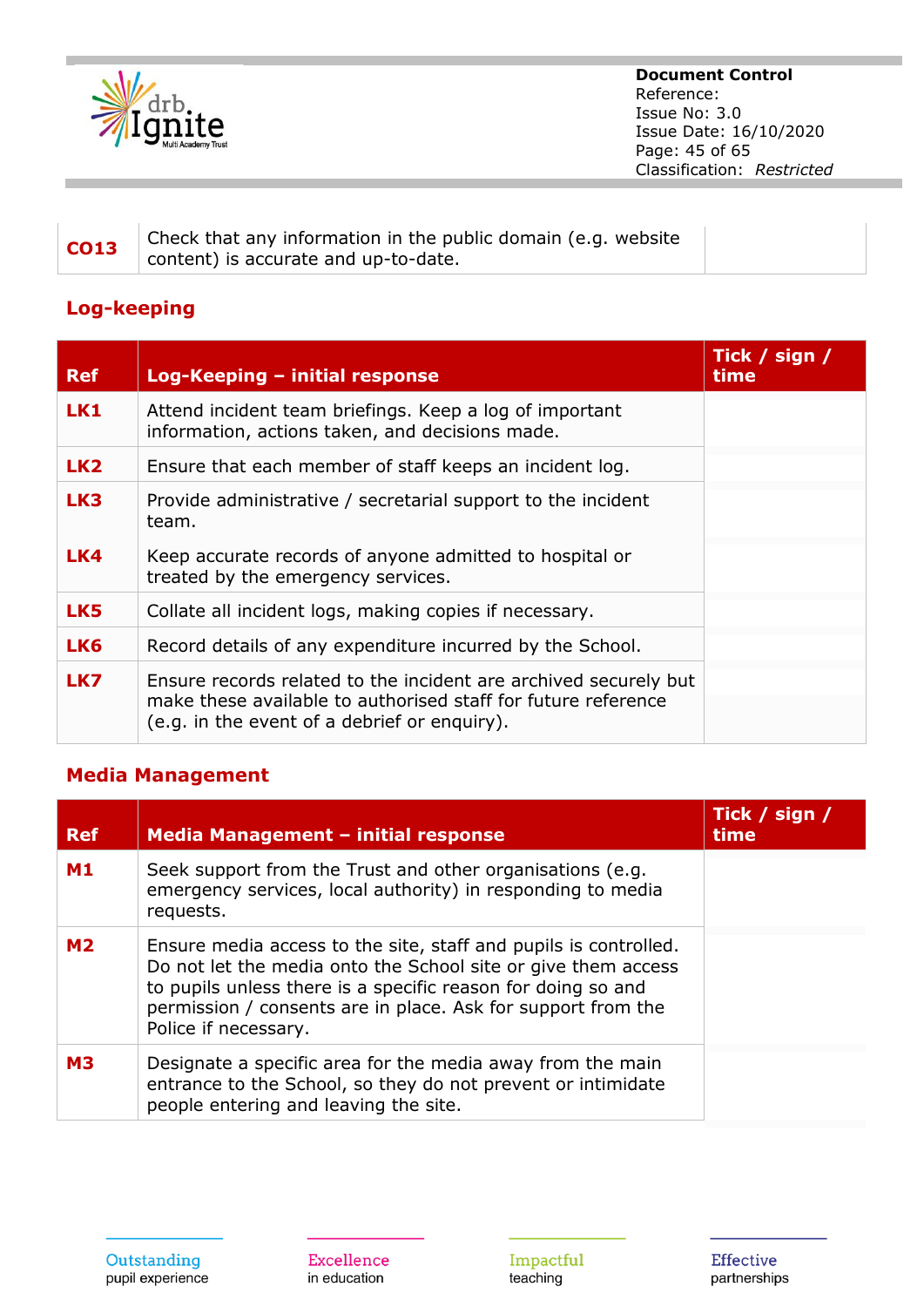

| <b>M4</b><br>Develop a brief media statement with the support of the Trust<br>(designed to provide reassurance) on behalf of the School.<br>Information given must be limited until the facts are clear and<br>all parents / carers have been notified.<br>Agree with the Trust for an appropriate member of Trust/school<br><b>M5</b><br>staff to act as a spokesperson (preferably this person will have<br>received media training). If a suitable spokesperson is<br>unavailable the Police or local authority may also be able to<br>undertake this role.<br><b>M6</b><br>Be prepared to be interviewed by the media.<br>Work with the Trust to devise an ongoing strategy for<br><b>M7</b><br>responding to media requests. Work closely with the media to<br>establish what information they require and when their<br>deadlines are.<br><b>M8</b><br>Gather information from the incident team, emergency services<br>and other organisations as appropriate.<br>Work with the Trust to provide regular statements to the<br><b>M9</b><br>media. Ensure each message conveys an accurate, consistent,<br>and reassuring message. All press releases should be checked<br>and agreed by the emergency services (and other organisations<br>as appropriate).<br><b>M10</b><br>Advise staff on where to direct media enquiries. Ask staff,<br>pupils and parents / carers to avoid speculation when talking to<br>the media.<br>Try to prevent the spread of misinformation (especially through<br><b>M11</b><br>social media/mobile phones etc).<br><b>M12</b><br>Work with the Trust to keep the media informed of<br>developments in the recovery process. Present a positive and<br>reassuring image to the public.<br>Be aware of media interest in memorials or anniversaries of the<br><b>M13</b><br>event. |  |  |
|-------------------------------------------------------------------------------------------------------------------------------------------------------------------------------------------------------------------------------------------------------------------------------------------------------------------------------------------------------------------------------------------------------------------------------------------------------------------------------------------------------------------------------------------------------------------------------------------------------------------------------------------------------------------------------------------------------------------------------------------------------------------------------------------------------------------------------------------------------------------------------------------------------------------------------------------------------------------------------------------------------------------------------------------------------------------------------------------------------------------------------------------------------------------------------------------------------------------------------------------------------------------------------------------------------------------------------------------------------------------------------------------------------------------------------------------------------------------------------------------------------------------------------------------------------------------------------------------------------------------------------------------------------------------------------------------------------------------------------------------------------------------------------------------------------------------------|--|--|
|                                                                                                                                                                                                                                                                                                                                                                                                                                                                                                                                                                                                                                                                                                                                                                                                                                                                                                                                                                                                                                                                                                                                                                                                                                                                                                                                                                                                                                                                                                                                                                                                                                                                                                                                                                                                                         |  |  |
|                                                                                                                                                                                                                                                                                                                                                                                                                                                                                                                                                                                                                                                                                                                                                                                                                                                                                                                                                                                                                                                                                                                                                                                                                                                                                                                                                                                                                                                                                                                                                                                                                                                                                                                                                                                                                         |  |  |
|                                                                                                                                                                                                                                                                                                                                                                                                                                                                                                                                                                                                                                                                                                                                                                                                                                                                                                                                                                                                                                                                                                                                                                                                                                                                                                                                                                                                                                                                                                                                                                                                                                                                                                                                                                                                                         |  |  |
|                                                                                                                                                                                                                                                                                                                                                                                                                                                                                                                                                                                                                                                                                                                                                                                                                                                                                                                                                                                                                                                                                                                                                                                                                                                                                                                                                                                                                                                                                                                                                                                                                                                                                                                                                                                                                         |  |  |
|                                                                                                                                                                                                                                                                                                                                                                                                                                                                                                                                                                                                                                                                                                                                                                                                                                                                                                                                                                                                                                                                                                                                                                                                                                                                                                                                                                                                                                                                                                                                                                                                                                                                                                                                                                                                                         |  |  |
|                                                                                                                                                                                                                                                                                                                                                                                                                                                                                                                                                                                                                                                                                                                                                                                                                                                                                                                                                                                                                                                                                                                                                                                                                                                                                                                                                                                                                                                                                                                                                                                                                                                                                                                                                                                                                         |  |  |
|                                                                                                                                                                                                                                                                                                                                                                                                                                                                                                                                                                                                                                                                                                                                                                                                                                                                                                                                                                                                                                                                                                                                                                                                                                                                                                                                                                                                                                                                                                                                                                                                                                                                                                                                                                                                                         |  |  |
|                                                                                                                                                                                                                                                                                                                                                                                                                                                                                                                                                                                                                                                                                                                                                                                                                                                                                                                                                                                                                                                                                                                                                                                                                                                                                                                                                                                                                                                                                                                                                                                                                                                                                                                                                                                                                         |  |  |
|                                                                                                                                                                                                                                                                                                                                                                                                                                                                                                                                                                                                                                                                                                                                                                                                                                                                                                                                                                                                                                                                                                                                                                                                                                                                                                                                                                                                                                                                                                                                                                                                                                                                                                                                                                                                                         |  |  |
|                                                                                                                                                                                                                                                                                                                                                                                                                                                                                                                                                                                                                                                                                                                                                                                                                                                                                                                                                                                                                                                                                                                                                                                                                                                                                                                                                                                                                                                                                                                                                                                                                                                                                                                                                                                                                         |  |  |

Excellence in education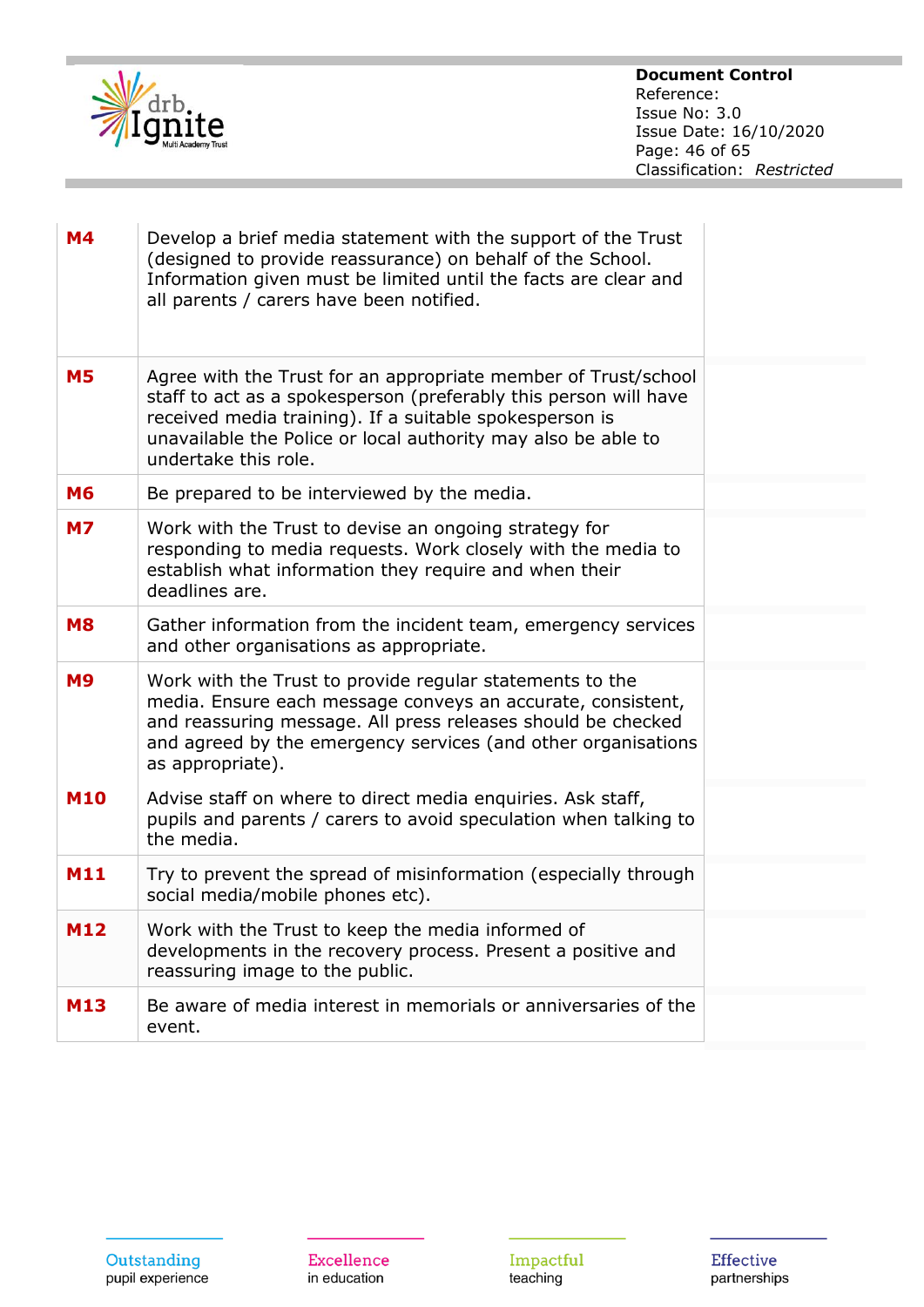

# **Document Control**

Reference: Issue No: 3.0 Issue Date: 16/10/2020 Page: 47 of 65 Classification: *Restricted*

## **Resources**

| <b>Ref</b>     | <b>Resources - initial response</b>                                                                                                                                                                                                                                                                                                                                                               | Tick / sign /<br>time |
|----------------|---------------------------------------------------------------------------------------------------------------------------------------------------------------------------------------------------------------------------------------------------------------------------------------------------------------------------------------------------------------------------------------------------|-----------------------|
| R1             | Take action to protect property. Consider turning off utility<br>supplies.                                                                                                                                                                                                                                                                                                                        |                       |
| R <sub>2</sub> | Ensure the emergency services can access the school without<br>hindrance. Consider sending a member of staff to the school<br>entrance to prevent people restricting access by parking in<br>unsuitable places.                                                                                                                                                                                   |                       |
| R <sub>3</sub> | Advise the emergency services of any property related issues /<br>hazards (e.g. asbestos, chemical stores). Consider providing<br>personnel with a site map.                                                                                                                                                                                                                                      |                       |
| R4             | Work with other staff and the emergency services to control<br>access to the school:<br>Advise staff and Trustees that they might have to prove<br>their identity before the emergency services will grant them<br>access.<br>Provide authorised visitors with identification badges and<br>$\bullet$<br>ensure they sign-in and sign-out.<br>Ensure that media access to the site is controlled. |                       |
| <b>R5</b>      | Liaise with utility suppliers as required.                                                                                                                                                                                                                                                                                                                                                        |                       |
| <b>R6</b>      | Establish safe and secure areas to assist the response. E.g.:<br>$\Box$ Incident team briefing room<br>$\Box$ Briefing area for parents / carers<br>$\Box$ Media briefing room.                                                                                                                                                                                                                   |                       |
| R7             | Work closely with staff and other organisations to provide<br>access to facilities and resources as required. This may involve<br>opening or closing parts of the school.                                                                                                                                                                                                                         |                       |
| R8             | Ensure the school site is secure (e.g. provide temporary<br>fencing around damaged areas, arrange for broken windows to<br>be boarded).                                                                                                                                                                                                                                                           |                       |
| R <sub>9</sub> | Work with the 'business continuity' role to arrange temporary<br>accommodation, if required.                                                                                                                                                                                                                                                                                                      |                       |
| <b>R10</b>     | Work with the Trust to liaise with insurance companies, salvage<br>specialists and loss adjusters as appropriate.                                                                                                                                                                                                                                                                                 |                       |

Excellence in education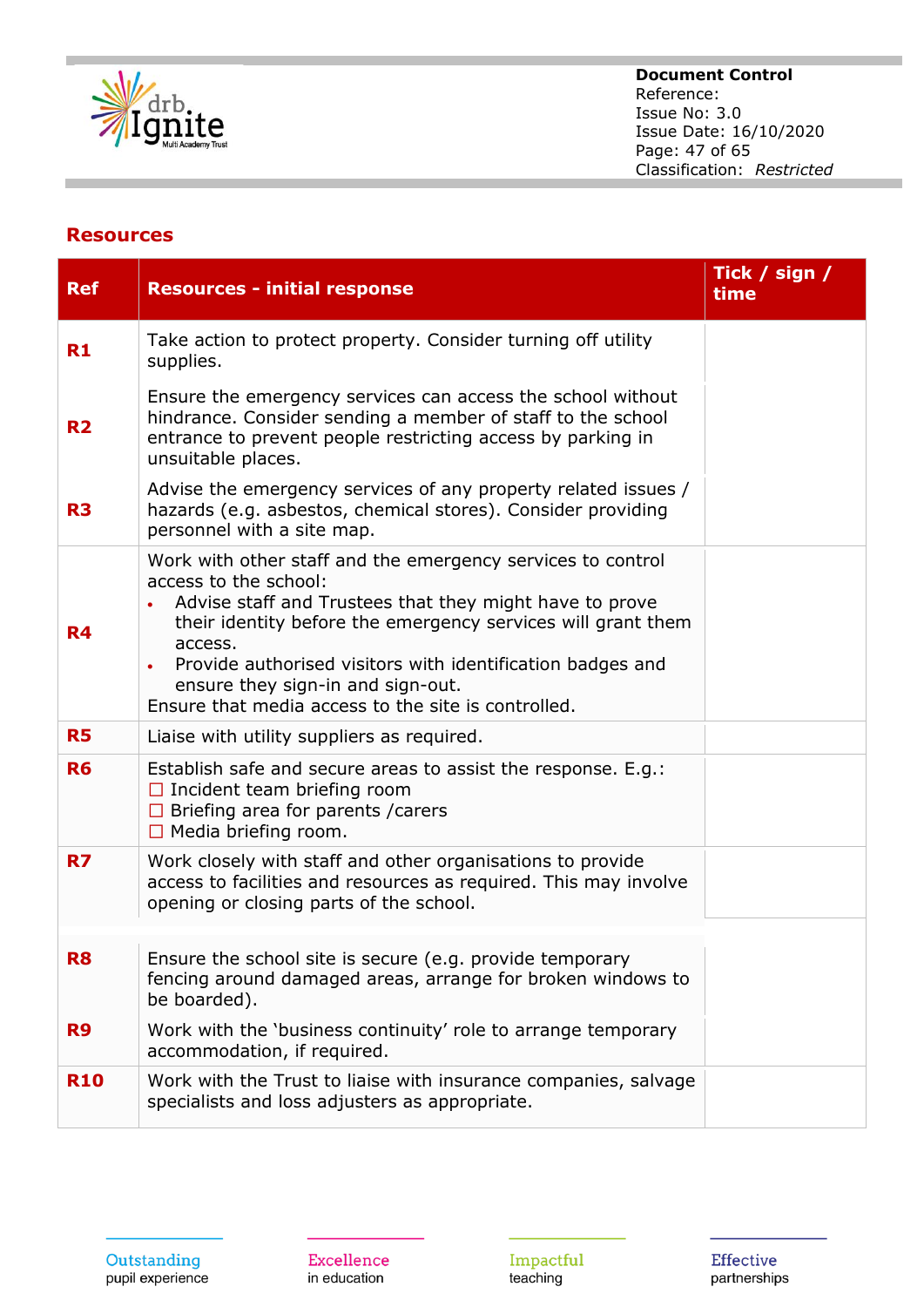

| <b>R11</b> | Work with the Trust to arrange a site visit with relevant<br>personnel (e.g. emergency services, utility suppliers, local<br>authority) involved in the recovery phase. |  |
|------------|-------------------------------------------------------------------------------------------------------------------------------------------------------------------------|--|
| <b>R12</b> | Work with the Trust to procure temporary classrooms if<br>appropriate.                                                                                                  |  |

## **Welfare**

| <b>Ref</b>     | <b>Welfare - initial response</b>                                                                                                                                                                                                                                                                                        | Tick / sign /<br>time |
|----------------|--------------------------------------------------------------------------------------------------------------------------------------------------------------------------------------------------------------------------------------------------------------------------------------------------------------------------|-----------------------|
| W1             | Establish arrangements to meet the welfare needs of pupils,<br>staff, parents / carers, visitors, and responders.                                                                                                                                                                                                        |                       |
| W <sub>2</sub> | Identify pupils who may require additional support:<br>Those with Special Educational Needs (SEN)<br>Those with medical needs<br>Those with Personal Emergency Evacuation Plans (PEEPs)<br>Anyone who may be particularly vulnerable or badly affected<br>(e.g. those who were involved in, or witnessed, the incident). |                       |
| W <sub>3</sub> | Assess the welfare and emotional needs of all those involved.<br>Continue to monitor and support those who may be particularly<br>affected by the incident.                                                                                                                                                              |                       |
| W <sub>4</sub> | Make arrangements for reuniting pupils with their parents /<br>carers. Ensure that a member of staff is present to meet and<br>greet them.                                                                                                                                                                               |                       |
| <b>W5</b>      | In groups, as small as practicable, inform pupils about the<br>incident. Consider the best way to convey bad news. In the<br>event of a tragic incident, consider seeking support from<br>educational psychologists about the best way to inform and<br>support pupils                                                   |                       |
| <b>W6</b>      | Where possible, every child should be spoken to, and asked if<br>they are alright, before they leave the school.                                                                                                                                                                                                         |                       |
| WZ             | Take account of religious and cultural factors. Consider<br>contacting religious leaders within the community for support.                                                                                                                                                                                               |                       |
| W <sub>8</sub> | Ensure that staff take regular rest periods.                                                                                                                                                                                                                                                                             |                       |
| <b>W9</b>      | Please refer to appendix 1 for information on welfare<br>arrangements and post incident support after the emergency<br>response.                                                                                                                                                                                         |                       |

Excellence in education

Impactful<br>teaching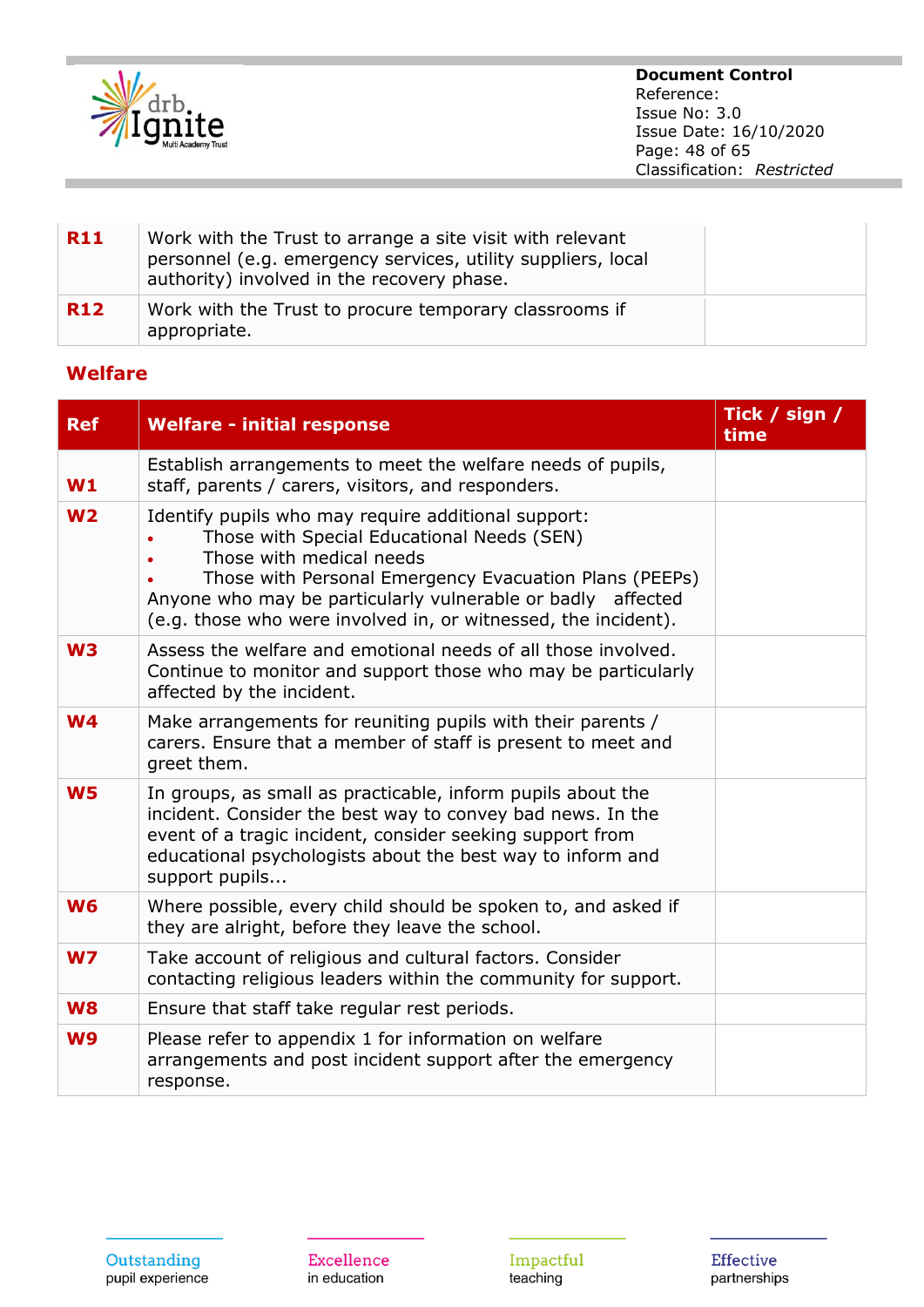

#### **Document Control** Reference: Issue No: 3.0 Issue Date: 16/10/2020 Page: 49 of 65 Classification: *Restricted*

## **Action Card - Educational Visit Leader**

| <b>Ref</b>     | <b>Educational visit leader - initial response</b>                                                                                                                                                                                      | Tick / sign /<br>time |
|----------------|-----------------------------------------------------------------------------------------------------------------------------------------------------------------------------------------------------------------------------------------|-----------------------|
| E1             | Ascertain the whereabouts of all pupils and staff. Ensure the<br>emergency services are aware of anyone who is unaccounted<br>for.                                                                                                      |                       |
| E2             | Contact the headteacher (or nominated emergency contact) to<br>ask for support. Remember to clarify international dialling<br>codes if abroad.                                                                                          |                       |
| E <sub>3</sub> | Establish a basic overview of the incident. Ensure that accurate,<br>information is available for those arriving on-scene.                                                                                                              |                       |
| E4             | Establish arrangements to meet the immediate welfare needs<br>of pupils and staff.                                                                                                                                                      |                       |
| E5             | Identify pupils with Special Educational Needs (SEN) and<br>anyone who may be particularly vulnerable. Inform the<br>emergency services of any pupils or staff with known medical<br>conditions or requirements.                        |                       |
| E6             | Ensure that a member of staff accompanies any pupils to<br>hospital but remember the safety of everyone else, even if<br>unharmed. Do not leave anybody on their own and try to<br>maintain an adequate adult / pupil ratio.            |                       |
| E7             | Ensure other staff are briefed (and given tasks) on a regular<br>basis. Ask staff to maintain a log of actions taken and decisions<br>made.                                                                                             |                       |
| E8             | Keep a log of important information, actions taken and<br>decisions made.                                                                                                                                                               |                       |
| E9             | Remember to retain any important items / documents. E.g.:<br>Contact details<br>Consent forms (including medical and next-of-kin details)<br>Maps<br><b>Tickets</b><br>Insurance policies<br>Proof of identity - Passports (if abroad). |                       |
|                |                                                                                                                                                                                                                                         |                       |
| E10            | Avoid making comments to the media until parents / carers<br>have been informed.                                                                                                                                                        |                       |
| E11            | Do not discuss legal liability with others.                                                                                                                                                                                             |                       |
| E12            | Continue to assess any risks to pupils and staff. Take action to<br>prevent further harm if necessary.                                                                                                                                  |                       |

Excellence in education

Impactful<br>teaching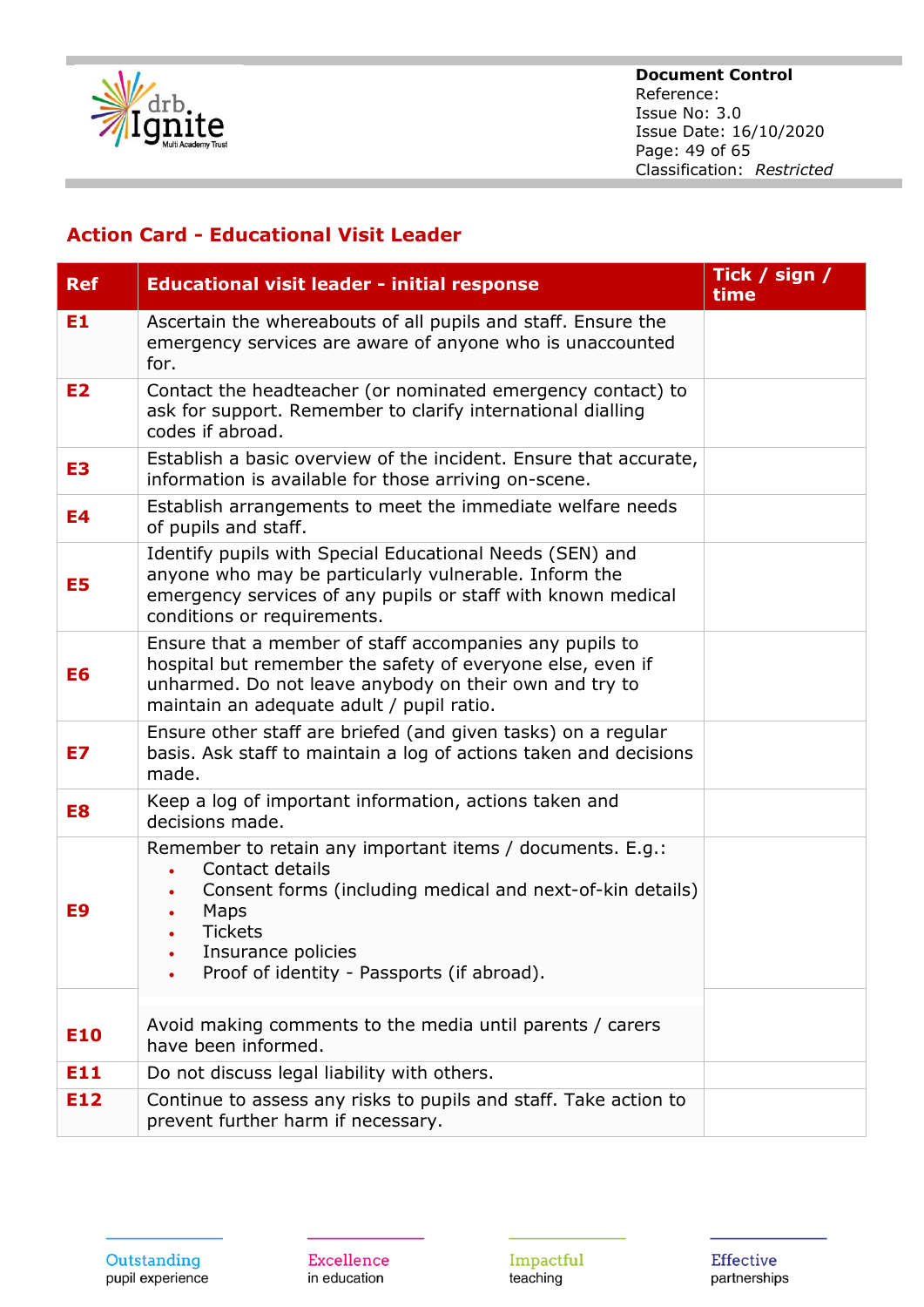

| E13        | Act as the main contact for co-ordination of the response and<br>work closely with the headteacher / nominated emergency<br>contract. Continue to liaise with the emergency services and<br>other organisations.             |  |
|------------|------------------------------------------------------------------------------------------------------------------------------------------------------------------------------------------------------------------------------|--|
| E14        | Continue to brief staff and allocate tasks on a regular basis.                                                                                                                                                               |  |
| E15        | Monitor and reassure pupils. Make arrangements for the<br>longer-term welfare needs of pupils and staff.                                                                                                                     |  |
| <b>E16</b> | Consult the headteacher (or nominated emergency contact)<br>about arrangements for notifying parents / carers and reuniting<br>them with their children.                                                                     |  |
| E17        | Liaise with the tour operator / provider, if appropriate.                                                                                                                                                                    |  |
| E18        | Try to obtain the names and contact details of any witnesses to<br>the incident. If possible, obtain a written account from them.                                                                                            |  |
| E19        | If abroad, contact the Foreign & Commonwealth Office for<br>support.                                                                                                                                                         |  |
| <b>E20</b> | If abroad, check your insurance policy and seek insurance /<br>legal advice before incurring any substantial expense (e.g.<br>medical treatment).                                                                            |  |
| E21        | Retain any receipts / documentation for insurance purposes.<br>E.g.:<br>Records of expenditure.<br>Medical certificates / hospital admission forms.<br>$\bullet$<br>Police incident number.                                  |  |
| E22        | Check that everyone who should have been notified of the<br>incident has been informed. Remember that information given<br>must be limited until the facts are clear and all parents / carers<br>have been notified.         |  |
| E23        | Ask the headteacher (or nominated emergency contact) to<br>assist with developing a media statement, with support from<br>other organisations as appropriate. Devise an ongoing strategy<br>for dealing with media requests. |  |
| E24        | Ask pupils and staff to avoid speculation when talking to the<br>media. Try to prevent the spread of misinformation (especially<br>through the use of mobile phones).                                                        |  |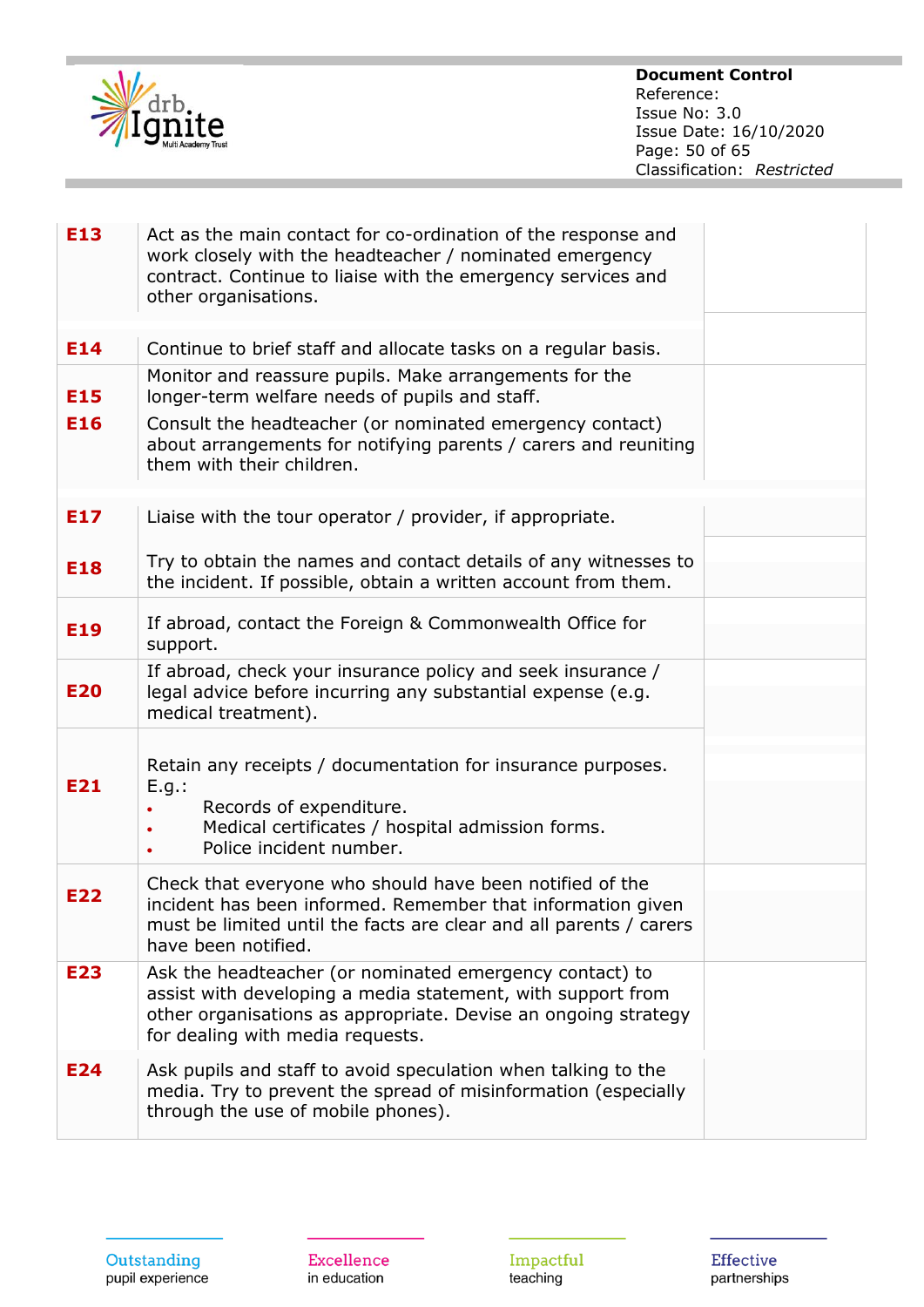

#### **Document Control** Reference: Issue No: 3.0 Issue Date: 16/10/2020 Page: 51 of 65 Classification: *Restricted*

| <b>Ref</b> | <b>Educational visit leader - Welfare Arrangements</b>                                                                                       | Tick / sign /<br>time |
|------------|----------------------------------------------------------------------------------------------------------------------------------------------|-----------------------|
| E25        | Please refer to <b>Appendix '1'</b> for providing welfare<br>arrangements and post incident support after the initial<br>emergency response. |                       |
| E26        | Complete any necessary forms / paperwork.                                                                                                    |                       |

## **Action Card - Welfare & Post Incident Support**

| <b>Ref</b> | Post incident support - assistance for pupils and parents<br>/carers                                                                                                                                     | Tick / sign /<br>time |
|------------|----------------------------------------------------------------------------------------------------------------------------------------------------------------------------------------------------------|-----------------------|
| <b>P1</b>  | Introduce a strategy to monitor pupils and staff who may be<br>particularly affected by the incident. Ensure that staff are aware<br>of this strategy.                                                   |                       |
| <b>P2</b>  | Offer pupils and staff the opportunity for psychological support<br>and counselling. Ensure staff and pupils know that support is<br>available and arrange access to these services as necessary.        |                       |
| <b>P3</b>  | Consider which pupils need to be briefed, how, and by whom.                                                                                                                                              |                       |
| <b>P4</b>  | Provide opportunities for pupils to discuss their experiences (e.g.<br>promoting discussion during class, arranging a special lesson). Do<br>not discourage pupils from talking about their experiences. |                       |
| <b>P5</b>  | Consider providing relevant books in the school library.                                                                                                                                                 |                       |
| <b>P6</b>  | Arrange for a member of staff to visit those affected (at home or<br>at hospital). Ask for consent from parents / carers before doing<br>this.                                                           |                       |
| <b>P7</b>  | Make arrangements to express sympathy to those who have been<br>hurt. Consider encouraging pupils to send cards / messages to<br>those affected.                                                         |                       |

Excellence in education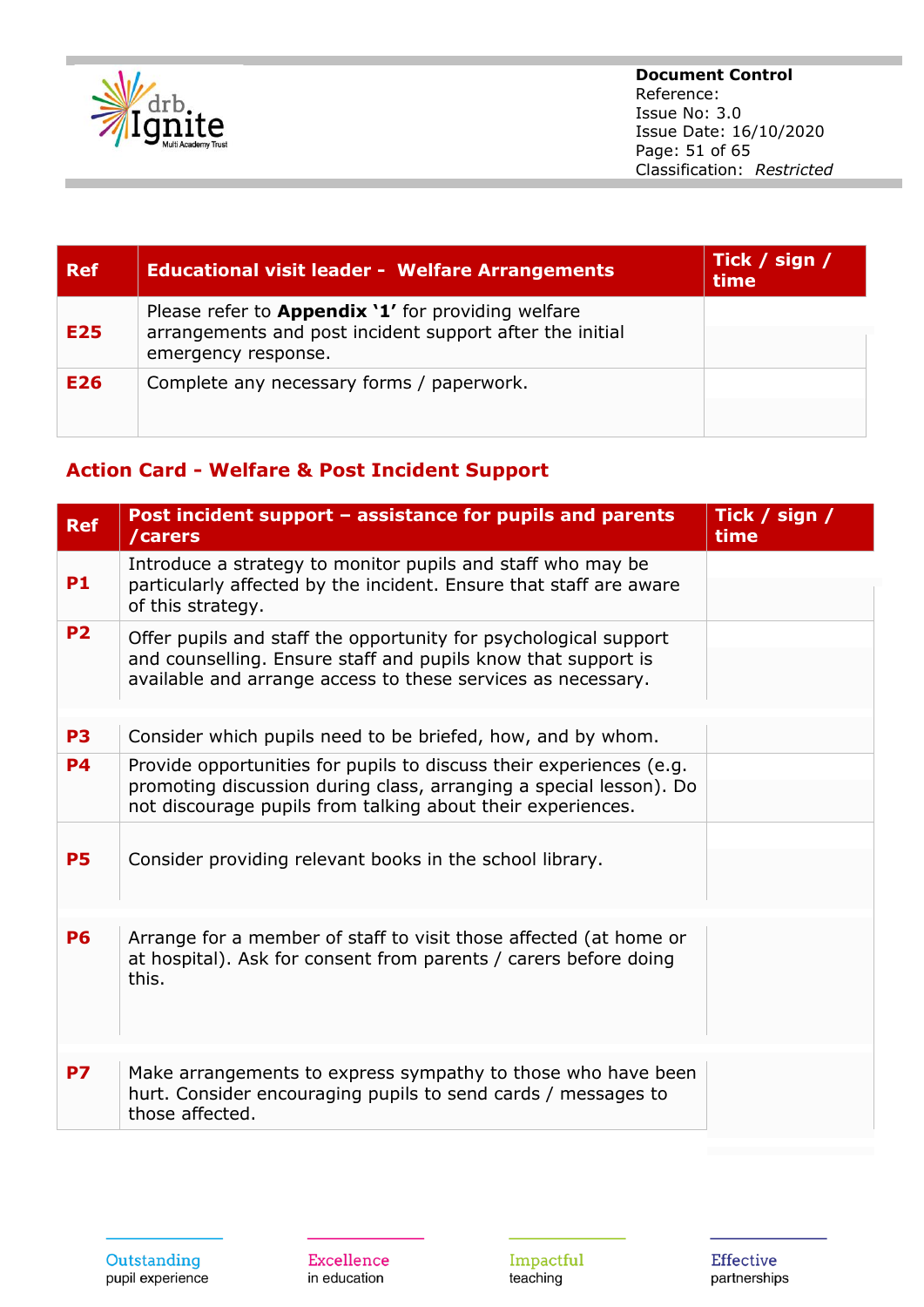

#### **Document Control** Reference: Issue No: 3.0 Issue Date: 16/10/2020 Page: 52 of 65 Classification: *Restricted*

| P <sub>8</sub> | Be sensitive about the demands practical issues might make on<br>pupils (e.g. deadlines for assessments etc).                                                                                                                                     |  |
|----------------|---------------------------------------------------------------------------------------------------------------------------------------------------------------------------------------------------------------------------------------------------|--|
| P <sub>9</sub> | Send a letter to parents / carers with information on:<br>The nature of the incident<br>How their child was notified of the incident<br>Arrangements for support organised by the school<br>Who to contact if they would like additional support? |  |
| <b>P10</b>     | Maintain regular contact with parents / carers.                                                                                                                                                                                                   |  |
| <b>P11</b>     | Do not make public any sensitive / confidential information about<br>individuals unless consent has been given by pupils and parents /<br>carers.                                                                                                 |  |
| <b>P12</b>     | Consider organising an event for parents / carers to discuss any<br>issues or concerns they might have.                                                                                                                                           |  |
| <b>P13</b>     | If pupils who were particularly affected by the incident leave the<br>school (e.g. transferring from primary to secondary education)<br>consider, sensitively and confidentially, notifying the headteacher<br>of the receiving school.           |  |
| <b>P14</b>     | Request support from educational professionals trained in<br>psychological debriefing, critical incident stress debriefing,<br>bereavement counselling and trauma management if appropriate.                                                      |  |
| <b>P15</b>     | Consider requesting support from other organisations. E.g.:<br>Teacher Support Network.<br>Samaritans.<br>п<br>Cruse Bereavement Care.                                                                                                            |  |
| <b>P16</b>     | Manage any distress that could be caused by ongoing Police<br>enquiries, legal proceedings, and media attention.                                                                                                                                  |  |
| <b>P17</b>     | Cancel or rearrange any events which are inappropriate.                                                                                                                                                                                           |  |
| <b>P18</b>     | Plan appropriate support for staff to enable them to cope with any<br>questions or discussions pupils might have about the incident.                                                                                                              |  |

Excellence in education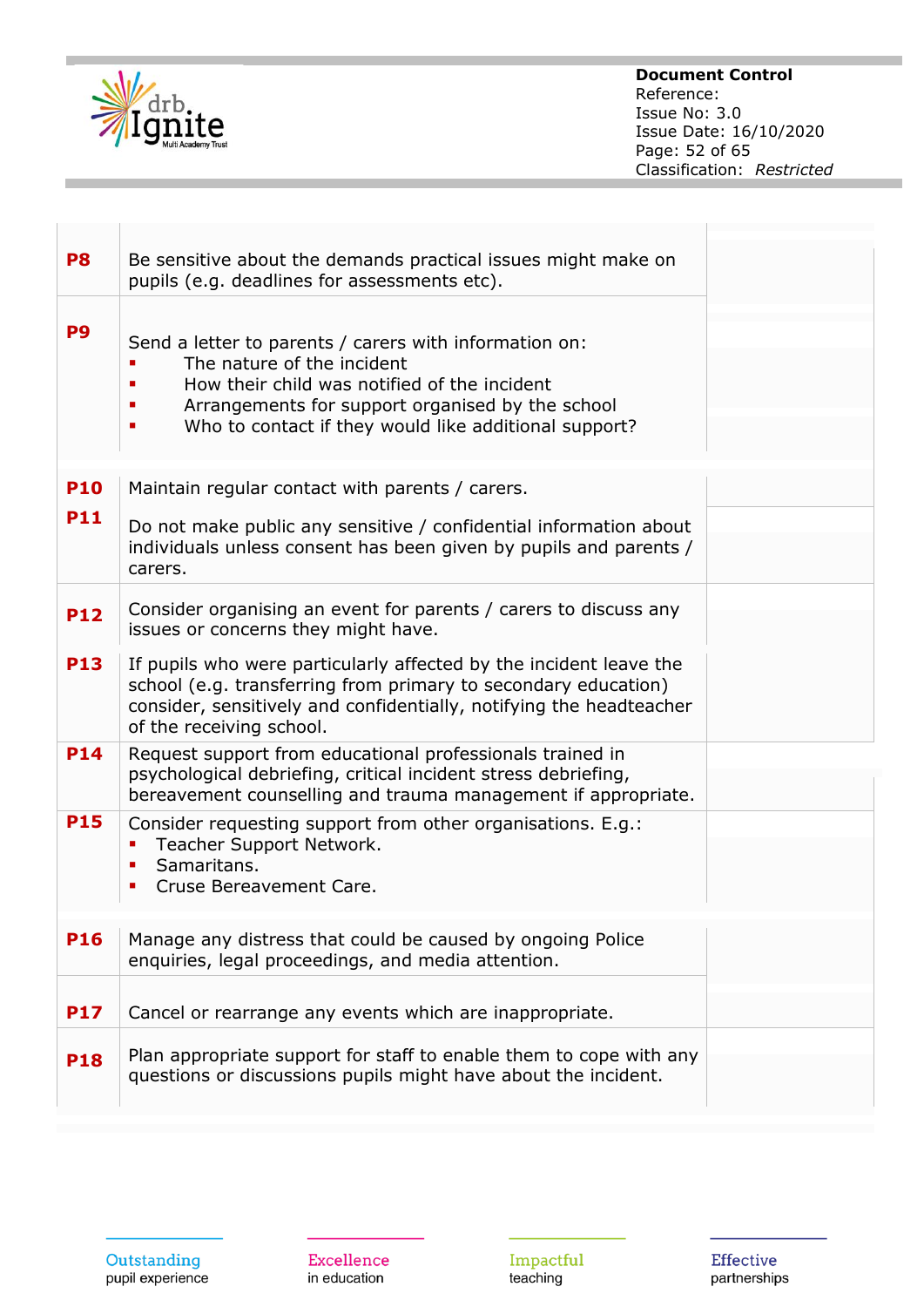

| <b>P19</b> | Ensure that any new roles given to staff do not place too great a<br>burden. Over time, staff may need to be relieved of any additional<br>responsibilities given to them.                                                                                              |                       |
|------------|-------------------------------------------------------------------------------------------------------------------------------------------------------------------------------------------------------------------------------------------------------------------------|-----------------------|
| <b>P20</b> | Ensure that new staff are aware of the incident, which pupils were<br>involved and how they were affected.                                                                                                                                                              |                       |
| <b>P21</b> | Consider any actions which can be taken to support the local<br>community if affected by the incident (e.g. fund raising).                                                                                                                                              |                       |
| <b>Ref</b> | Post incident support - returning after a period of<br>abscence                                                                                                                                                                                                         | Tick / sign /<br>time |
| <b>P22</b> | Negotiate with parents / carers a suitable date for returning to<br>the School after a period of absence.                                                                                                                                                               |                       |
| <b>P23</b> | Consider if any additional support could be provided which<br>would make the return easier. e.g:<br>Initial part-time attendance<br>٠<br>Alternative methods of teaching<br>$\blacksquare$<br>A sanctuary that pupils could use if upset during the school<br>п<br>day. |                       |
| <b>P24</b> | Brief pupils who may be able to help in the process of resettling<br>(e.g. close friends).                                                                                                                                                                              |                       |
| <b>P25</b> | Ensure that all staff are aware of the need for sensitivity. Put in<br>place special arrangements for:<br>Missed work<br>Rescheduling projects<br>Tests.                                                                                                                |                       |

Excellence in education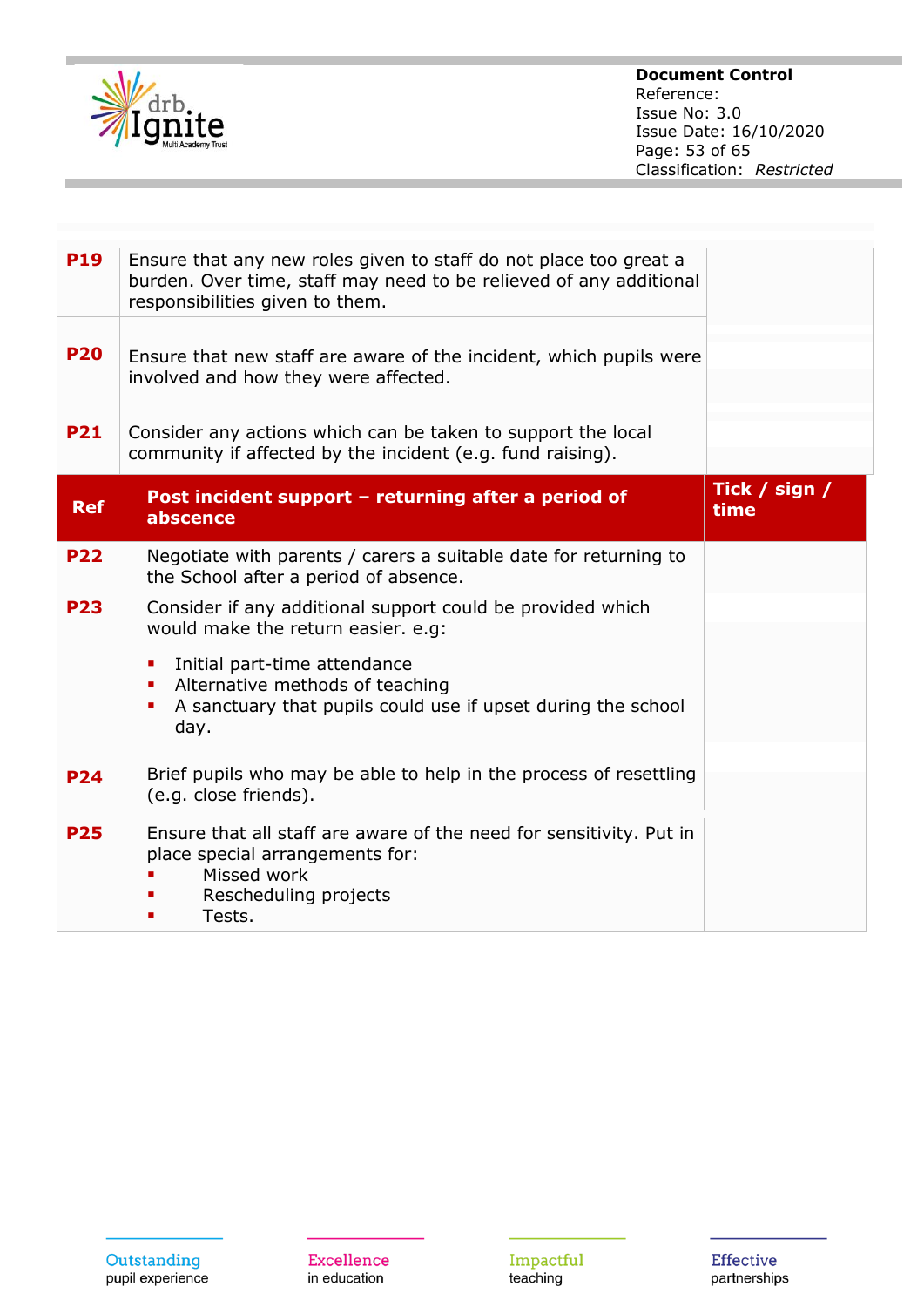

## **Document Control**

Reference: Issue No: 3.0 Issue Date: 16/10/2020 Page: 54 of 65 Classification: *Restricted*

| <b>Ref</b> | Post incident support - funeral arrangements                                                                                                                                                                                                                                                                                                                                                                                                                                                                                                                                                                                                           | Tick / $sign /$<br>time |
|------------|--------------------------------------------------------------------------------------------------------------------------------------------------------------------------------------------------------------------------------------------------------------------------------------------------------------------------------------------------------------------------------------------------------------------------------------------------------------------------------------------------------------------------------------------------------------------------------------------------------------------------------------------------------|-------------------------|
| <b>P26</b> | Contact bereaved families to express sympathy on behalf of<br>the school.                                                                                                                                                                                                                                                                                                                                                                                                                                                                                                                                                                              |                         |
| <b>P27</b> | Take account of religious and cultural factors (e.g. some faiths<br>wish to hold funerals within 24 hours of death). Consider<br>contacting religious leaders within the community for support.                                                                                                                                                                                                                                                                                                                                                                                                                                                        |                         |
| <b>P28</b> | Consult parents / carers sensitively about funeral<br>arrangements. Try to establish if representatives from the<br>school will be invited to the service. It may be useful to<br>consider:<br>Closing the school on the day of the funeral as a mark of<br>respect<br>A senior member of staff attending the funeral on behalf of<br>×<br>the school and the Trust<br>If staff and pupils can be allowed time off to attend the<br>×<br>funeral<br>Providing transport to take pupils and staff to the funeral<br>٠<br>Providing pupils with information about what happens at<br>п<br>funerals<br>Arranging floral tributes and / or donations.<br>п |                         |
| <b>Ref</b> | Post incident support - remembrance                                                                                                                                                                                                                                                                                                                                                                                                                                                                                                                                                                                                                    | Tick / sign /<br>time   |
| <b>P29</b> | Taking into account the wishes of the family, consider<br>providing a suitable memorial at the school:<br>Garden<br>Ē,<br>Seating area / bench<br>П<br>Tree<br>п<br>Book of condolence<br>Fountain<br>п<br>Sculpture<br>п<br>Painting<br>п<br>Photograph<br>п<br>Prize (e.g. a sporting / academic trophy for older children).<br>п                                                                                                                                                                                                                                                                                                                    |                         |

Excellence in education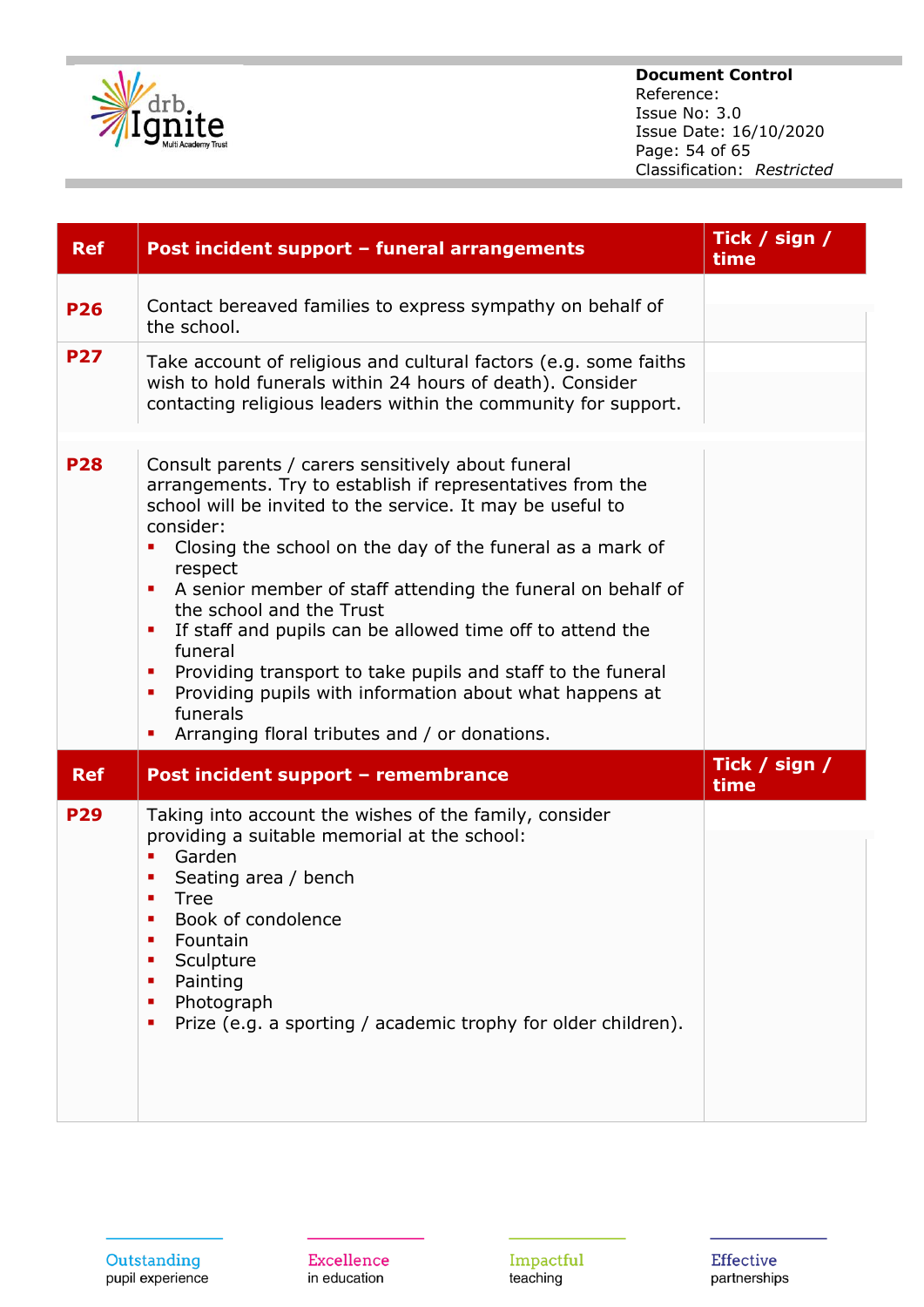

| <b>P30</b> | Be aware of important dates which may need to be prepared for.<br>E.g.:<br><b>Birthdays</b><br>Christmas<br>٠<br>Mother's Day<br>п<br>Father's Day<br>п<br>Anniversary of the event.<br>٠                                       |
|------------|---------------------------------------------------------------------------------------------------------------------------------------------------------------------------------------------------------------------------------|
| <b>P31</b> | Discuss with Trustees, staff, parents / carers and pupils how to<br>mark anniversaries and other important dates. E.g.:<br>Commemorative service<br>Special assembly<br>п<br>Concert<br>п<br>Display<br>п<br>Sports event.<br>п |
| <b>P32</b> | Be aware of renewed media interest near anniversaries of the<br>event.                                                                                                                                                          |

Impactful<br>teaching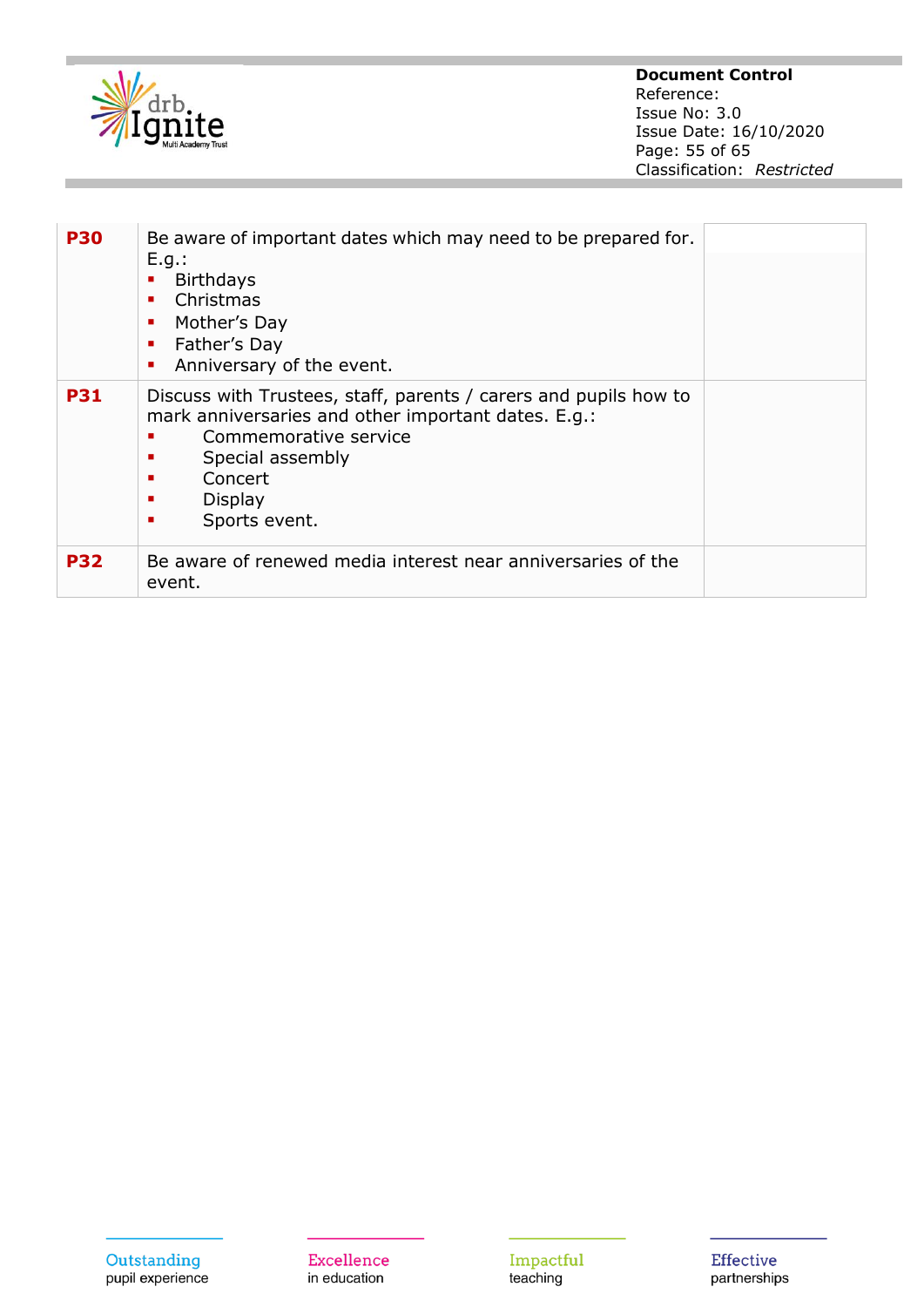

**Document Control** Reference: Issue No: 3.0 Issue Date: 16/10/2020 Page: 56 of 65 Classification: *Restricted*

# **ANNEX '6'**

## **BOMB THREATS AND SUSPICIOUS PACKAGES**

#### **Bomb Threats**

**If you receive a telephone call from someone who claims to have information about a bomb, record as much information as possible.** 

Time of call: Time of call: Telephone number you were contacted on:

Exact wording of the threat:

+ **Stay calm. Being cautious, and without provoking the caller, try to ask the questions below.** 

**Excellence** in education

Impactful teaching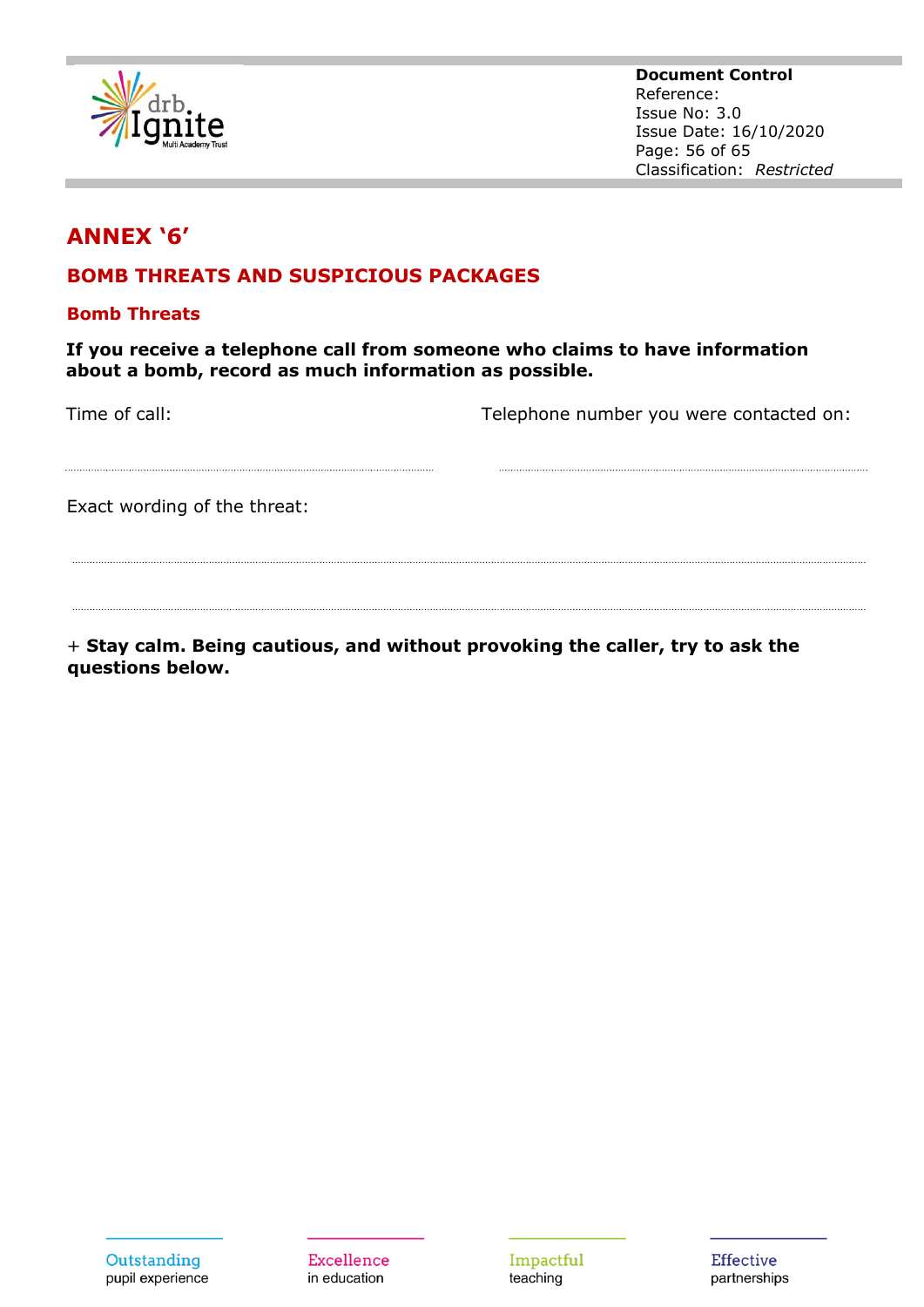|                                 | <b>Document Control</b><br>Reference:<br>Issue No: 3.0<br>Issue Date: 16/10/2020<br>Page: 57 of 65<br>Classification: Restricted |
|---------------------------------|----------------------------------------------------------------------------------------------------------------------------------|
| Where is the bomb right<br>now? | What will cause it to<br>explode?                                                                                                |
| When will it explode?           | Did you place the bomb? If<br>so, why?                                                                                           |
| What does it look like?         | What is your name?                                                                                                               |
| What kind of bomb is it?        | What is your telephone<br>number?                                                                                                |
| What is your address?           |                                                                                                                                  |
| from.                           | Try dialling 1471. You may get information on where the phone call was made                                                      |
| Did dialling 1471 work?         | Time the call ended:                                                                                                             |

• **Carry out further actions based on Police advice.** 

Excellence in education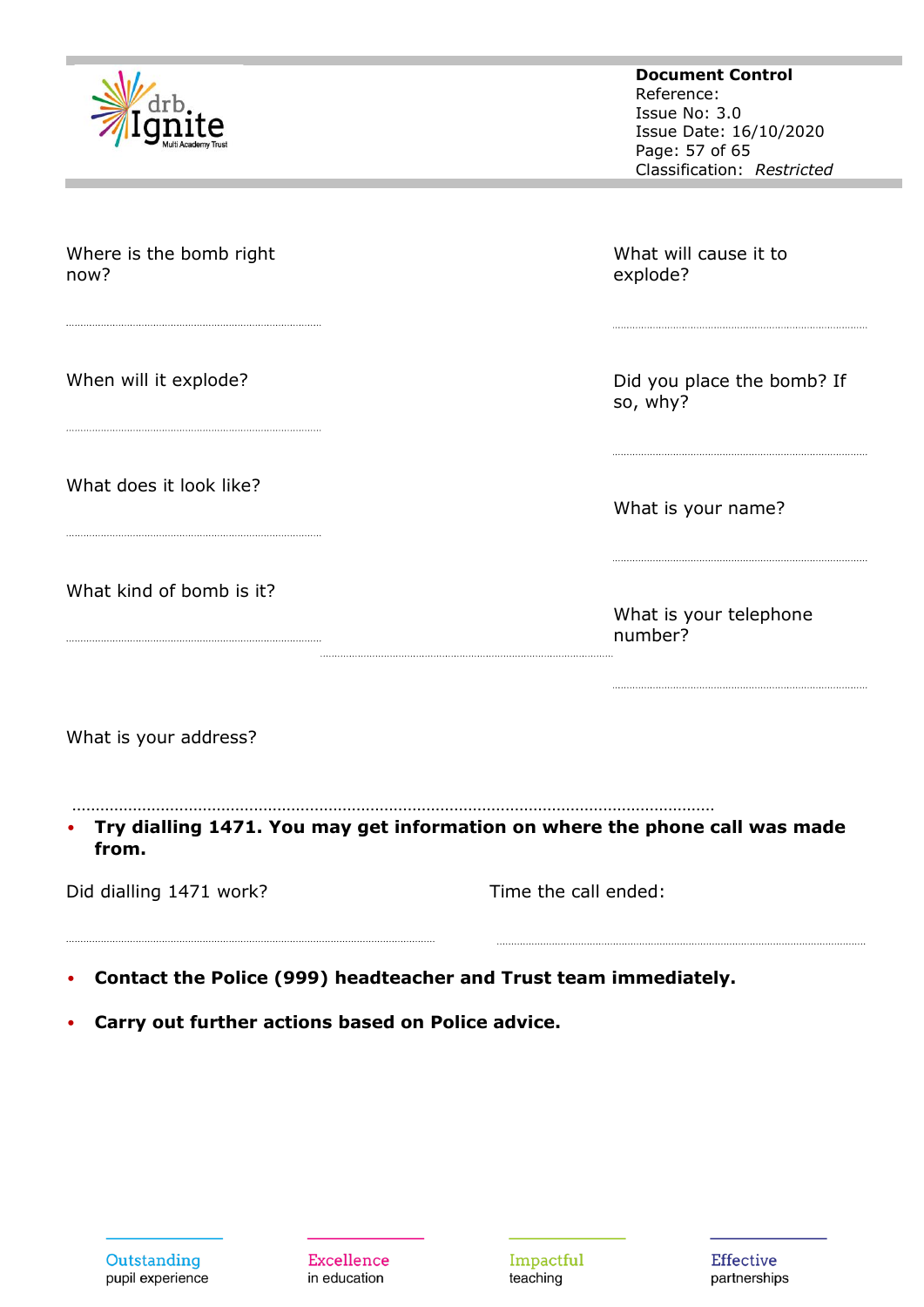|                           |                                                                    |                                                                                                                                                                         |                                     |                                |              | <b>Document Control</b><br>Reference:<br>Issue No: 3.0<br>Issue Date: 16/10/2020<br>Page: 58 of 65<br>Classification: Restricted |
|---------------------------|--------------------------------------------------------------------|-------------------------------------------------------------------------------------------------------------------------------------------------------------------------|-------------------------------------|--------------------------------|--------------|----------------------------------------------------------------------------------------------------------------------------------|
|                           | What gender was the caller?<br>Male<br>Female                      |                                                                                                                                                                         |                                     |                                |              |                                                                                                                                  |
|                           |                                                                    | Approximately how old was the caller?                                                                                                                                   |                                     | Did the caller have an accent? |              |                                                                                                                                  |
|                           | Did the caller use a codeword?                                     |                                                                                                                                                                         |                                     | Did the caller sound familiar? |              |                                                                                                                                  |
| ⊔<br>⊔                    | Quiet $\Box$ Deep<br>Whispered<br>Clear $\Box$ Hoarse<br>Disguised | What sort of voice did the caller have?<br>Normal □ Well-spoken<br>Loud □ Poorly spoken □ Stutter<br>$\Box$ Lisp<br>$\Box$ High pitched<br>$\Box$ Other<br>$\Box$ Nasal | $\Box$ Impediment<br>$\Box$ Slurred |                                |              |                                                                                                                                  |
| ⊔                         | Normal                                                             | At what pace did the caller speak?<br>□ Quick                                                                                                                           | $\Box$ Slow                         |                                |              |                                                                                                                                  |
| ⊔<br>$\sqcup$<br>$\sqcup$ | Normal<br>Muddled<br>Excited<br>Laughing                           | What manner did the caller have?<br>$\Box$ Upset<br>$\Box$ Rational $\Box$ Other<br>$\Box$ Irrational                                                                   | $\Box$ Irritated $\Box$ Calm        |                                | $\Box$ Angry | $\Box$                                                                                                                           |

Outstanding<br>pupil experience

Excellence in education

Impactful<br>teaching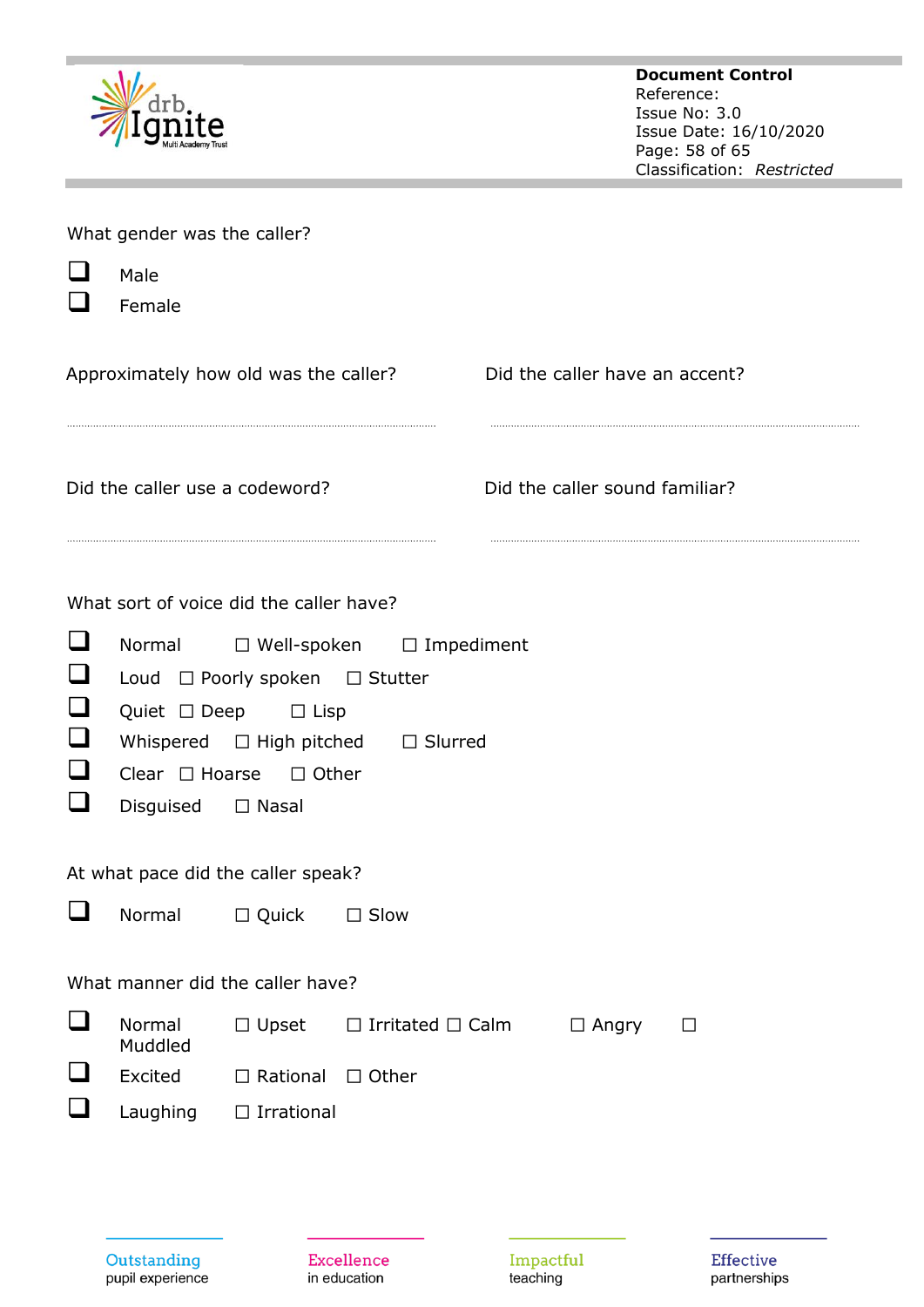

**Document Control** Reference: Issue No: 3.0 Issue Date: 16/10/2020 Page: 59 of 65 Classification: *Restricted*

Were there any distinguishable background noises?

#### Notes:

#### **Suspicious Packages**

Postal bombs or biological / chemical packages might display any of the following signs:

- **Excessive wrapping**
- **•** Grease marks or oily stains on the envelope / wrapping
- An unusual odour including (but not restricted to) ammonia, almonds, or marzipan
- **EXP** Discolouration, crystals, or powder-like residue on the envelope / wrapping
- **•** Visible wiring / tin foil
- Heavy weight for the size of the package
- **·** Uneven weight distribution
- Too many stamps for the weight of the package
- Poor handwriting, spelling, or typing
- **•** Delivery by hand from an unknown source
- Wrongly addressed or come from an unexpected / unusual source
- No return address or a postmark that does not match the return address.

The likelihood of the school receiving a postal bomb or biological / chemical package is low. However, if you do receive a suspicious package carry out the actions below.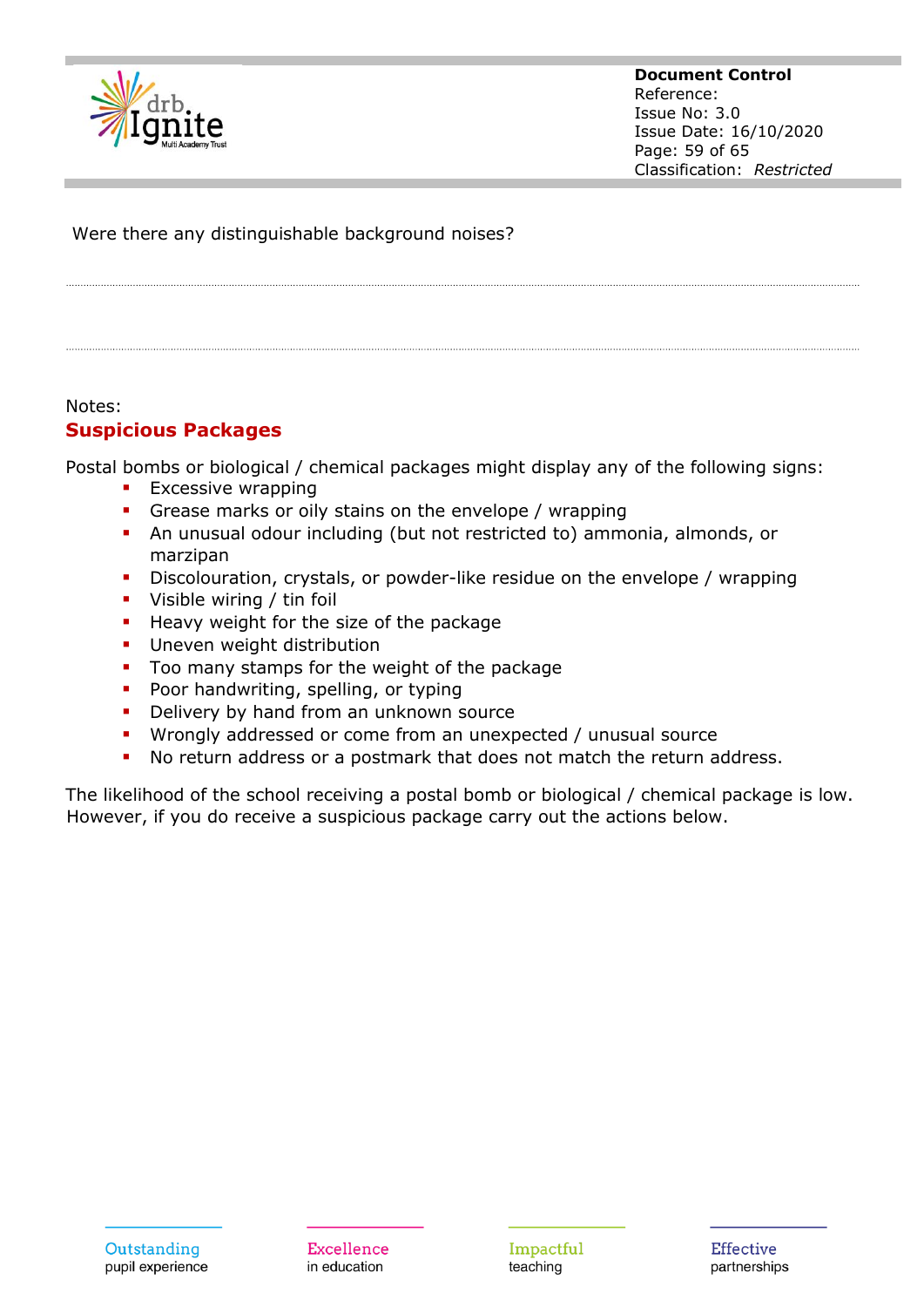

#### **Document Control** Reference: Issue No: 3.0 Issue Date: 16/10/2020 Page: 60 of 65 Classification: *Restricted*

| <b>Ref</b>      | Initial response - upon receiving a suspicious package                                                                                                                                                                                    | Tick / sign /<br>time |
|-----------------|-------------------------------------------------------------------------------------------------------------------------------------------------------------------------------------------------------------------------------------------|-----------------------|
| <b>SP1</b>      | Remain calm.                                                                                                                                                                                                                              |                       |
| SP <sub>2</sub> | Put the letter / package down gently and walk away from it:<br>Do not touch the package further<br>Do not move it to another location<br>Do not put the package into anything (including water)<br>Do not put anything on top of it.<br>٠ |                       |
| SP <sub>3</sub> | Note its exact location.                                                                                                                                                                                                                  |                       |
| SP <sub>4</sub> | Evacuate the building, keeping people away from the room as far<br>as possible. Ensure that any assembly points are located away<br>from the danger of flying glass.                                                                      |                       |
| SP <sub>5</sub> | Notify the Police (999) and the headteacher / nominated<br>emergency contact/ Trust Team immediately.                                                                                                                                     |                       |
| SP <sub>6</sub> | Do not use mobile phones, two-way radios or sound the alarm<br>using the break glass call points.                                                                                                                                         |                       |

If anyone is exposed to a potentially hazardous substance carry out the actions below.

| <b>Ref</b>      | Initial response - if exposed to a potentially hazardous<br>substance                                                                                                                                        | Tick / sign /<br>time |
|-----------------|--------------------------------------------------------------------------------------------------------------------------------------------------------------------------------------------------------------|-----------------------|
| SP7             | Keep all persons exposed to the material separate from others,<br>and available for medical examination. Ask them to remain<br>calm and avoid touching their eyes, nose, or any other part of<br>their body. |                       |
| SP <sub>8</sub> | Ensure that ventilation / air circulation systems in the building<br>have been turned off and that all doors (including internal fire<br>doors) and windows have been closed.                                |                       |
| SP <sub>9</sub> | Anyone experiencing symptoms of chemical exposure (e.g.<br>streaming eyes, coughs and irritated skin) should seek medical<br>attention urgently.                                                             |                       |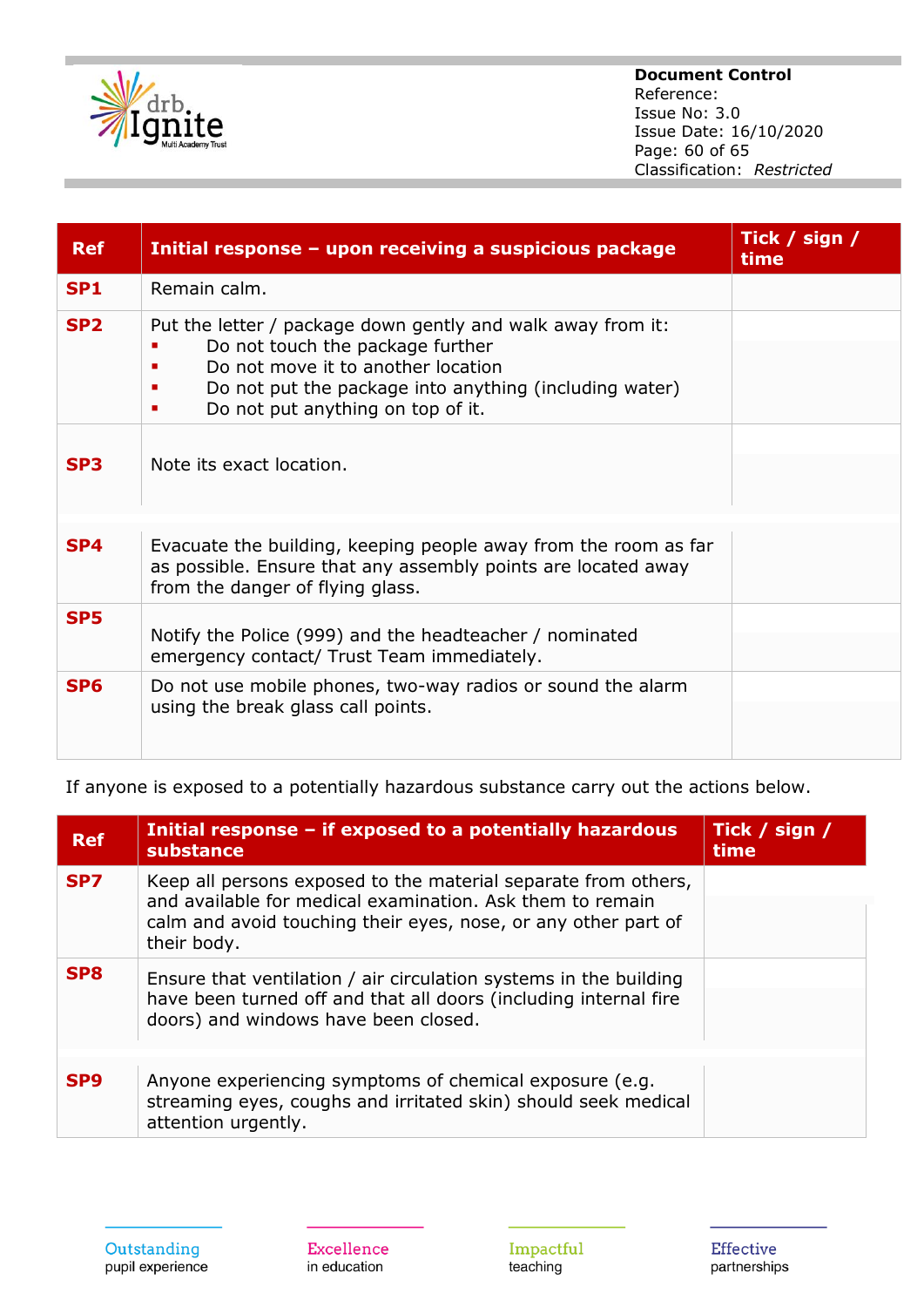

# **ANNEX '7'**

## **COMMUNICATIONS**

Our Media lead and Spokesperson is at school level …..

Our Deputy Media lead and Spokesperson at School level is Robert Bowater Our Media lead and Spokesperson is at Trust level Sue Egersdorff Our Deputy Media lead and Spokesperson at Trust level is Robert Bowater Please note: Headteacher and CEO may switch roles depending on the severity of the incident i.e. The death of a child on a school trip, they would decide between them who would be better placed to deal with the Media.

The room designated for media briefings and press personnel is ……... Our alternate room is at………..

Please Note: If there is a major incident that closes the school an alternative Trust school is always preferred. As with any incident, it is preferable to keep the press off site.

Templates for holding press and pupil and parent briefings are kept on the schools and Trust web portals to enable access off site. The sample briefing template is located on page 72 of the Critical Incident Management Plan to assist as necessary.

The Trust has agreed the following guidelines in the event of an incident.

General advice/before the Trust's Communications representative arrives:

- No member of staff will talk to journalists alone. Rather, they will be accompanied by a colleague who can note what is said.
- Staff talking to the press will provide nothing more or less than the facts.
- Staff will provide a prepared statement rather than an interview.
- A later time to undertake an interview/issue a further statement will be arranged and this will be honoured.
- Personal information will not be released.
- No blame apportioned.

Other than the headteacher and Trust's Communications representative, the rest of the Senior Emergency Management Team will not be directly involved in media communications

The school has agreed a template media holding statement, which can be used in the initial stages of an incident, until the Trust's Communications representative arrives. This will be followed up with a more detailed statement as soon as possible.

Additionally, a template briefing for staff and parents has been agreed with staff. Both of these will be amended to suit the situation.

**Excellence** in education

Impactful teaching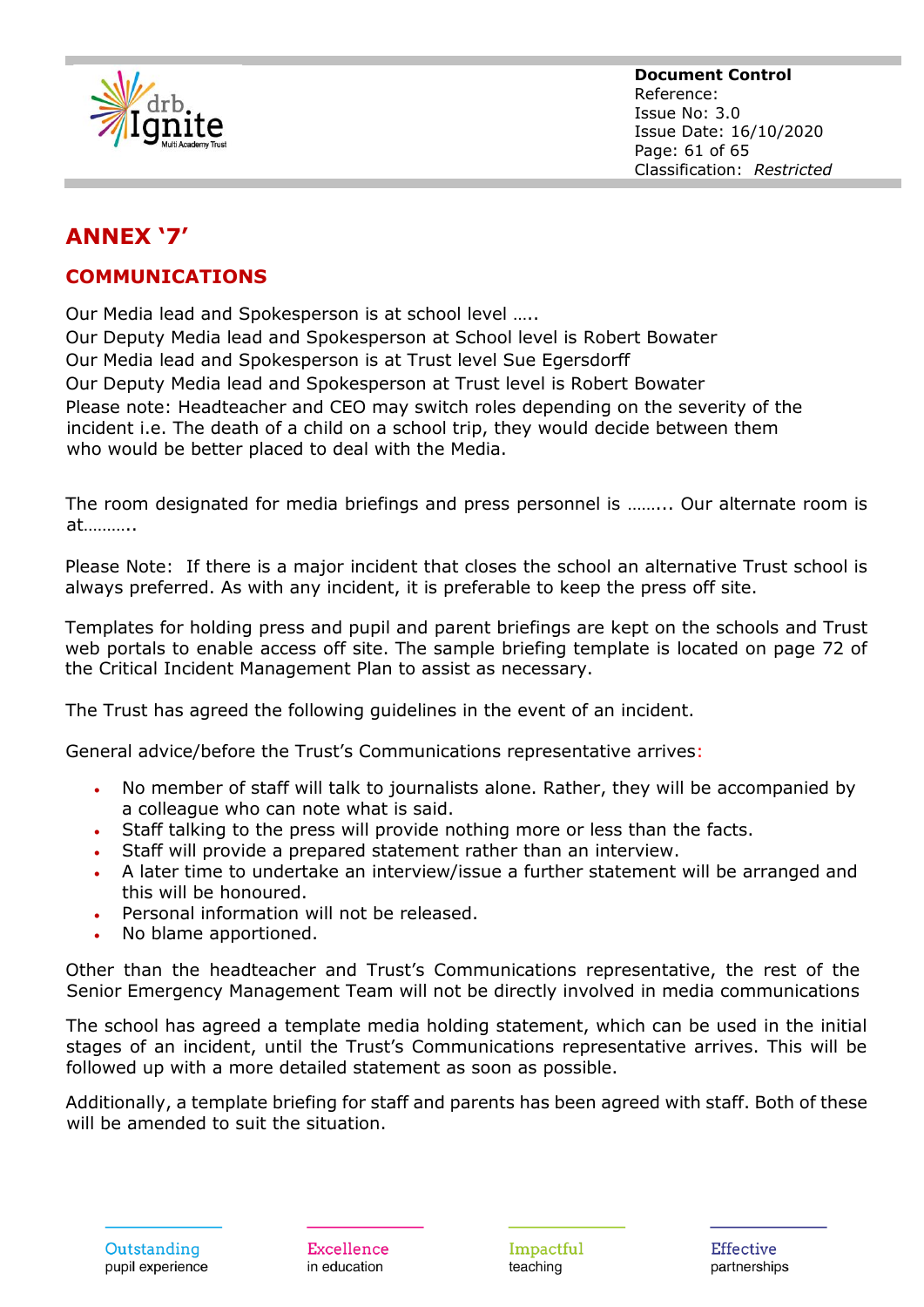

**Document Control** Reference: Issue No: 3.0 Issue Date: 16/10/2020 Page: 62 of 65 Classification: *Restricted*

In the event of a major incident the Trust will hold media briefings in cooperation with external agencies involved to keep the media updated. These briefings will be organised by the Trust Emergency Management Team and fronted by the Trust/School spokesperson.

Factual news releases may also be issued to support the process of informing members of the public with a direct interest in the incident.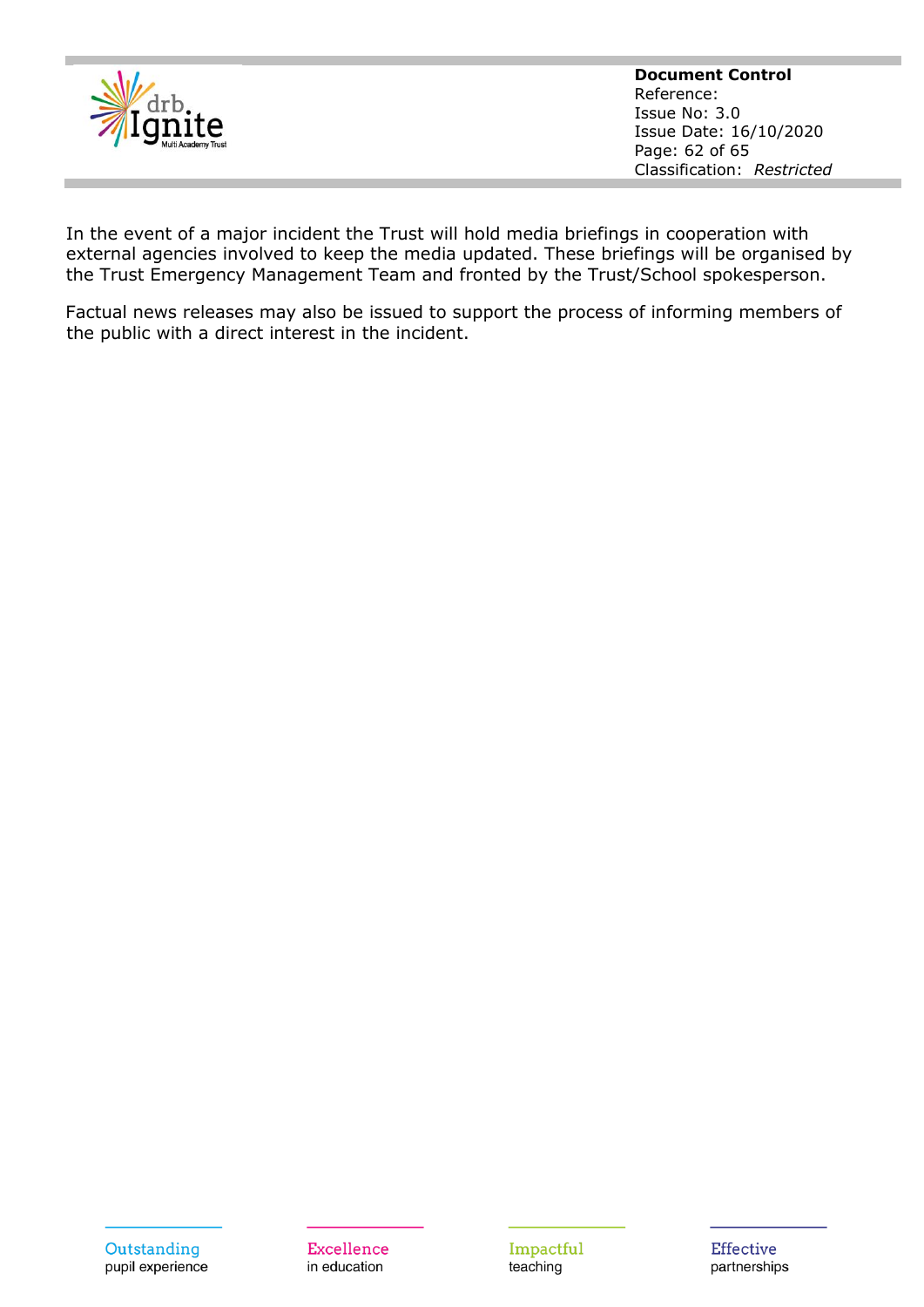

## **Communications Checklist**

| <b>Designated telephone</b><br>lines | <b>Contact number</b> | <b>Location of telephone</b> |
|--------------------------------------|-----------------------|------------------------------|
| Incoming calls                       |                       |                              |
| Outgoing calls                       |                       |                              |

All relevant parties should be updated at regular intervals on the incident, even if no significant developments have occurred since the last time of contact.

| <b>Methods of communication</b><br><b>Notes / instructions</b> |                                                                                                                                                              |  |  |
|----------------------------------------------------------------|--------------------------------------------------------------------------------------------------------------------------------------------------------------|--|--|
| Answer phone:                                                  | Example of pre-recorded message<br>٠<br>Instructions on setting to 'message only' mode<br>п<br>Can it be updated remotely or only from the School site?<br>٠ |  |  |
| School website                                                 | Log-in details<br>٠<br>Who is authorised / trained to edit the website?<br>п<br>Can it be updated remotely or only from the School site?<br>٠                |  |  |
| Text messaging<br>system:                                      | Log-in details<br>٠<br>Who is authorised / trained to use the text messaging system?<br>п<br>Can it be used remotely or only from the School site?<br>٠      |  |  |
| Local radio stations:                                          | $\Box$ Instructions for reporting School closures.                                                                                                           |  |  |
| Telephone tree:                                                |                                                                                                                                                              |  |  |
| Sign at School<br>entrance:                                    |                                                                                                                                                              |  |  |
| Newsletter:                                                    |                                                                                                                                                              |  |  |
| Email:                                                         |                                                                                                                                                              |  |  |
| Letter:                                                        |                                                                                                                                                              |  |  |
| School notice board:                                           |                                                                                                                                                              |  |  |

Outstanding pupil experience

**Excellence** in education

Impactful teaching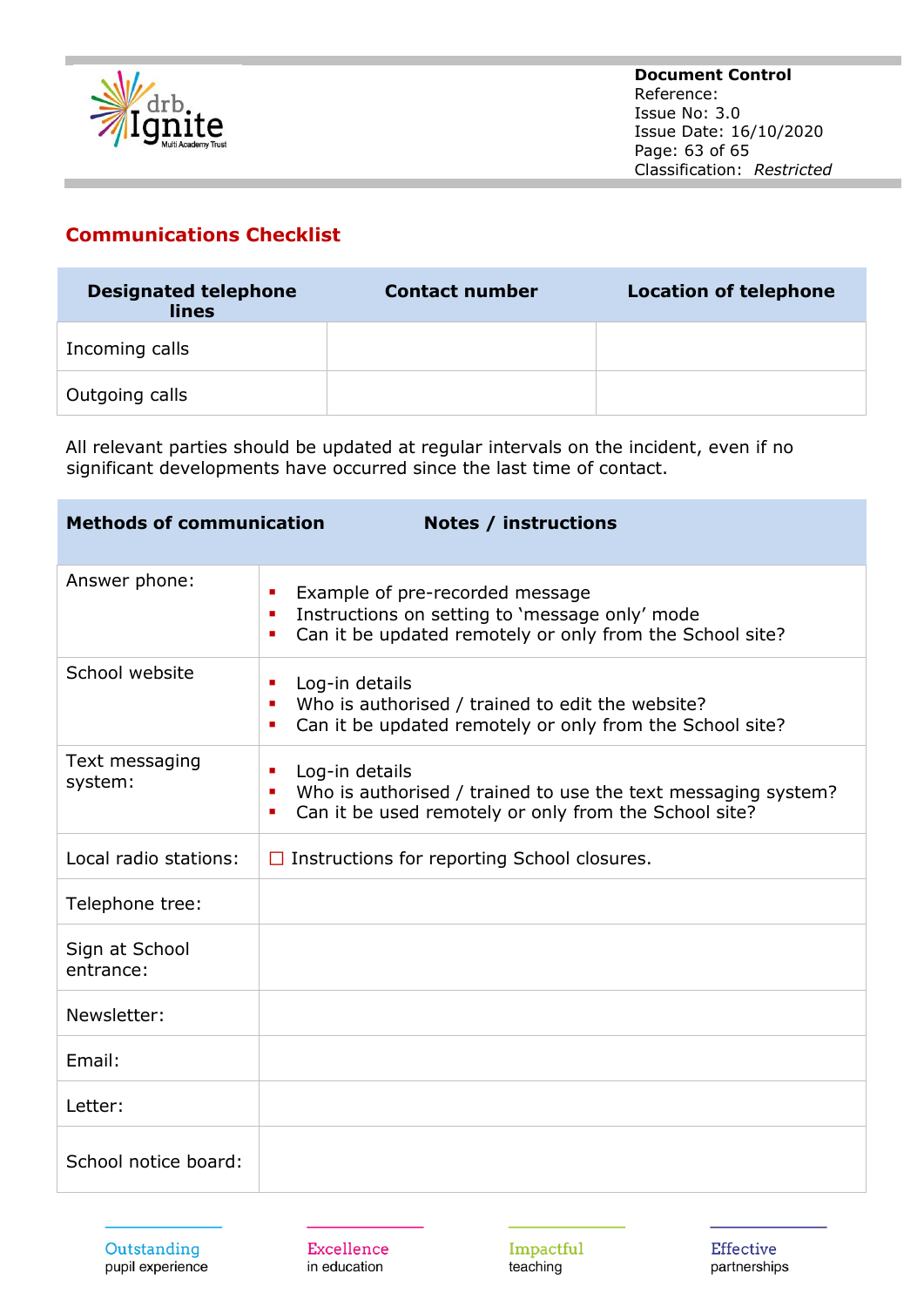

Preferred methods of communication are included below (although these may change depending on the exact nature of the incident).

| <b>Group</b>              | <b>Preferred method of contact</b> | <b>Contact details are available</b><br>from |
|---------------------------|------------------------------------|----------------------------------------------|
| Pupils:                   |                                    |                                              |
| Parents / carers:         |                                    |                                              |
| Trust Team:               |                                    |                                              |
| Trustees                  |                                    |                                              |
| <b>Extended services:</b> |                                    |                                              |

## **Sample Staff and Parent Briefing**

You will be aware of the recent incident that has affected our School. We are currently working closely with the Trust to ensure that disruption is kept to the minimum possible. However, as you will appreciate, it will be a while before we are back to normal. For the immediate future we have made the following arrangements, which will come into effect from ..........

As from today we will be using Brindley Place as the School office:

Please note that our new contact numbers are:

You will, no doubt, hear all sorts of information from various sources. Any information not provided by the School or the Trust must be treated with considerable caution. We will provide updated information as frequently as possible both via the board at the entrance to the School and a weekly update letter to every family.

Thank you for your support and understanding in what has been a difficult time for all of us.

Yours sincerely,

**The Headteacher**